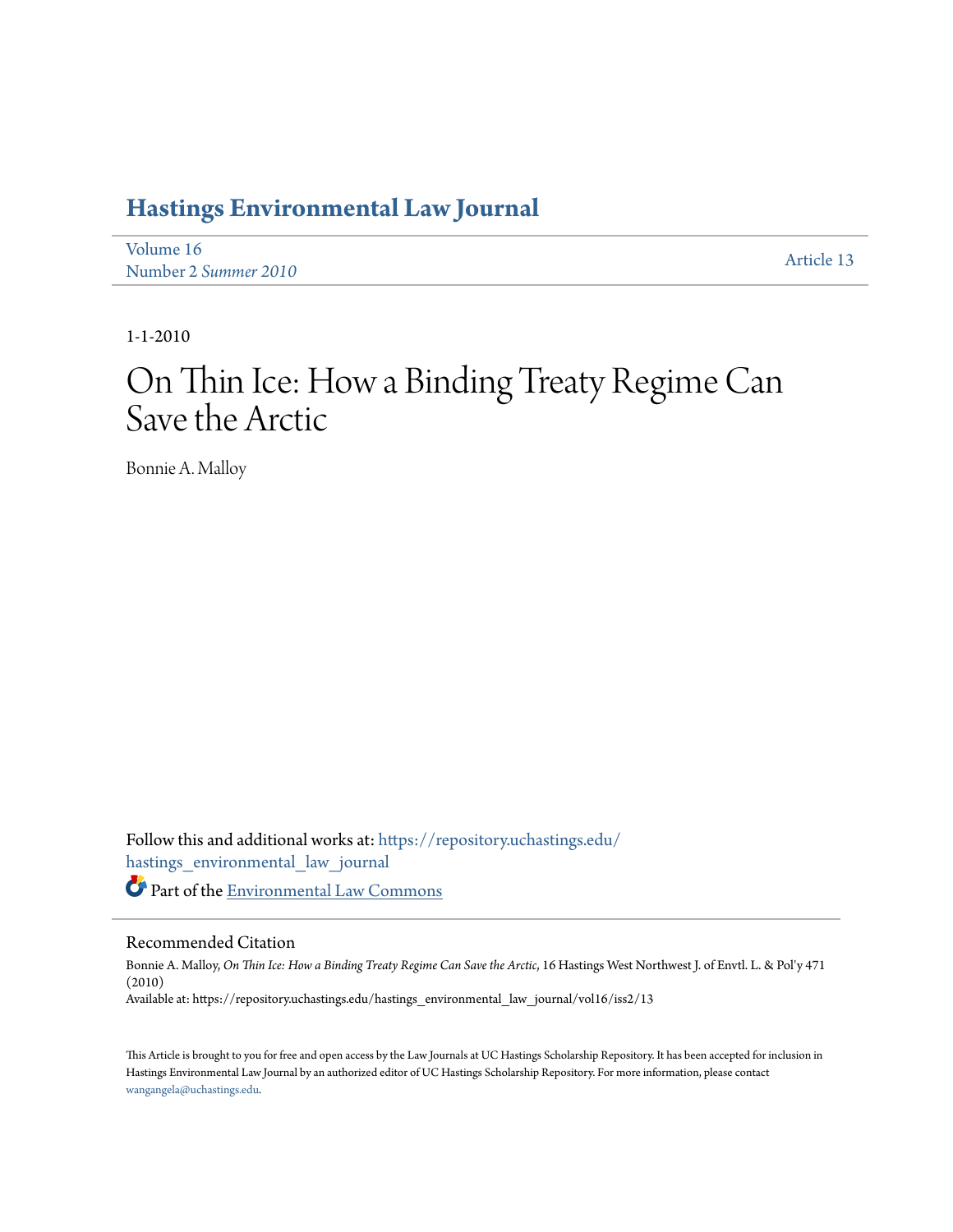# **On Thin Ice: How a Binding Treaty Regime Can Save the Arctic**

*Bonnie A. Malloy\** 

| L    |                                              |                                                       |  |
|------|----------------------------------------------|-------------------------------------------------------|--|
| II.  |                                              |                                                       |  |
|      | A                                            |                                                       |  |
|      | B.                                           |                                                       |  |
| III  |                                              |                                                       |  |
|      | A                                            |                                                       |  |
|      |                                              | $1 \quad$                                             |  |
|      |                                              | Fisheries Management, Pollution, and<br>$\mathcal{P}$ |  |
|      |                                              |                                                       |  |
|      | B <sub>1</sub>                               |                                                       |  |
|      |                                              | 1. Antarctic Treaty of 1959, Madrid Protocol, and     |  |
|      |                                              |                                                       |  |
|      |                                              | 2. UNCLOS and the Fish Stocks Agreement 490           |  |
| IV - |                                              |                                                       |  |
|      | A                                            |                                                       |  |
|      | B.                                           |                                                       |  |
| V.   | PROPOSED ARCTIC TREATY: CONVENTION ON ARCTIC |                                                       |  |
|      |                                              |                                                       |  |
|      | A.                                           |                                                       |  |
|      | <b>B</b> .                                   |                                                       |  |
|      | $C_{\cdot}$                                  |                                                       |  |
|      | D.                                           |                                                       |  |
|      | Е.                                           |                                                       |  |
| VI   |                                              |                                                       |  |

<sup>\*</sup> Bonnie A. Malloy is a J.D. candidate, May 2010, at The Florida State University College of Law. The author would like to specially thank Professor Randall Abate for his unending help throughout the writing and publishing process. The author would also like to thank her husband, Billy Bozel, for his patience and constant supply of Diet Dr. Pepper.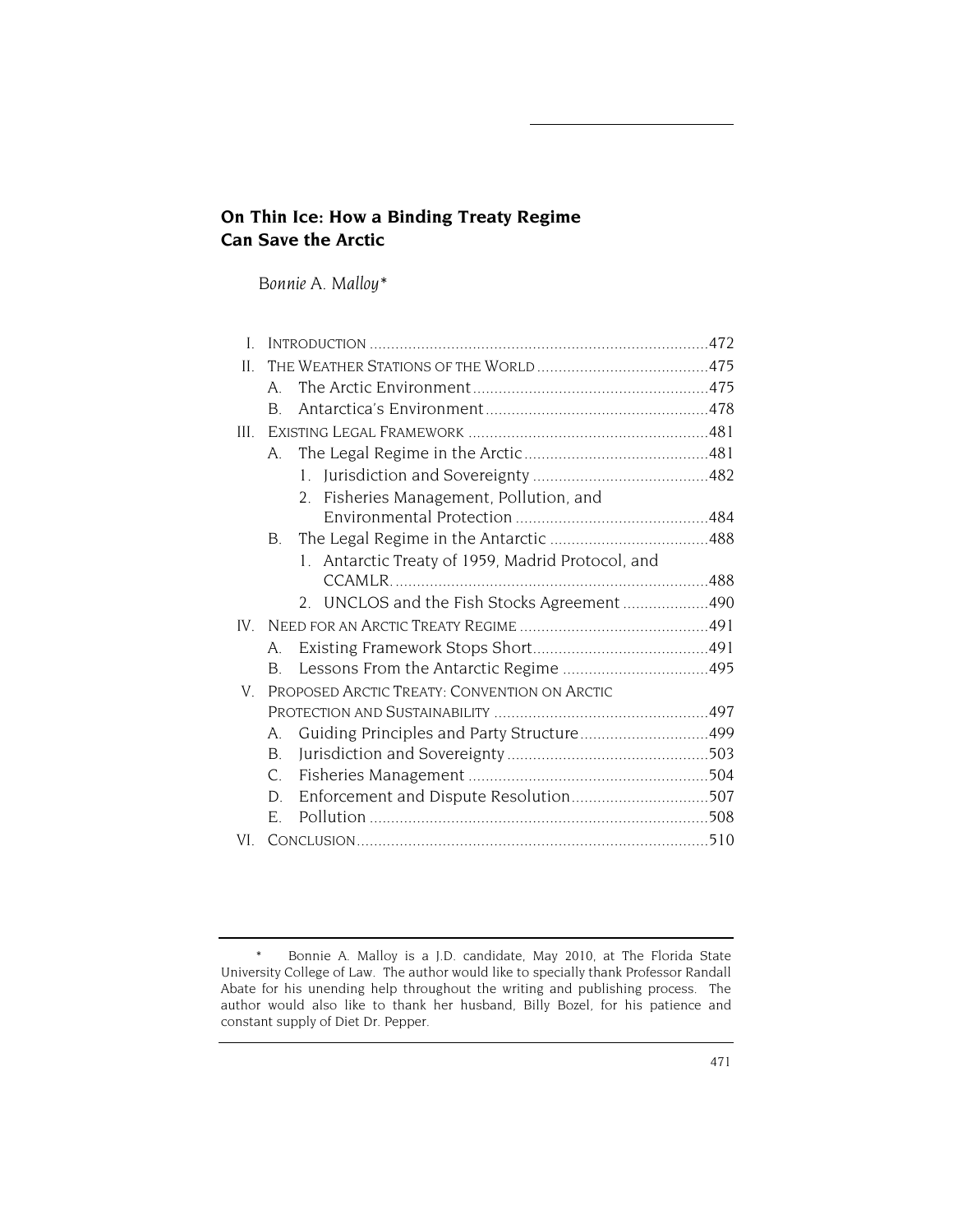# **I. Introduction**

Climate change and anthropogenic stresses on our environment, such as pollution and overfishing, are not mutually exclusive. Their synergistic effects transcend state boundaries creating universal problems that only a combined international effort can address. Unfortunately, the severest impacts are occurring in remote locations placing international responses on the periphery of most nations' agendas.

The Arctic is one of these remote regions, whose uniquely intense impacts have culminated in its recognition as a barometer for climate change and the earth's health.<sup>1</sup> Due to the Arctic's extensive snow and ice coverage, the Arctic - like the Antarctic - is more sensitive to climate change and has a critical role in regulating global weather patterns.<sup>2</sup> For instance, melting of reflective snow and ice increases the Arctic's energy absorption resulting in warmer temperatures worldwide. $3$  The region itself has already suffered from severe coastal erosion, increased exposure to storms, ground destabilization, loss of species habitat, invasion of non-native species, and reductions in food sources.<sup>4</sup> Moreover, anthropogenic stresses on the environment in other regions have unleashed a new dimension of problems for the Arctic.<sup>5</sup>

Overexploitation throughout the world of such resources as fish, oil, gas, and minerals has made the Arctic and access to its resources a highly

<sup>1</sup>*. Inuit in Global Issues: Speaking to the World About Climate Change*, ICC JOURNAL SILARJUALIRINIQ NO. 17 (Jul.-Dec. 2003), http://inuitcircumpolar.com/index.php?auto\_ slide=&ID=253&Lang=En&Parent\_ID=3&current\_slide\_num=. In 2003, the United Nations Environment Programme's Governing Council passed a resolution for increased monitoring in the Arctic due to the intense effects climate change had on the region. *Id.* The Arctic is now seen as a warning of the future to come and as providing information to aid the world in changing or adapting to that fate. *Id.*

<sup>2.</sup> Warming in the Arctic causes a chain of events that result in increased warming or cooling known as "albedo feedback." Mark Serreze, *Why is the Arctic So Sensitive to Climate Change and Why do We Care*, Nat'l Snow and Ice Data Ctr., Aug. 2008, http://www.arctic.noaa.gov/essay\_serreze.html. Albedo is how reflective or white a surface is. *Id.* The higher an albedo, the more of the sun's energy is reflected back to space. *Id.* Therefore, as Arctic snow and ice melts leaving less white areas to reflect energy, it gets warmer and increased melting results. *Id.*

<sup>3.</sup> SUSAN JOY HASSOL, ACIA, IMPACTS OF A WARMING ARCTIC: ARCTIC CLIMATE IMPACT ASSESSMENT, 10 (Cambridge Univ. Press 2004), *available at* http://www.amap.no/acia/index.html [hereinafter ACIA].

<sup>4</sup>*. Id.* at 10-11.

<sup>5</sup>*. Id.* at 11.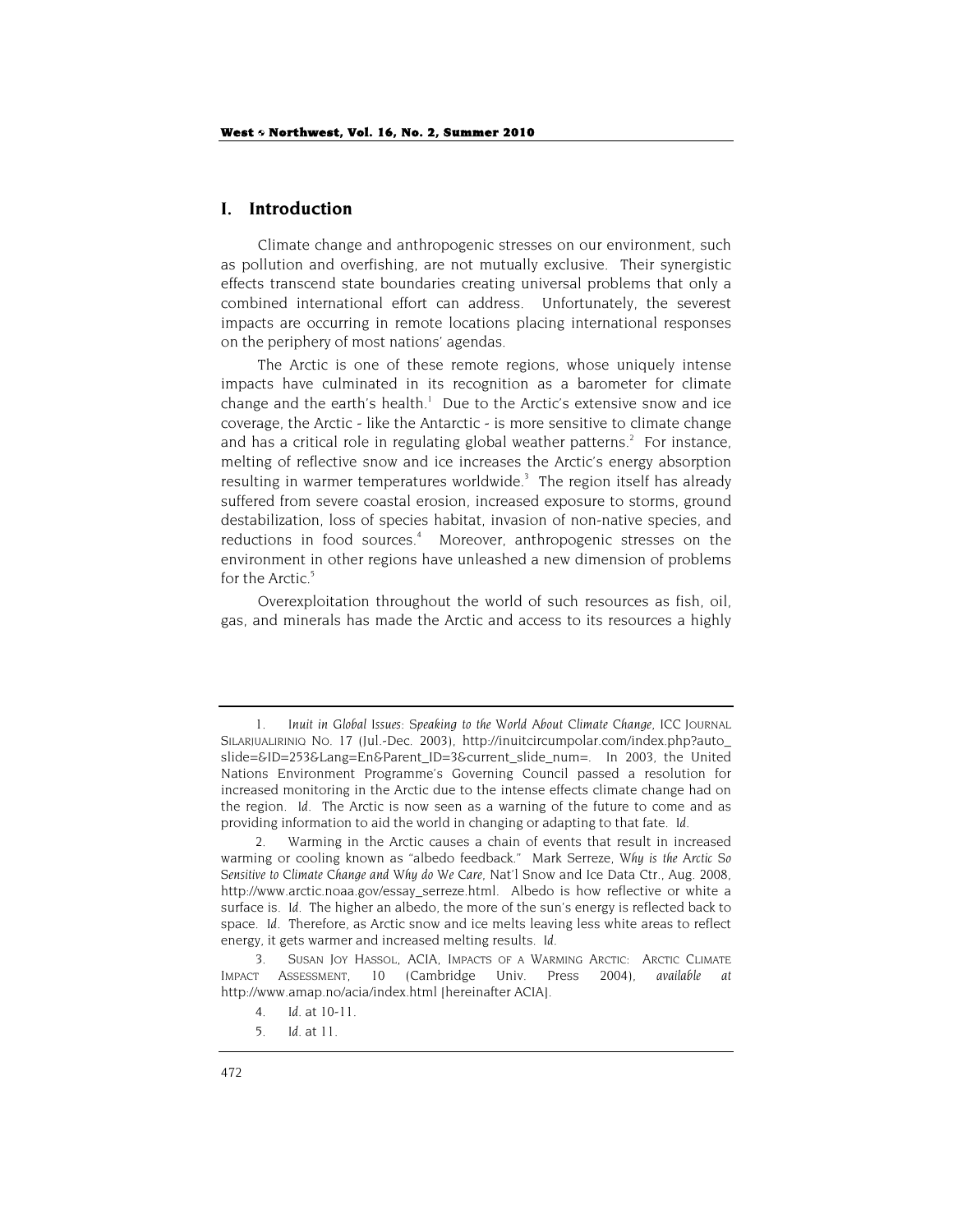contentious topic.<sup>6</sup> The Arctic contains an estimated one-fourth of the world's remaining energy reserves,<sup>7</sup> as well as important fish stocks like cod and herring.<sup>8</sup> As warming causes pole-ward migration of marine species, the Arctic emerges as a prime target because it has no binding regional fisheries program.9 Likewise, there are no binding regional regulations over any of the Arctic's resources. With 52 percent of the world's fisheries already overexploited,<sup>10</sup> oceans are under stress and depletion of the remaining fish stocks is accelerating due to synergies between overfishing, pollution, ocean warming, and infestation of invasive species.<sup>11</sup> The decline in fish has led to an increase in international, regional, and domestic regulations, which has caused a search for less regulated fishing areas and fish stocks - like the Arctic.<sup>12</sup> Thus, increased access and exploitation in the Arctic could not only exhaust its resources, but could cause unparalleled environmental destruction.

The impacts on the Arctic affect its indigenous and coastal populations the most. Their plights have given momentum to increased research on adaptation and mitigation as well as litigation. $13$  For coastal communities, sea level rise and the melting of sea ice and permafrost have caused extensive coastal erosion requiring abandonment of homes, closure of businesses, and relocation of entire towns.<sup>14</sup> For example, the town of

<sup>6</sup>*. See generally* Scott G. Borgerson, *Arctic Meltdown: The Economic and Security Implications of Global Warming*, FOREIGN AFFAIRS, Mar./Apr. 2008, *available at* http://www. foreignaffairs.org/20080301faessay87206/scott-g-borgerson/arctic-meltdown.html.

<sup>7.</sup> Paul Reynolds, *Russia Ahead in Arctic 'Gold Rush'*, BBC NEWS, Aug. 1, 2007, *available at* http://news.bbc.co.uk/2/hi/6925853.stm.

<sup>8.</sup> ACIA, *supra* note 3, at 62.

<sup>9.</sup> U.N. ENV'T PROGRAMME, RAPID RESPONSE ASSESSMENT: IN DEAD WATER, MERGING OF CLIMATE CHANGE WITH POLLUTION, OVER-HARVEST, AND INFESTATIONS IN THE WORLD'S FISHING GROUNDS 38 (Christian Nellemann, Stefan Hain & Jackie Alder eds., 2008), *available at* http://www.unep.org/pdf/InDeadWater\_LR.pdf [hereinafter UNEP's IN DEAD WATER]; U.N. Env't Programme: Reg'l Seas Programme, Arctic Region Governing Instruments, www.unep.org/regionalseas/programmes/independent/arctic/ instruments/default.asp (last visited Apr. 19, 2009).

<sup>10.</sup> DAVID HUNTER, JAMES SALZMAN & DURWOOD ZAELKE, INTERNATIONAL ENVIRONMENTAL LAW AND POLICY 754 (3d ed. 2007).

<sup>11.</sup> John Tibbetts, *Ocean Commotion*, *in* INTERNATIONAL ENVIRONMENTAL LAW AND POLICY 756, 756 (3d ed. 2007). Invasive species are introduced from a ship's release of ballast water. As tourism and shipping in the Arctic increases, so will the threat from invasive species.

<sup>12.</sup> UNEP'S IN DEAD WATER, *supra* note 9, at 46.

<sup>13</sup>*. See also* Randall S. Abate, *Climate Change, the United States, and the Impacts of Arctic Melting: A Case Study in the Need for Enforceable International Environmental Human Rights*, 26A STAN. ENVTL. L.J. 4 (2007); Svitlana Kravchenko, *Right to Carbon or Right to Life: Human Rights Approaches to Climate Change*, 9 VT. J. ENVTL. L. (ISSUE 3) 514 (2008).

<sup>14.</sup> ACIA, *supra* note 3, at 78-81. Since sea ice acts as a barrier from storms, loss of it allows more and harsher storms to reach the coast line. *Id.* In addition,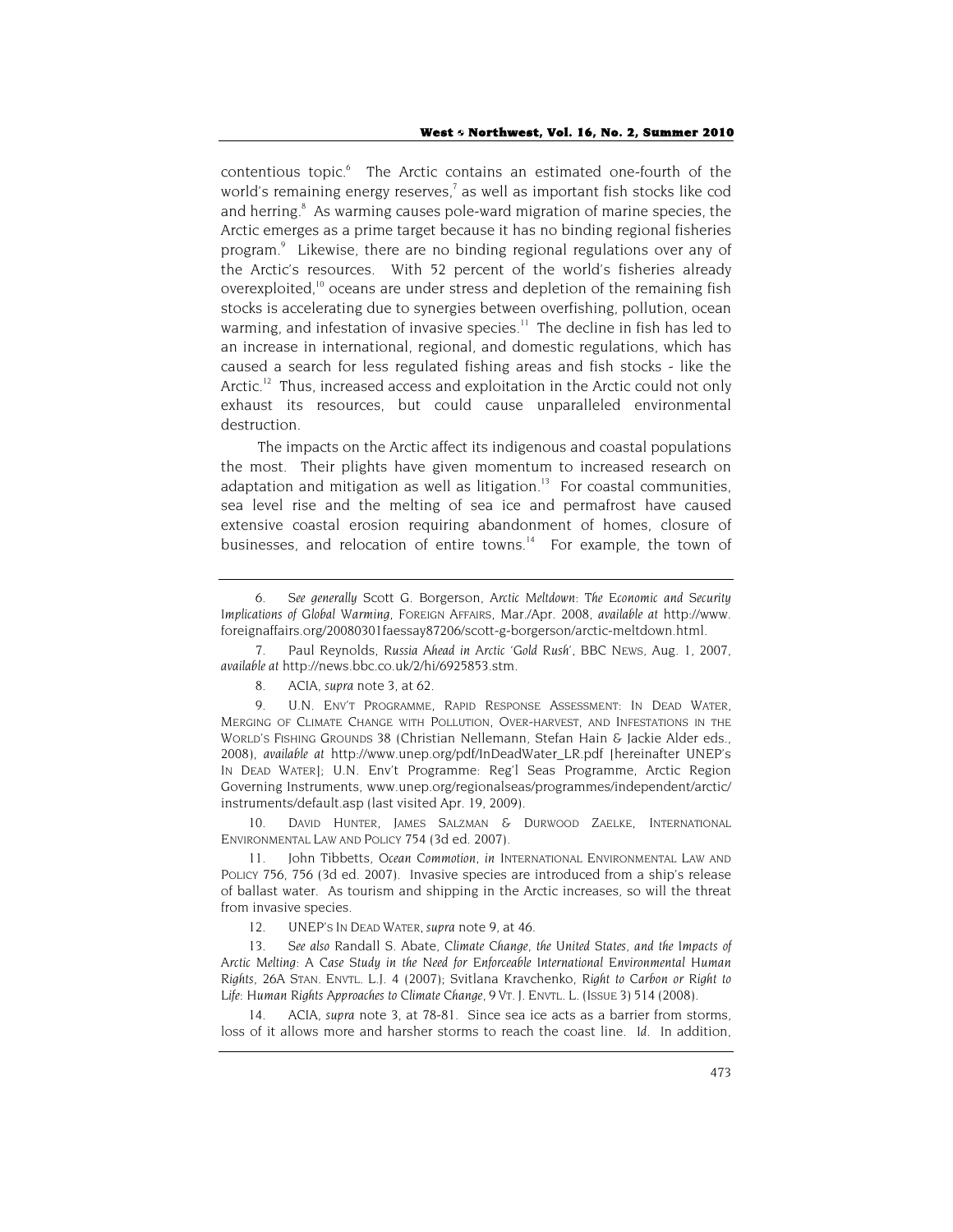Shishmaref, Alaska, located on an island near northern Alaska, has been inhabited for 4,000 years, but now may be required to evacuate as its homes, businesses, and water supply are damaged by erosion and storms.<sup>15</sup> Here, just one storm can have a huge impact, as witnessed by a resident named Leona Goodhope, who returned from school one day to find her home relocated to prevent it from falling into the ocean.<sup>16</sup>

The effects on indigenous communities are even more severe due to these communities' dependence on hunting and fishing for their culture, food, and identity.<sup>17</sup> These communities are experiencing riskier travel due to thawing ice, reduced habitat and hunting grounds from melting sea ice, migration of land mammals and sea birds, and reduction of freshwater fish from draining lakes and rivers.<sup>18</sup> The indigenous peoples are accustomed to adjusting to changes in the environment; however, changes brought by climate change are occurring rapidly.<sup>19</sup> The gravity of these conditions has even inspired a new legal theory that seeks to combine human rights law and environmental law in an attempt to redress or mitigate such damages.<sup>20</sup>

The Arctic's indigenous populations are on the frontlines of what is in store for the rest of the planet. They unfairly "shoulder the burden of the rest of the world's development, with no corresponding benefit,"<sup>21</sup> while the world concentrates on ways to exploit their shipping routes and resources. For example, the Saami and other indigenous groups rely on reindeer herding in the boreal forests as their food source, livelihood, and way of  $l$ life.<sup>22</sup> Unfortunately, massive clear-cutting and logging are leaving only fragmented sections of forest, and killing off lichens, the reindeer's main food source.<sup>23</sup> The indigenous peoples depend on the Arctic's ecosystem, the same ecosystem that is susceptible to overfishing, pollution from increased shipping, and much more. If the Arctic is allowed to be exploited like other regions in the world, not only will one of the last pristine areas be destroyed, but it could be fatal for the planet.

- 15*. Id.* at 80.
- 16*. Id.*
- 17*. Id.* at 92-95.
- 18*. Id.* at 94-95.
- 19*. Id.* at 92-93.
- 20. Abate, *supra* note 13, at 7.

21. Inuit Circumpolar Conference, *Petition to the Inter-American Commission on Human Rights Seeking Relief from Violations Resulting from Global Warming Caused by Acts and Omissions of the United States*, Dec. 7, 2005, at 21, *available at* http://www.inuit circumpolar.com/files/uploads/icc-files/FINALPetitionICC.pdf.

22. Lars-Anders Baer, *Boreal Forest Dwellers: the Saami in Sweden*, 47 UNASYLVA NO. 186 (Mar. 1996), *available at* http://www.fao.org/docrep/w1033e/w1033e00.HTM.

warmer waters cause permafrost to thaw, destabilizing coastal areas and adding to erosion. *Id.* Sea level rise, of course, adds to the loss of land as well. *Id.* 

<sup>23</sup>*. Id.*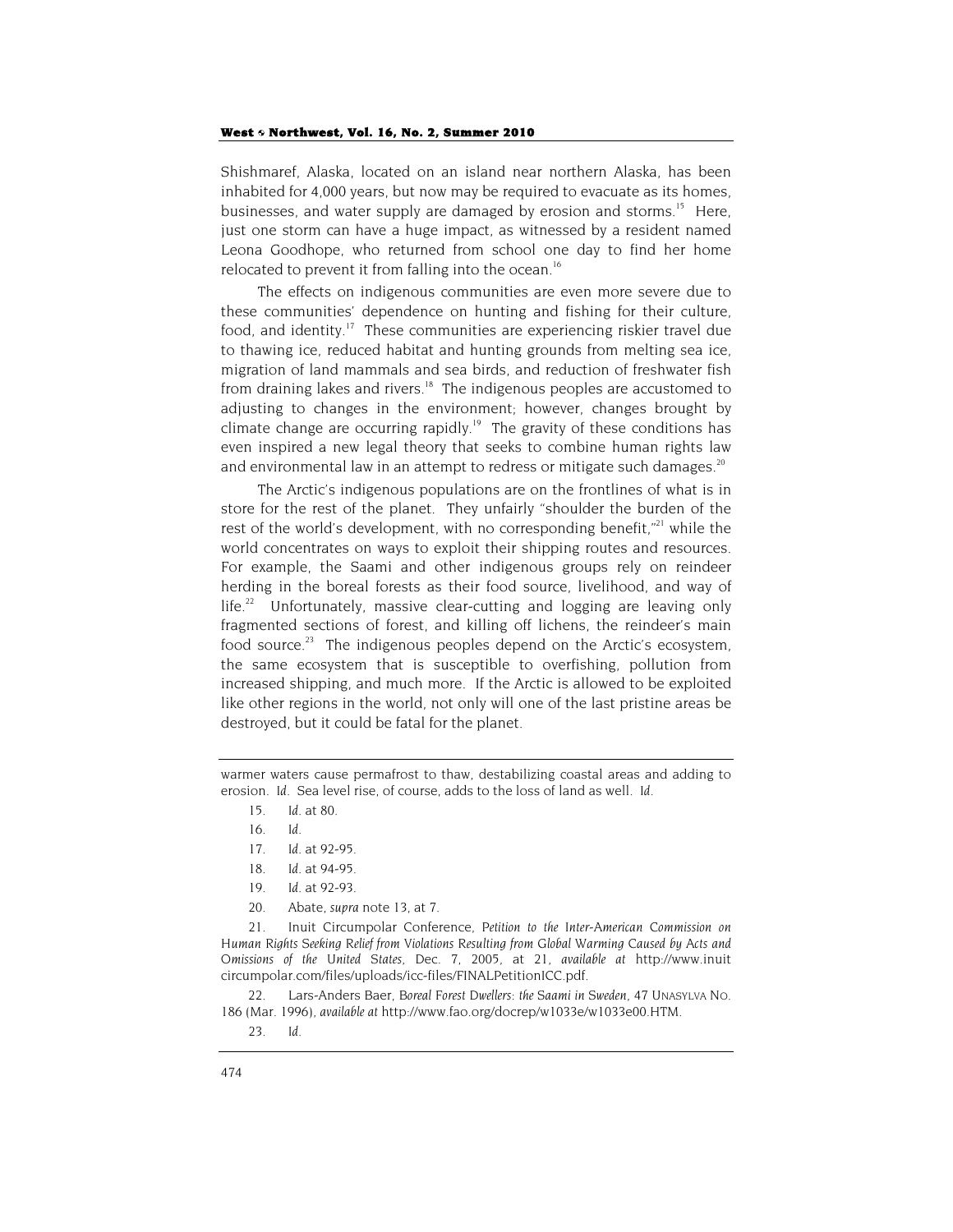In order to protect the indigenous communities, valuable resources, and research opportunities in the Arctic, a binding treaty must be created to enforce conservation, preservation, and sustainable use of its resources. Other proposed solutions fall short. Specifically, a protocol to an existing treaty would fail to comprehensively address the full range of issues in the Arctic. Moreover, a regional agreement would fail to provide the requisite international cooperation for combating the transboundary harms. The Antarctic Treaty System ("ATS"), which features similar goals and the necessary scope, provides helpful insight into creating such a system. Despite a common assumption that the Arctic and Antarctic are alike, the legal community frequently emphasizes their differences and concludes that their governing structures must differ as well. While a treaty system for the Arctic could not be identical to the ATS, the same fundamental principles and structure are necessary to combat the threats facing the Arctic's peoples and resources.

Part I of this Article examines the physical environment of the Arctic and Antarctic regions and the threats to their survival. Part II describes each region's existing legal framework and political climate. Part III analyzes the Arctic's legal regime deficiencies and explores lessons the ATS can offer. Part IV proposes an Arctic treaty for preservation, conservation, and sustainability. The proposed treaty addresses guiding principles, party structure, jurisdiction and sovereignty, fisheries management, enforcement and dispute resolution, and pollution.

# **II. The Weather Stations of the World**

While the poles share striking similarities in their physical environments, they also have critical differences. Both the parallels and differences, however, provide compelling reasons to use the Antarctic Treaty System as the model for a new legal regime in the Arctic. Climate change and anthropogenic stresses will continue to damage both regions' uniquely valuable ecosystems, which present similar needs for protection and preservation.

# **A. The Arctic Environment**

Snow- and ice-covered seas surrounded by land with varying terrain comprise most of the Arctic region.<sup>24</sup> An expansive tundra separates the forest-lined outer edges, known as the sub-arctic, from the high north's ice-

<sup>24.</sup> ACIA, *supra* note 3, at 4; U.N. ENV'T PROGRAMME, ARCTIC REGION at 2, http://www.unep.org/regionalseas/programmes/independent/arctic/instruments/r\_pro file\_pame.pdf [hereinafter ARCTIC PROFILE] (last visited Apr. 19, 2009).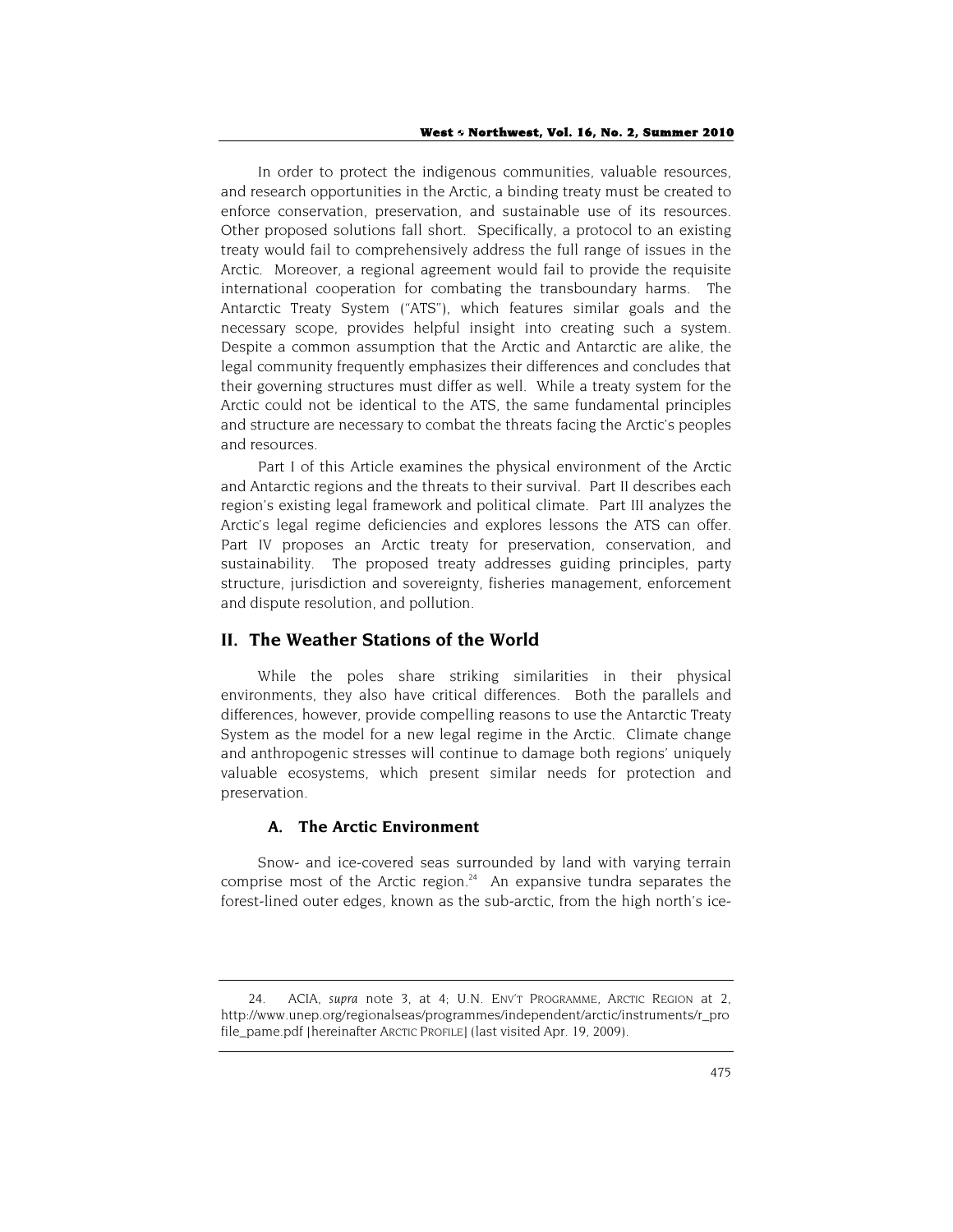covered seas.<sup>25</sup> The Arctic also has mountains, wetlands, and permafrost (ground that remains frozen for at least two years.)<sup>26</sup> The Arctic's climate, unsurprisingly, is characterized by frigid temperatures largely due to its latitude and abundant snow and ice coverage. $^{27}$  Its freezing temperatures and remote location make the Arctic ideal for research. Ice core samples provide critical data for determining past weather patterns and greenhouse gas emissions.<sup>28</sup> In addition, despite its harsh climate, numerous plants and animals - including humans - have managed to adapt and flourish in these extreme conditions.<sup>29</sup>

The Arctic has limited diversity among its species, but manages to support "some of the largest seabird populations in the world," "over 150 species of fish," and numerous land and marine mammals such as reindeer, caribou, seals, polar bears, whales, and dolphins.<sup>30</sup> The Arctic is also home to approximately four million people and consists of eight nations: Norway, Sweden, Finland, Denmark, Iceland, Canada, Russia, and the United States ("the Arctic Eight"). $31$  Dozens of indigenous groups make up about 10 perecnt of the Arctic's population.<sup>32</sup> Disparities between the numerous cultures and increases in immigration, however, are triggering conflicts over use and ownership of the land and resources.<sup>33</sup> In addition, climate change and pollution are exacerbating current problems and adding new ones for the people and wildlife in the Arctic.<sup>34</sup>

Warming from climate change is causing the land ice and permafrost to melt, slowly changing the landscape by exposing and destabilizing the

- 30. ARCTIC PROFILE, *supra* note 24, at 5-6.
- 31. ACIA, *supra* note 3, at 6.

34*. Id.* at 11.

<sup>25.</sup> Tundra consists of "treeless plains over frozen ground" with a variety of plant species like shrubs, grasses, lichens, and mosses. ACIA, *supra* note 3, at 4; ARCTIC PROFILE, *supra* note 24, at 4.

<sup>26.</sup> ARCTIC PROFILE, *supra* note 24, at 2. For an overview of permafrost, see generally National Snow and Ice Data Center (NSIDC), State of the Cryosphere: Permafrost, http://nsidc.org/sotc/permafrost.html (last visited Apr. 19, 2009).

<sup>27.</sup> ARCTIC PROFILE, *supra* note 24, at 2. *See generally* National Snow and Ice Data Center (NSIDC), Factors Affecting Arctic Weather and Climate: Latitude and Solar Radiation, http://nsidc.org/arcticmet/factors/ (last visited Apr. 19, 2009). While ice and snow are responsible for reflecting solar radiation during the summer and keep temperatures low, in the winter there is little to no solar radiation to reflect. ARCTIC PROFILE, *supra* note 24, at 2. In addition, the Arctic has extensive cloud coverage that also deflects incoming solar radiation. *Id.*

<sup>28.</sup> ACIA, *supra* note 3, at 3; CHRISTOPHER READINGER, CSA DISCOVERY GUIDES: ICE CORE PROXY METHODS FOR TRACKING CLIMATE CHANGE, at 2-4 (Feb. 2006), http://www.csa.com/discoveryguides/icecore/review.pdf.

<sup>29.</sup> ACIA, *supra* note 3, at 4; ARCTIC PROFILE, *supra* note 24, at 5-6.

<sup>32</sup>*. Id.*

<sup>33</sup>*. Id.*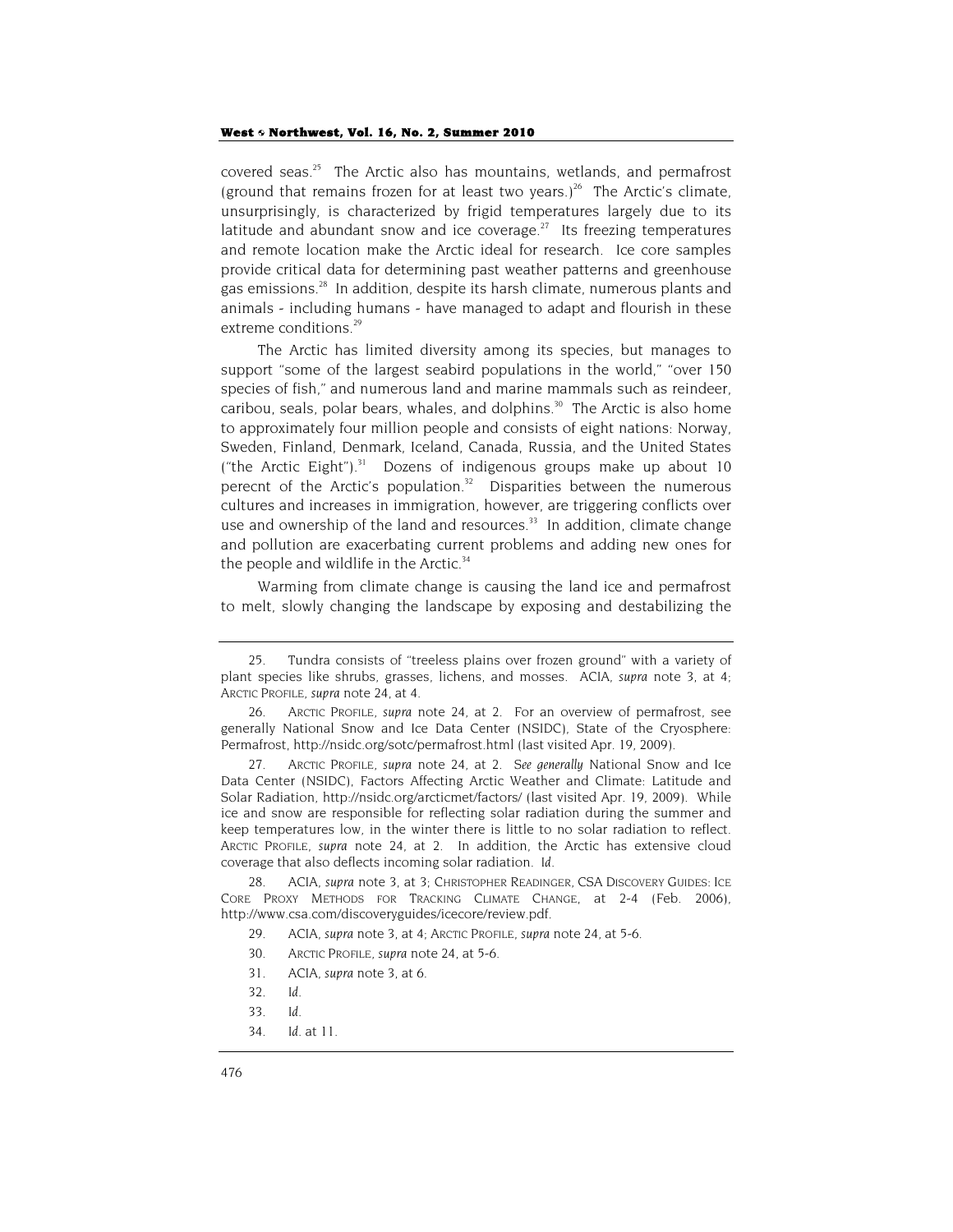land.<sup>35</sup> These warmer temperatures are reducing the sea ice, which opens up navigable waters, like the Northwest Passage, and access to resources.<sup>36</sup> Melting ice caps and glaciers are adding freshwater to the ocean, which raises sea levels and could slow ocean circulation that would affect  $\mu$ climates. $37$  Additionally, thawing lakes and rivers are draining into the ocean, which is decreasing freshwater fish populations.<sup>38</sup> The Arctic's patterns of seasonal changes, precipitation, wind, and ice formation have also changed and become unpredictable, making travel and navigation increasingly difficult.<sup>39</sup> Overall, this altered environment is providing some opportunities for increased shipping and resource exploitation, while at the same time destroying villages and ecosystems.

Pollution, mainly occurring outside the Arctic, is having huge impacts on the Arctic's people and environment. Wind patterns and ocean currents funnel pollution from other regions to the Arctic, causing elevated ultraviolet radiation levels ("UV") and higher concentrations of persistent organic pollutants ("POPs") and toxics.<sup>40</sup> Animals and people inhale and ingest these pollutants, which bioaccumulate in them at alarming levels.<sup>41</sup> One indigenous group, the Inuit, "have the highest levels of POPs of any human population on earth - seven times higher ... than those living in non-Arctic regions."<sup>42</sup> Health effects from the UV and POPs include weakened immune systems, endocrine disruption, skin cancer, and cataracts.<sup>43</sup> In addition, some pollutants are released directly into the Arctic, such as oil discharges or spills and abandoned radioactive waste like

- 36. Borgerson, *supra* note 6.
- 37*. Id.* at 36-37, 40-41.

38. ACIA, *supra* note 3, at 36-37. As more freshwater runs into the Arctic Ocean and its temperatures warm, the ocean's salinity and density are reduced. *Id.*  The current ocean currents bring warm, less dense waters from the Atlantic and Pacific northward to the Arctic where the warmer waters become colder (denser) and sink. *Id.* This sinking motion draws more warm water to the north and pushes the cold water out of the Arctic. *Id.* Salinity also affects this process because the higher the salt content, the denser the water. *Id.* Sea ice formation increases salinity because as seawater freezes the salt is extracted back into the water. *Id.* Thus, freshwater enters the ocean and warmer temperatures prevent sea ice formation, reducing salinity and the sinking effect. *Id.* 

39*. Id.* at 11, 22; ARCTIC PROFILE, *supra* note 24, at 2.

40. HUNTER ET AL., *supra* note 10, at 1150. UV is a "growing concern in the Arctic, largely due to depletion of stratospheric ozone caused by emissions of chlorofluorocarbons (CFCs) and other manmade chemicals over the last 50 years." ACIA, *supra* note 3, at 98. Thus, as more emissions are funneled up to the Arctic, UV becomes a bigger concern.

- 41. HUNTER ET AL., *supra* note 10, at 1150-51.
- 42*. Id.* at 1150.
- 43*. Id.* ACIA, *supra* note 3, at 11.

<sup>35</sup>*. Id.* at 10-11.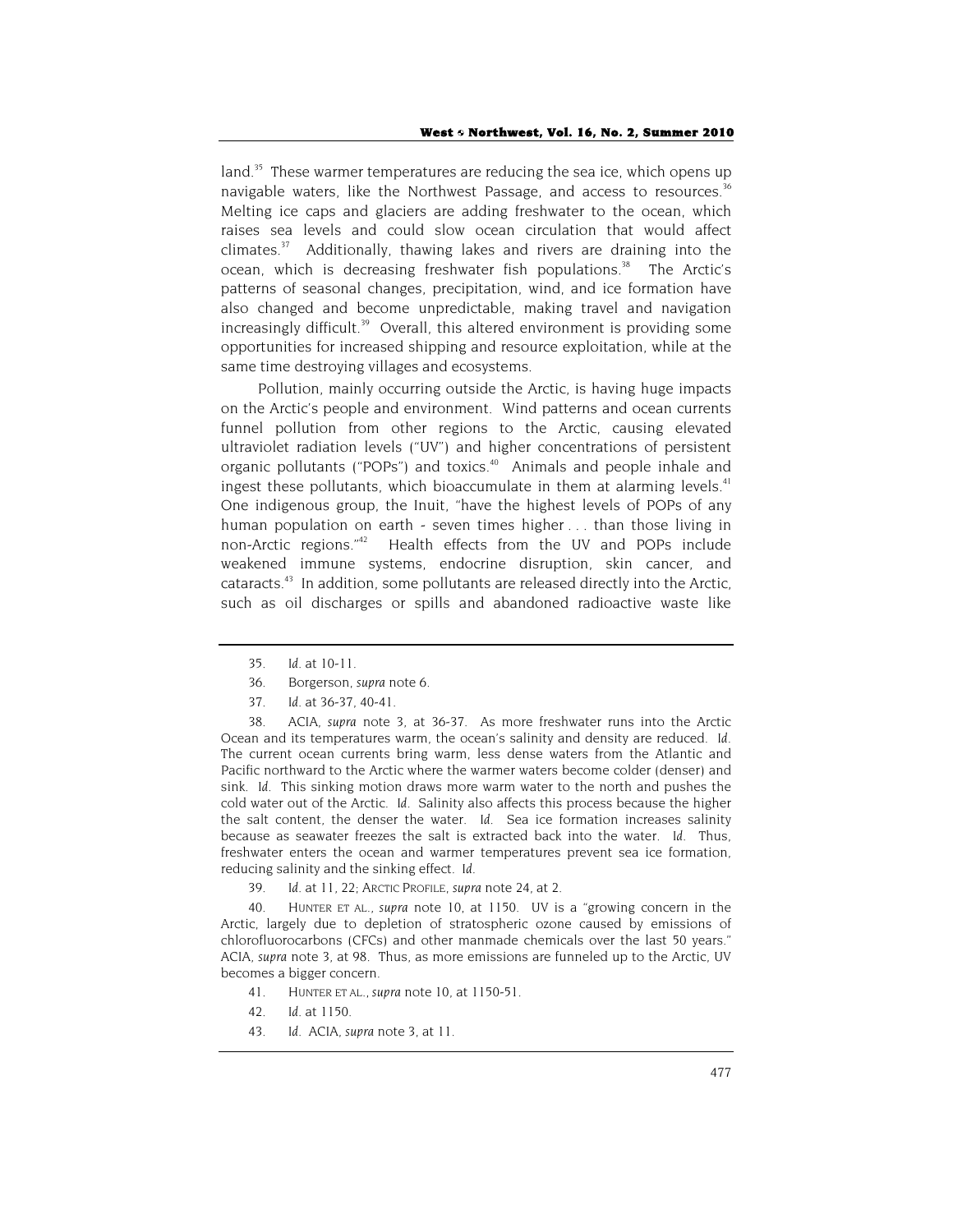nuclear reactors left by the former Soviet Union.<sup>44</sup> Since oil degrades much more slowly in the Arctic due to cold water temperatures, and the base of the Arctic food chain - lichen - is highly susceptible to radioactive pollution, many states have become more proactive to address these two pollutants.<sup>45</sup> However, sources and types of pollution will only increase in the future as tourism, logging, shipping, and oil exploration continue to grow.

"Like Antarctica, the Arctic is one of the last remote areas remaining on earth, and one of the most threatened."46 Although many of the Arctic's communities attempt to live in harmony with its environment, pollution is deteriorating their health and climate change makes their travel, hunting, and traditional customs dangerous or impossible.<sup>47</sup> Besides its people, the Arctic's resources are also under attack due to depleted fish stocks and overexploited resources around the world. More and more, countries are turning their sights on the Arctic, whose sea routes and resources are slowly being stripped of their protective ice.

# **B. Antarctica's Environment**

On the other side of the world from the Arctic lies another pristine and remote region suffering equally intense impacts from climate change. A geographical inverse of the Arctic, the Antarctic region consists of a large ice covered land mass surrounded by the southern ocean's sea ice.<sup>48</sup> Antarctica's ice sheet comprises 90 percent of the world's ice and 70 percent of the world's fresh water.<sup>49</sup> This reality is a staggering statistic, especially considering that if it were to melt, the global sea level would rise by approximately 200 feet.<sup>50</sup> Like the Arctic, the Antarctic also critically affects the earth's climate, ocean circulation, and sea levels.<sup>51</sup> Antarctica's ice and snow coverage coupled with its surrounding sea ice reflect solar radiation necessary for regulating the world's temperature and maintaining regional

<sup>44.</sup> HUNTER ET AL., *supra* note 10, at 1150-51.

<sup>45</sup>*. Id.* Specifically, negotiations for funding are underway to aid Russia in cleaning up its radioactive waste. *Id.* Also, Canada passed an Arctic Waters Pollution Prevention Act in 1970. Arctic Waters Pollution Prevention Act, R.S.C., ch. A-12 (1985), *available at* http://laws.justice.gc.ca/en/showtdm/cs/A-12.

<sup>46.</sup> HUNTER ET AL., *supra* note 10, at 1150.

<sup>47.</sup> ACIA, *supra* note 3, at 92-97.

 <sup>48.</sup> U.S. NATIONAL SCIENCE FOUNDATION, 3.0 ANTARCTICA (1997), http://www.nsf.gov/pubs/1997/antpanel/3enviro.htm (last visited Apr. 19, 2009).

<sup>49.</sup> HUNTER ET AL., *supra* note 10, at 1124.

<sup>50.</sup> U.S. NATIONAL SCIENCE FOUNDATION, *supra* note 48.

<sup>51.</sup> Jacques-Yves & Bertrand Charrier, *The Antarctic: A Challenge to Global Environmental Policy*, *in* INTERNATIONAL ENVIRONMENTAL LAW AND POLICY 1125, 1125 (3d ed. 2007).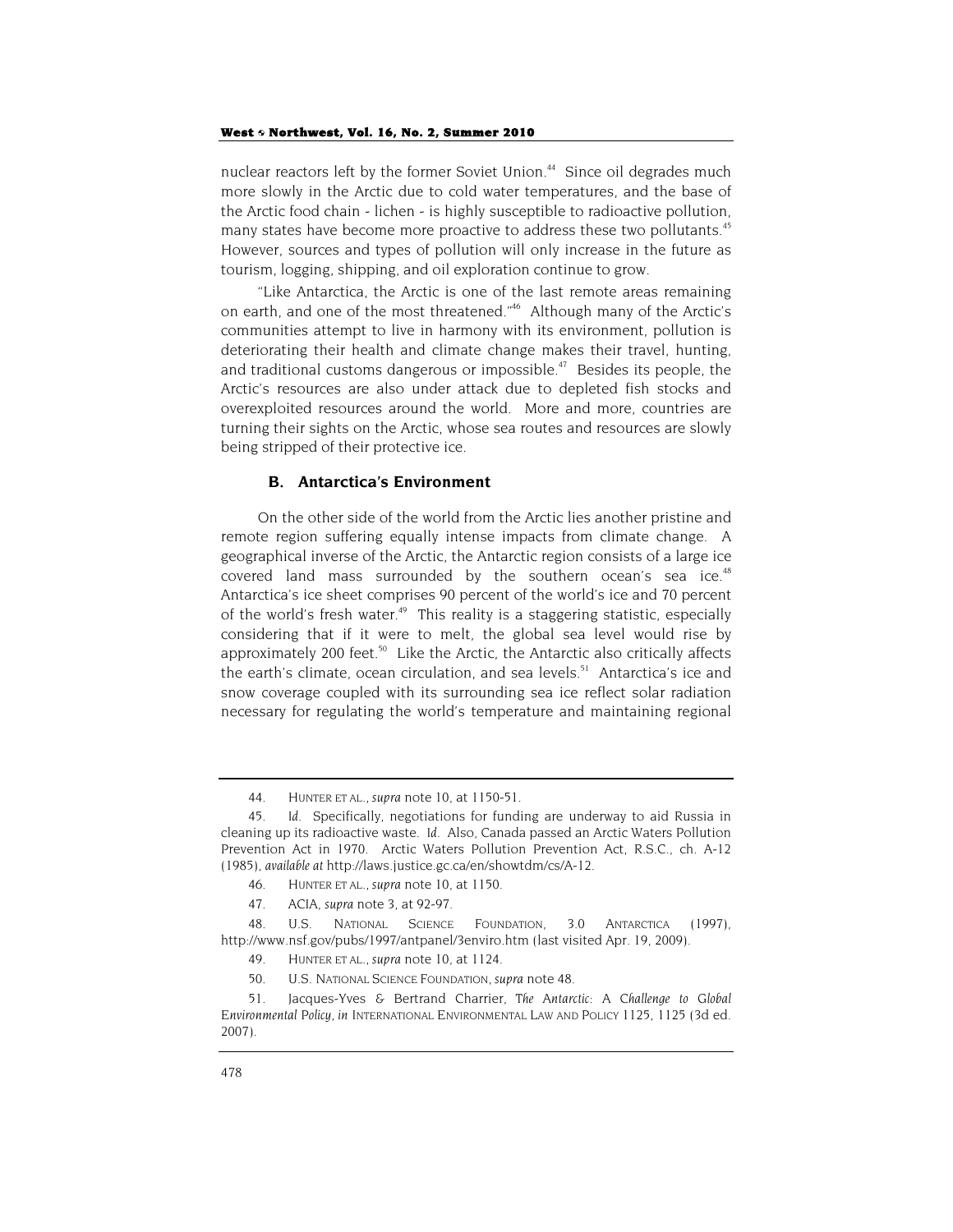temperature disparities vital for atmospheric and marine currents.<sup>52</sup>

Unlike the Arctic, Antarctica has no permafrost, tundra, or forests.<sup>53</sup> The only variations in terrain consist of volcanoes, mountains, and deserts covered by ice and snow.<sup>54</sup> Although this creates a harsh climate similar to the Arctic's, Antarctica is the "coldest, driest, highest (on average) and windiest continent on earth."<sup>55</sup> Winds frequently reach eighty miles per hour and cyclones form quickly with little warning.<sup>56</sup> Not surprisingly, Antarctica has no terrestrial mammals, no indigenous peoples, and only a few marine mammals - whales, porpoises, and seals.<sup>57</sup> The sparse plant life and other living creatures include bacteria, lichens, mosses, insects, and birds such as penguins and albatrosses.<sup>58</sup> Antarctica's sea ice zone, conversely, offers "one of the most dynamic biological systems on Earth" and prolific fisheries.<sup>59</sup> As the pack ice expands and contracts, interconnected ecosystems of the ice and ocean move accordingly.<sup>60</sup> The foundation of the food chain for these marine mammals, birds, and species of fish is a small shrimp named krill.<sup>61</sup>

Much like the Arctic, the Antarctic's ecosystems and resources have undergone similar changes and have been subject to damage due to warming temperatures and mankind's activities. Warming in the Antarctic is causing loss of habitat for many species, such as the emperor penguin, due to the reduction of sea ice; it has dramatic implications for global sea level rise. $62$  Besides the dangers from melting ice, another highly publicized and potentially devastating issue involves the major decline in krill due to overfishing and loss of their main food source, phytoplankton.<sup>63</sup> Despite measures to limit krill harvesting, technological improvements in equipment and higher demand from the aquaculture and pharmaceutical industries

<sup>52</sup>*. Id.*

<sup>53.</sup> U.S. NATIONAL SCIENCE FOUNDATION, *supra* note 48.

<sup>54</sup>*. Id.*

<sup>55</sup>*. Id.* The mean annual temperature of the Arctic is zero degrees Fahrenheit, whereas Antarctica's is negative 58 degrees Fahrenheit. *Id.*

<sup>56</sup>*. Id.*

<sup>57</sup>*. Id.*

<sup>58</sup>*. Id.*

<sup>59</sup>*. Id.* U.N. ENV'T PROGRAMME, ANTARCTIC REGION at 7, http://www.unep.org/ regionalseas/programmes/independent/antarctic/instruments/r\_profile\_antic.pdf [hereinafter ANTARCTIC PROFILE] (last visited Apr. 19, 2009).

<sup>60.</sup> ANTARCTIC PROFILE, *supra* note 59, at 6.

<sup>61.</sup> ANTARCTIC PROFILE, *supra* note 59, at 7-8; Virginia Gascón & Rodolfo Werner, *CCAMLR and Antarctic Krill: Ecosystem Management Around the Great White Continent*, 7 AM. U. SUSTAINABLE DEV. L. & POL'Y 14, 14 (2006).

<sup>62.</sup> U.S. NATIONAL SCIENCE FOUNDATION, *supra* note 48.

<sup>63</sup>*. See* Gascón & Werner, *supra* note 61.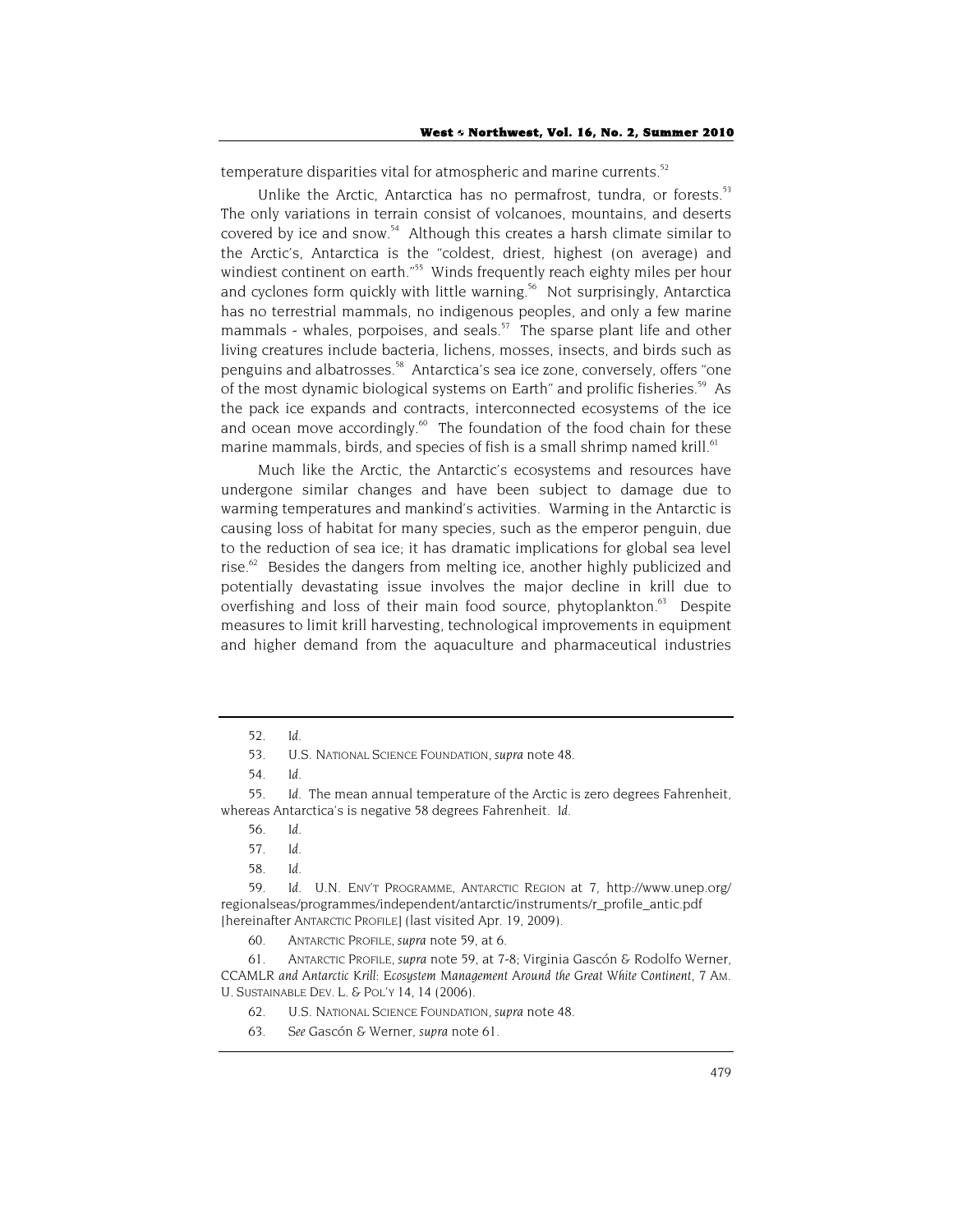have increased fishing.<sup>64</sup> In addition, warming oceans, increased acidification, and ultraviolet-B radiation from the Antarctic ozone hole have reduced phytoplankton productivity and damaged krill reproduction.<sup>65</sup> Greenhouse gases and overfishing are not the only anthropogenic stressors on the Antarctic's ecosystems; it also faces marine debris pollution, sea bird by-catch, and illegal fishing.<sup>66</sup>

The Antarctic's frigid temperatures and remote location make enforcement, cleanup, and surveillance of activities cumbersome. However, due to these same traits, the Antarctic contains information vital for understanding climate change and anthropogenic effects on the environment.<sup>67</sup> Its unscathed ice sheets have trapped air bubbles that provide statistics on carbon dioxide levels, temperature and other atmospheric compositions from centuries ago.<sup>68</sup> Layers of volcanic ash in ice core and sea sediment samples act as time markers, allowing scientists to map out changes over time.<sup>69</sup> Findings derived from seabed drilling clarify our understanding of ice sheet adjustments over time, sea level rise, climatic processes, and future climate changes. $70$ 

Both the Arctic and Antarctic share four important characteristics: priceless research, abundant resources, unique ecosystems, and

68. Jacques-Yves & Charrier, *supra* note 51; Tom Wagner Interview, *supra* note 67; READINGER, *supra* note 28.

<sup>64.</sup> Gascón & Werner, *supra* note 61 at 16. The Norwegian aquafeed and fishing industries are leading the way with their simultaneous catch and onboard processing. *Id.* Krill is seen as an exceptional food source for the aquaculture industry, (including farmed salmon), and for use in pharmaceuticals due to its high protein, fatty acids, and amino acids. *Id. See also* Reuters.com, Neptune Krill Oil, NKO(R), Enters Walgreens, Sep. 15, 2008, http://www.reuters.com/article/press Release/idUS72681+15-Sep-2008+PRN20080915 (last visited Apr. 19, 2009).

<sup>65.</sup> U.S. NATIONAL SCIENCE FOUNDATION, *supra* note 48; *Ozone Depletion May Leave a Hole in Phytoplankton Growth*, AUSTL. ANTARCTIC MAGAZINE, Spring 2006 at 6, *available at* http://www.aad.gov.au/MediaLibrary/asset/MediaItems/ml\_390854214351852\_006%20 phytoplankton\_krill.pdf.

<sup>66.</sup> ANTARCTIC PROFILE, *supra* note 59, at 21-22.

<sup>67.</sup> Jacques-Yves & Charrier, *supra* note 51; Interview by Miguel Llanos & Kriss Chaumont with Tom Wagner, Antarctic Research Program Manager, Nat'l Science Found., MSNBC, *available at* http://www.msnbc.msn.com/id/15850535/ [hereinafter Tom Wagner Interview].

<sup>69.</sup> Tom Wagner Interview, *supra* note 67; Peter Tyson, Stories in the Ice, NOVA Online, http://www.pbs.org/wgbh/nova/warnings/stories/ (last visited Apr. 19, 2009).

<sup>70.</sup> ScienceDaily, Climate Warming Affects Antarctic Ice Sheet Stability, Mar. 22, 2009, http://www.sciencedaily.com/releases/2009/03/090318140522.htm (last visited Apr. 19, 2009); ANDRILL.org, About ANDRILL, http://www.andrill.org/about (last visited Apr. 19, 2009); PhysOrg.com, From Beneath Antarctica's Ross Sea: Scientists Retrieve Pristine Record of The Continent's Climate Cycles, Apr. 16, 2007, http://www.physorg.com/news95953592.html (last visited Apr. 19, 2009).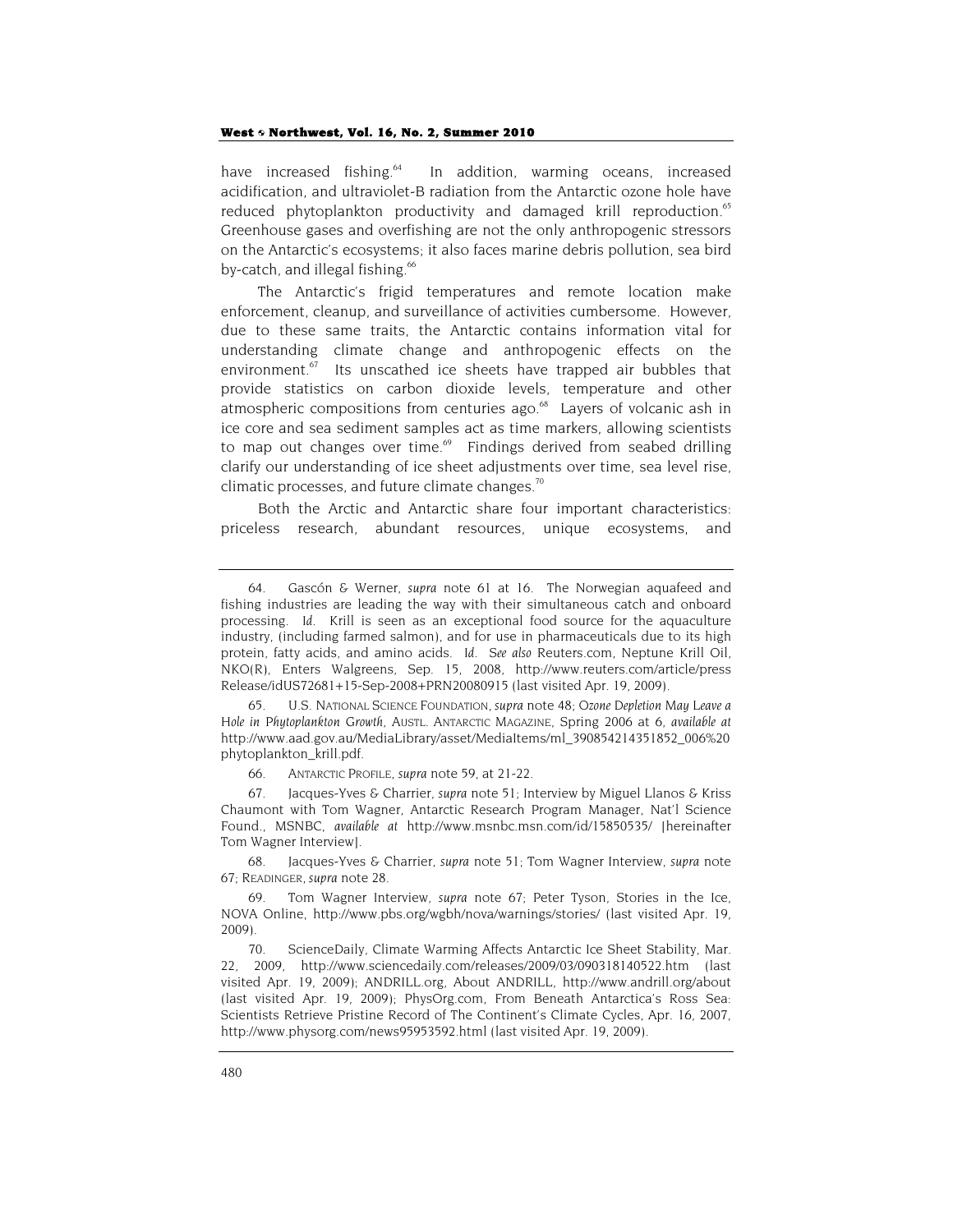exceptionally sensitive environments. Regardless of the Antarctic's differences in geography, issues, and life forms, both regions require protection and sustainable use of their resources in order to prevent disastrous consequences to their environment. Harvesting of resources in the Antarctic has occurred for over 200 years and has led to severe reduction in fish stocks, seals, and whales.<sup>71</sup> Luckily for the Antarctic, concerns arising over its valuable resources and research potential led to binding international law to protect its sensitive ecosystems.<sup>72</sup>

# **III. Existing Legal Framework**

The legal regimes in the two poles contrast starkly in their operation and effect. While their geographical differences played a pivotal role in creating their differing legal regimes, their shared dilemmas inspired similar underlying principles and goals. The Arctic's regime has lagged behind the Antarctic's in protecting its environment and the time has come for it to catch up.

# **A. The Legal Regime in the Arctic**

The Arctic has no binding regional convention, but instead a hodgepodge of a few international treaties, various regional bilateral and multilateral agreements, and domestic laws. Although in need of a binding treaty like the ATS, the inability of the Arctic nations to reach a consensus on sovereignty claims and other issues has perpetuated the reliance on soft law in the region.<sup>73</sup> Currently, the major sources of binding law are the United Nations Convention on the Law of the Sea  $("UNCLOS")$ <sup>74</sup> the Straddling and Highly Migratory Fish Stocks Convention ("Fish Stocks Treaty"), $75$  and the International Convention for the Prevention of Pollution

74. United Nations Convention on the Law of the Sea, Dec. 10, 1982, 21 I.L.M. 1245, 1833 U.N.T.S. 397 [hereinafter UNCLOS].

75. Agreement for the Implementation of the Provisions of the United Nations Convention of the Law of the Sea of 10 December 1982, Relating to the Conservation and Management of Straddling Fish Stocks and Highly Migratory Fish Stocks, Aug. 4, 1995, 34 I.L.M. 1542, 2167 U.N.T.S. 88 [hereinafter UNFSA].

<sup>71.</sup> ANTARCTIC PROFILE, *supra* note 59, at 3.

<sup>72</sup>*. Id.*

<sup>73.</sup> For instance, the Arctic Environmental Protection Strategy, Guidelines for Environmental Impact Assessment in the Arctic, and the Ilulissat Declaration. Arctic Council, Arctic Environmental Protection Strategy, June 14, 1991, 30 I.L.M. 1624, *available at* http://arctic-council.org/filearchive/arctic\_environment.pdf [hereinafter AEPS]; Finnish Ministry of the Env't, *Arctic Environmental Protection Strategy 1997: Guidelines for Environmental Impact Assessment (EIA) in the Arctic*, *available at* http://ceq.hss.doe.gov/nepa/eiaguide.pdf [hereinafter *EIA Guidelines*]; Ilulissat Declaration, Arctic Ocean Conference Ilulissat, Greenland, May 28, 2008, *available at*  http://arctic-council.org/filearchive/Ilulissat-declaration.pdf.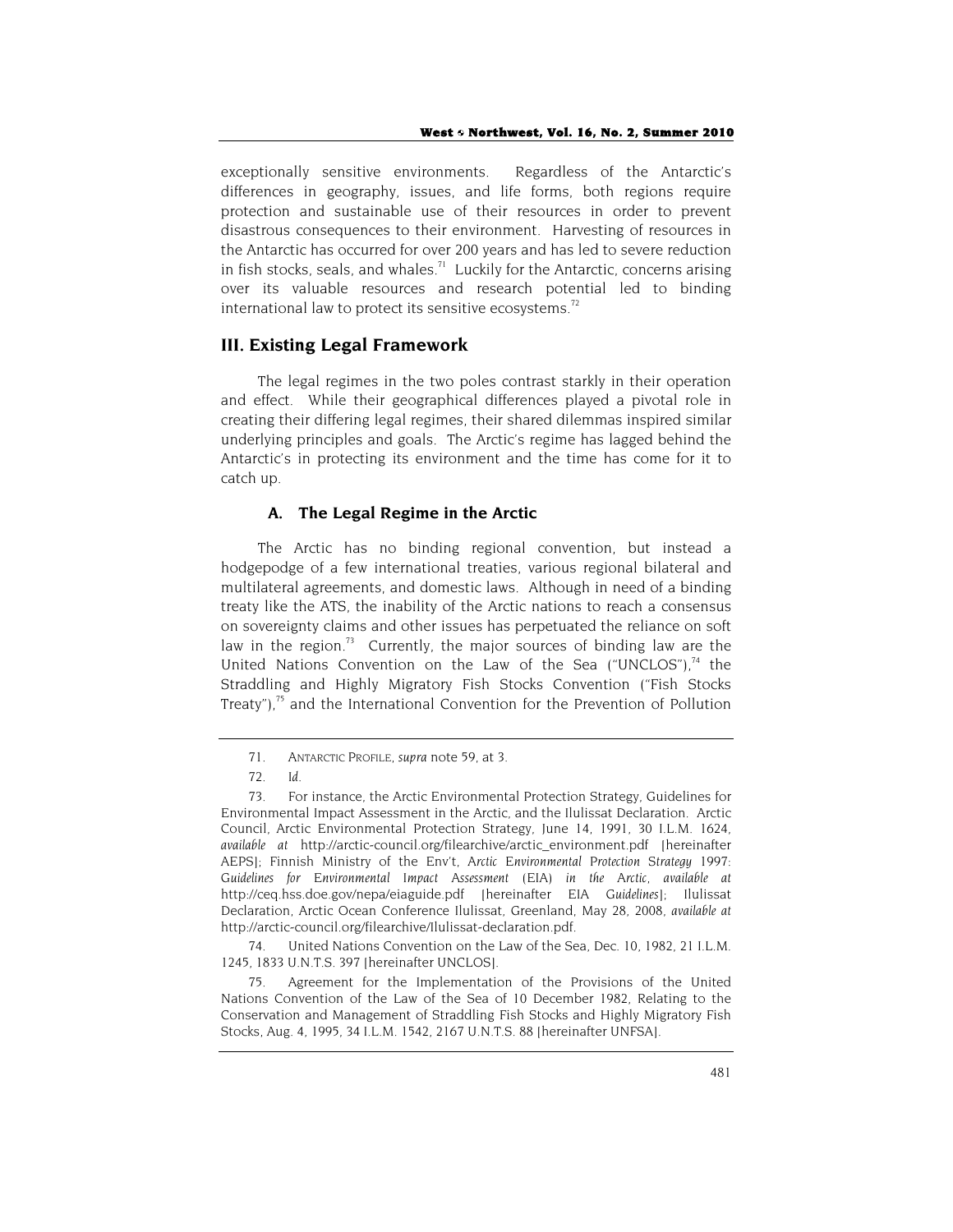from Ships ("MARPOL").<sup>76</sup>

# **1. Jurisdiction and Sovereignty**

Often referred to as "the constitution for ocean governance," UNCLOS establishes rights and duties regarding navigation, pollution, conservation, deep seabed mining, dispute resolution, jurisdiction, and exploitation of resources like fish and oil.<sup>77</sup> UNCLOS is a self-executing treaty that provides general rules for behavior on the world's oceans and occasionally requires "issue-specific agreements" to address unique problems.<sup>78</sup> Since the Arctic consists mostly of an ocean surrounded by sovereign lands, UNCLOS provides the most help in settling jurisdictional boundaries in Arctic waters. Although not all Arctic states have ratified UNCLOS, UNCLOS is a codification of customary international law and therefore binds all states.<sup>79</sup>

The backbone of UNCLOS lies in its delineation of jurisdictional zones and types of water bodies. Specifically, UNCLOS creates four zones: from the coastline to 12 nautical miles offshore is the territorial zone, from 12 to 24 miles is the contiguous zone, from 12 to 200 miles is the exclusive economic zone ("EEZ"), and beyond the EEZ are the high seas.<sup>80</sup> UNCLOS also provides methods for establishing these boundaries and other boundaries, like continental shelves or archipelagic states, when overlaps or uncertainties occur. $81$  Each zone and, sometimes, water body categories, have corresponding rights and duties. For example, the right of passage changes from transit passage in international straits, to sea-lane passage in archipelagic waters, to innocent passage in territorial seas, and finally to navigational freedom in the EEZ and high seas. $82$ 

81. UNCLOS, *supra* note 74, arts. 3-16, 33, 47-48, 56-57, 76.

<sup>76.</sup> Protocol of 1978 relating to the International Convention for the Prevention of Pollution from Ships, 1973, Feb. 17, 1978, 17 I.L.M. 546, 1340 U.N.T.S. 61 [hereinafter MARPOL]. Other treaties applicable to the Arctic include the Fur Seal Treaty of 1911, the Spitzbergen Agreement of 1920, and the Polar Bear Treaty of 1973. HUNTER ET AL., *supra* note 10, at 1153.

<sup>77.</sup> HUNTER ET AL., *supra* note 10, at 739.

<sup>78</sup>*. Id.*

<sup>79</sup>*. Id.* LINDA NOWLAN, INT'L UNION FOR CONSERVATION OF NATURE (IUCN), ARCTIC LEGAL REGIME FOR ENVIRONMENTAL PROTECTION 19 (IUCN 2001), *available at* http://data.iucn.org/dbtw-wpd/edocs/EPLP-044.pdf. Although the United States still has not ratified UNCLOS, the new administration has vowed to work towards U.S. ratification. John B. Bellinger III, U.S. Dep't of State Legal Advisor, Address at the Univ. of Cal., Berkeley School of Law's Law of the Sea Inst. Conf. (Nov. 3, 2008), *available at* http://ilreports.blogspot.com/2008/11/bellinger-united-states-and-law-ofsea.html.

<sup>80.</sup> UNCLOS, *supra* note 74, pts. II-VII; HUNTER ET AL., *supra* note 10, at 740.

<sup>82.</sup> HUNTER ET AL., *supra* note 10, at 741 (citing D.G. Stephens, *The Impact of the 1982 Law of the Sea Convention on the Conduct of Peacetime Naval/Military Operations*, 29 CAL.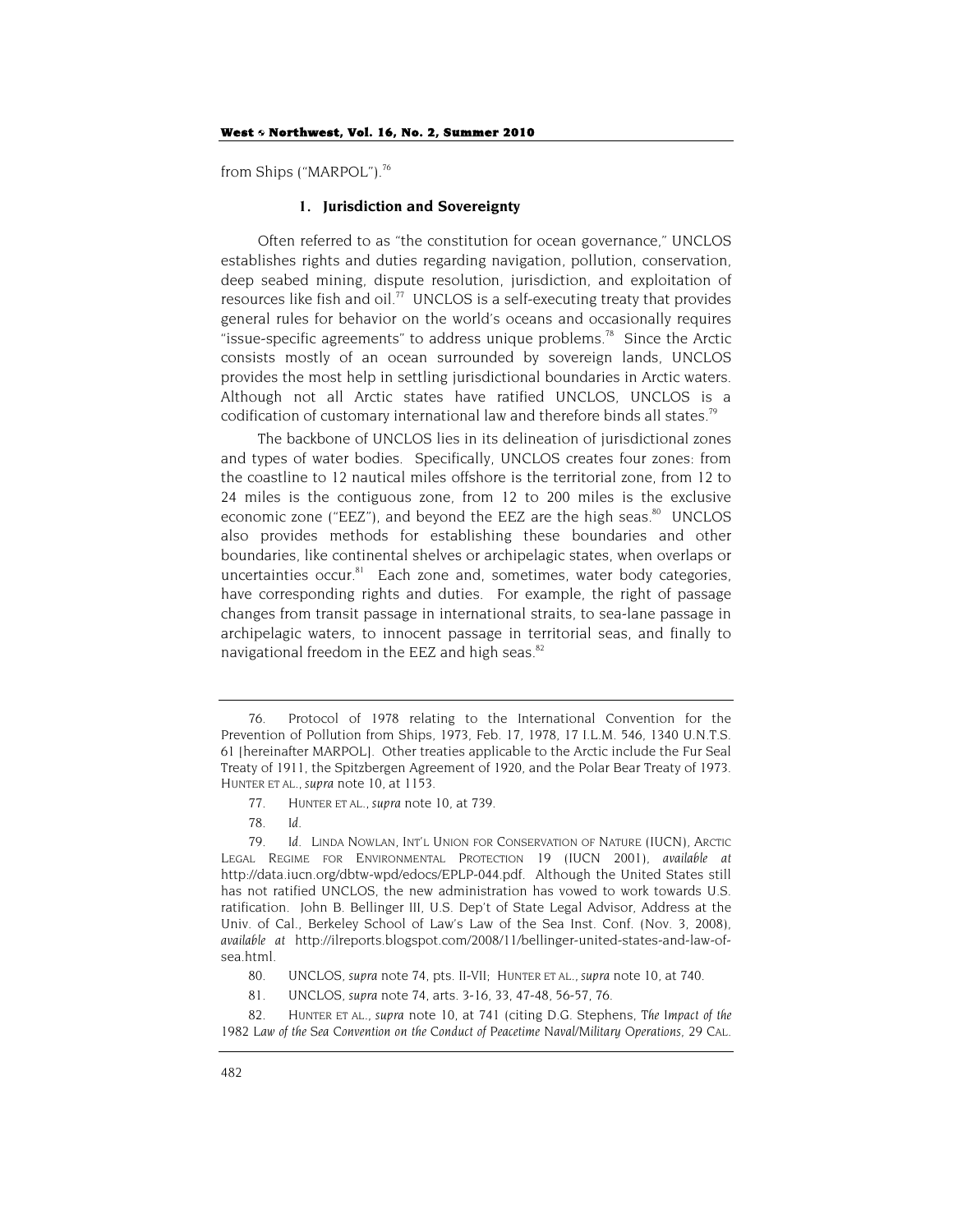Duties and rights also vary according to whether a party is from a coastal state or flag state.<sup>83</sup> Generally, a coastal state has complete sovereignty over its territorial sea, internal waters, seabed, and airspace, and has exclusive fishing, exploration, and management of natural resources within its  $EEZ$ <sup>84</sup> Coastal states may adopt laws for their territorial seas regarding navigation safety or traffic; protection of navigational aids, cables, or pipelines; conservation of living resources; preservation of the environment; pollution control; and prevention of infringement on their fisheries, immigration, sanitary, customs, or fiscal laws.<sup>85</sup> Also, coastal states must ensure conservation of living marine resources within their EEZ and have the right to create stricter pollution regulations within their internal waters and territorial sea as long as they do not interfere with innocent passage. $86$  Thus, conflict may arise when a coastal state determines stringent pollution or conservation laws are needed, but others claim it will hamper passage perhaps due to required structural changes to ships or operation practices. However, a coastal state can impair a vessel's innocent passage if there is "willful and serious pollution" or illegal fishing activities.<sup>87</sup>

Flag states, or vessels not carrying the flag of the coastal state, are limited to innocent passage through territorial waters and the right to navigation, overflight, and laying cables and pipelines in an  $EEZ$ <sup>88</sup> Flag states are responsible for ensuring all ships flying its flag are registered, carry onboard certification, have safe construction and operation practices, and comply with international pollution regulations.<sup>89</sup> Ships are under the jurisdiction of their flag state, and all crew members are bound by its law.<sup>90</sup> Flag states must implement and enforce pollution control rules or measures for their ships.<sup>91</sup> Additionally, flag states must investigate and punish violations of any pollution rule or standard implemented pursuant to UNCLOS regardless of where the violation occurred. $92$  Again, disputes between flag states and coastal states may occur if a flag state only haphazardly complies with its duties, thereby allowing ships to escape

- 83. UNCLOS, *supra* note 74, arts. 21, 24, 31, 46, 73, 77, 94, 142, 217, 218, 220, 248.
- 84*. Id.* at arts. 2, 56.
- 85*. Id.* at art. 21.
- 86. HUNTER ET AL.,*supra* note 10, at 741-42; UNCLOS, *supra* note 74, art. 24, 211(3)-(4).
- 87. HUNTER ET AL., *supra* note 10, at 741; UNCLOS, *supra* note 74, art. 19(2)(h)-(i).
- 88. UNCLOS, *supra* note 74, art. 17, 58.
- 89*. Id.* at arts. 94, 217.
- 90*. Id.* at art. 94.
- 91*. Id.* at art. 217.
- 92*. Id.* at art. 217.

W. INT'L L.J. 283 (1999)). *See generally* UNCLOS, *supra* note 74, arts. 17, 18, 38, 53, 58, 87 (explaining different types of passages respectively).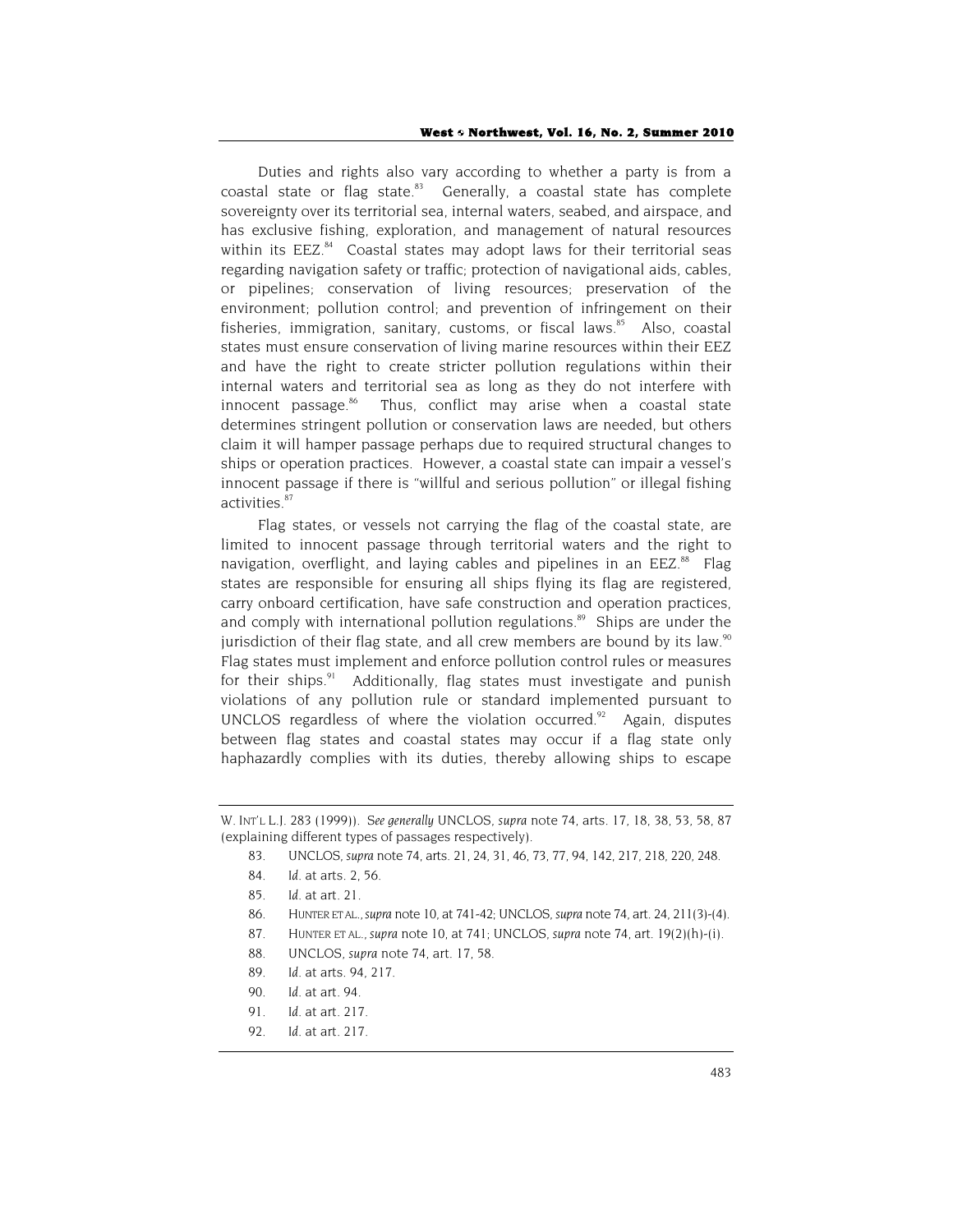punishment, ignore pollution prevention practices, or evade certification requirements.

There are also general duties applicable to all states to regulate sources of pollution; to prevent, reduce, and control pollution; and to refrain from introducing harmful alien species.<sup>93</sup> All states enjoy a right to exploit fish, engage in navigation and overflight, conduct research, construct artificial islands, and lay cables or pipelines in the high seas in accordance with international laws. $94$  Lastly, all signatories must settle disputes peacefully and follow certain dispute resolution methods.<sup>95</sup> UNCLOS creates its own International Tribunal ("ITLOS"), an arbitral tribunal, and a technical arbitral tribunal to hear disputes between parties, but states may also choose to peacefully settle their dispute by themselves or take their complaint to the International Court of Justice  $("ICJ")$ .<sup>96</sup> If the parties disagree over where to take their complaint, Annex VII of UNCLOS requires compulsory arbitration.<sup>97</sup>

# **2. Fisheries Management, Pollution, and Environmental Protection**

The only binding law for fisheries management in the Arctic is the Fish Stocks Treaty, which is an implementing agreement to UNCLOS regarding the ownership and exploitation of straddling and highly migratory fish stocks.<sup>98</sup> Specifically, UNFSA limits fishing rights in the high seas, sets out standards for creating regional organizations to enforce conservation measures, and increases states' investigatory and enforcement authority in the high seas.<sup>99</sup> The UNFSA incorporates the precautionary principle and cooperation requirement,<sup>100</sup> two well-established international principles.<sup>101</sup> Despite its standards for creating regional organizations, an organization to

<sup>93</sup>*. Id.* at art. 207-12, 196.

<sup>94</sup>*. Id.* at art. 87.

<sup>95.</sup> HUNTER ET AL., *supra* note 10, at 745; UNCLOS, *supra* note 74, art. 279-85.

<sup>96.</sup> HUNTER ET AL., *supra* note 10, at 745.

<sup>97</sup>*. Id.*

<sup>98.</sup> UNCLOS, *supra* note 74, art. 87(2). Straddling fish stocks are species of fish whose migratory paths lie across the imaginary line between an EEZ and the high seas. Highly migratory fish stocks are fish species that cross through several EEZs and perhaps the high seas during their migration. The nature of these two fish stocks creates conflicts on how much can be harvested and when. In order to ensure their survival, a region-wide management strategy must be taken.

<sup>99.</sup> HUNTER ET AL., *supra* note 10, at 777.

<sup>100.</sup> UNFSA, *supra* note 75, arts. 5, 6, 8.

<sup>101.</sup> LAKSHMAN D. GURUSWAMY, INTERNATIONAL ENVIRONMENTAL LAW: LAW IN A NUTSHELL 17 (2d ed., West 2003) (1997).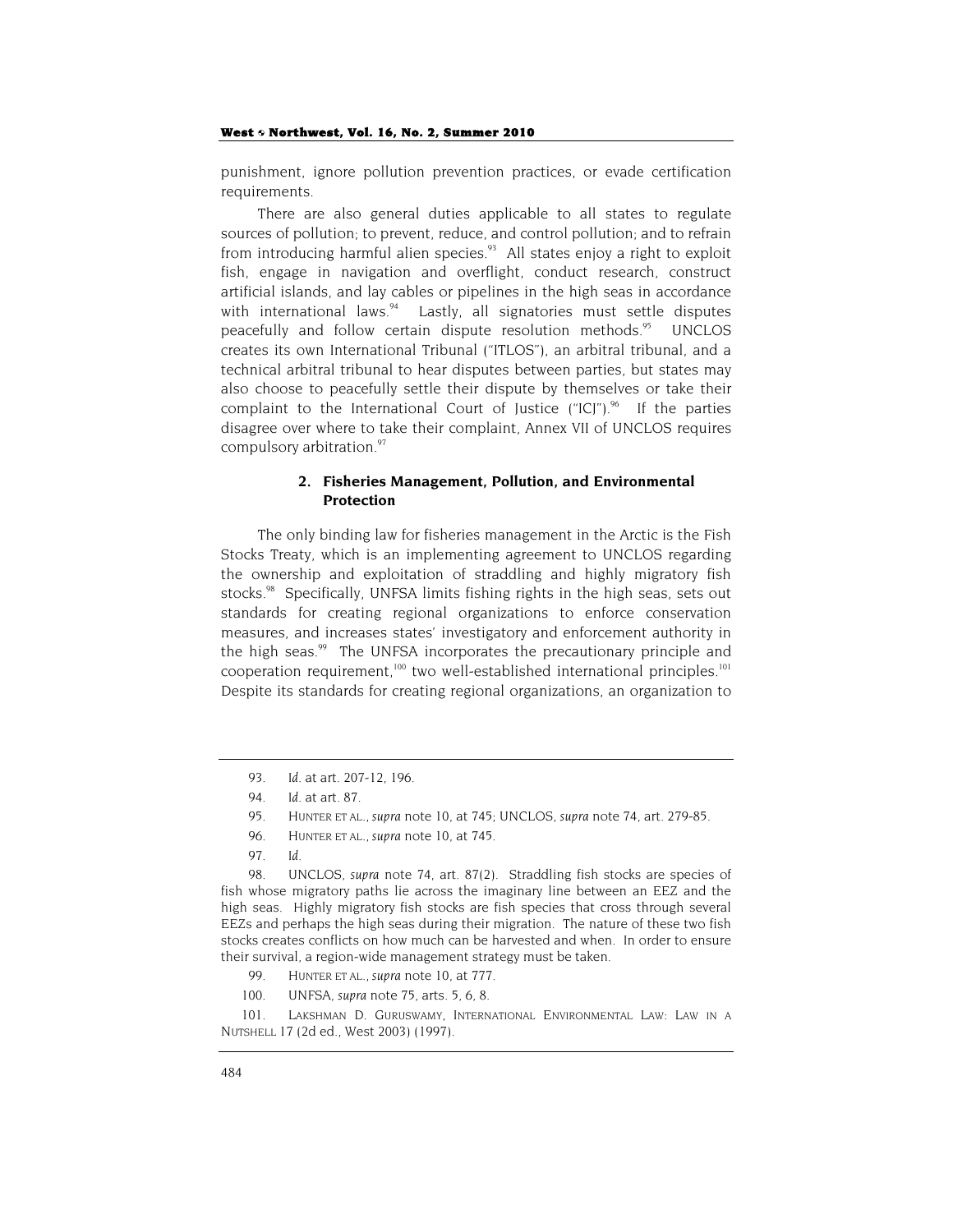manage the Arctic's fisheries has not yet been developed.<sup>102</sup>

In regards to pollution, UNCLOS provides general regulation but no detailed pollution standards. UNCLOS directs states to adopt laws and regulations to reduce, prevent, and control pollution from land-based sources, sea-bed activities, dumping, vessels, and from or through the atmosphere.<sup>103</sup> Essentially, these articles set a floor for pollution standards requiring the states to follow and be no less stringent than accepted international standards.104 Of special importance, Article 234 of UNCLOS allows costal states to adopt laws to prevent, reduce, or control marine pollution from vessels for ice-covered areas within their EEZ as long as they are non-discriminatory.<sup>105</sup> Known as the "[A]rctic exception,"<sup>106</sup> conflicts over sovereignty between Canada and the United States largely led to its negotiation and adoption.<sup>107</sup> To qualify under this article, the area must be covered with ice for most of the year and the laws adopted must "have due regard to navigation."<sup>108</sup> Although "due regard to navigation" has not been clearly defined, the International Maritime Organization has prepared guidelines for navigation in Arctic waters that may provide some aid.<sup>109</sup> Russia and Canada have been the only states to take advantage of this article,<sup>110</sup> which may soon become irrelevant due to warming waters.

105. UNCLOS, *supra* note 74, art. 234.

106. Penny Becklumb, Bill C-3: An Act to Amend the Arctic Waters Pollution Prevention Act, LS-629E, Canada's Library of Parliament at 8, Feb. 13, 2009, *available at* http://www2.parl.gc.ca/Content/LOP/LegislativeSummaries/40/2/c3-e.pdf.

107*. Id.* at 96. Canada claims it was included at its insistence. *Id.*

108. UNCLOS, *supra* note 74, art. 234.

109. Int'l Mar. Org. [IMO], *Guidelines for Ships Operating in Arctic Ice-Covered Waters*, IMO Doc. CIRC\MSC\1056-MEPC-Circ399 (Dec. 23, 2002), *available at* http://www. imo.org/includes/blastDataOnly.asp/data\_id%3D6629/1056-MEPC-Circ399.pdf.

110. Canada enacted and has extended its Arctic Waters Pollution Prevention Act pursuant to Article 234, whereas Russia adopted guidelines for navigation through its northern sea route. Becklumb, *supra* note 106, at 8, 13; *see also* Coalter G.

<sup>102.</sup> However, the U.S. Congress has recently passed a joint resolution that directs the United States to "initiate international discussions and take necessary steps . . . to negotiate an agreement for managing migratory and transboundary fish stocks in the Arctic Ocean." Managing Migratory and Transboundary Fish Stocks in the Arctic Ocean, Pub. L. No. 110-243, 122 Stat. 1569 (2008) (hereinafter U.S. Arctic Law).

<sup>103.</sup> UNCLOS, *supra* note 74, arts. 207-12.

<sup>104</sup>*. Id.* at arts. 207(1), 208(3), 209(2), 210(6), 211(2), 212(1). Other international agreements that address pollution include: the London Convention, the Paris Convention, MARPOL, and the Fund Convention. 1972 Convention on the Prevention of Marine Pollution by Dumping of Wastes and Other Matter, Dec. 29, 1972, 26 U.S.T 2403, 1046 U.N.T.S. 120; 1974 Convention on the Prevention of Marine Pollution from Land-Based Sources, June 4, 1974, 13 I.L.M. 352; 1973 International Convention for the Prevention of Pollution from Ships, Nov. 2, 1973, 12 I.L.M. 1319; 1971 International Convention on the Establishment of an International Fund for Compensation of Oil Pollution Damages, Dec. 18, 1971, 11 I.L.M. 284, 1110 U.N.T.S. 57.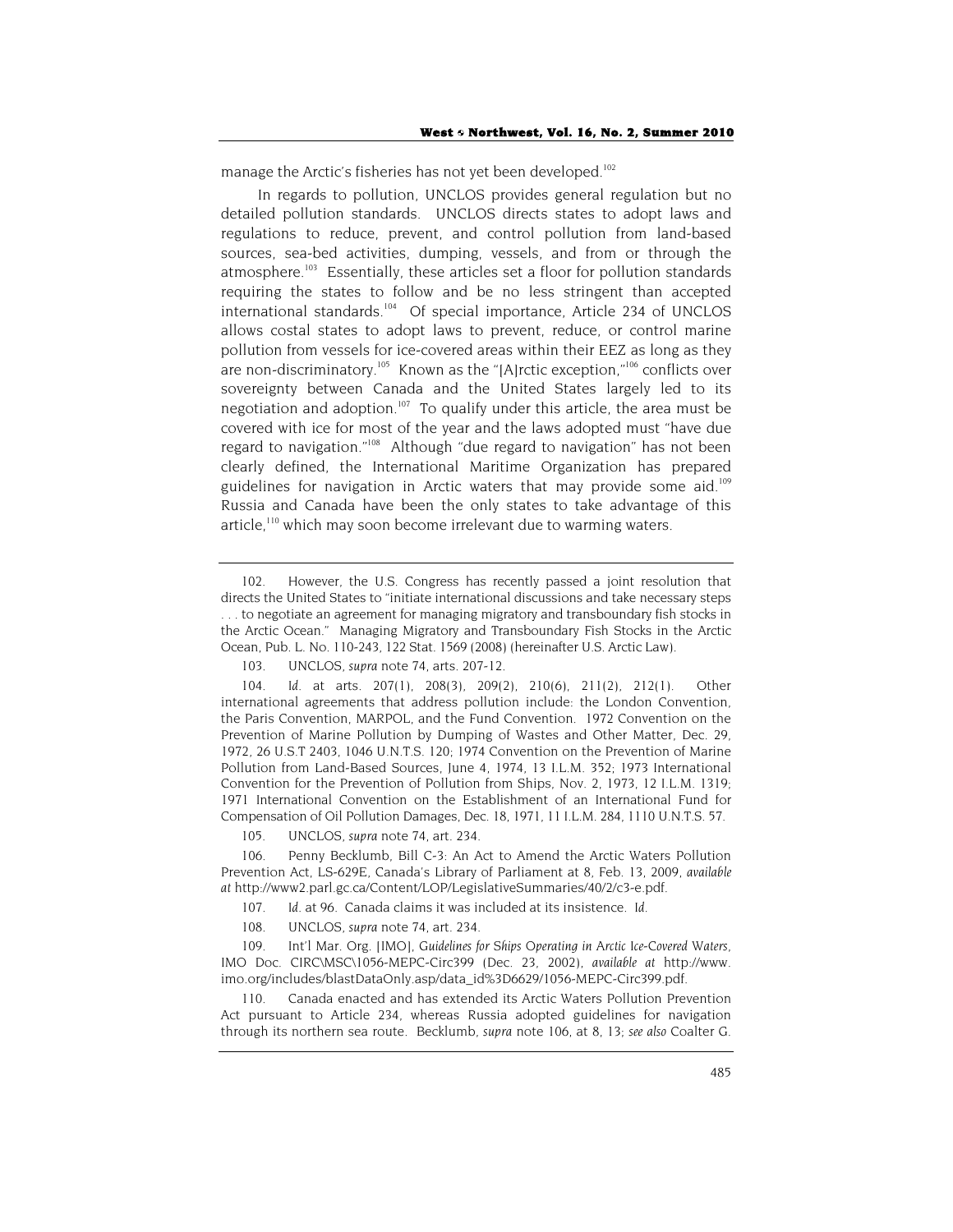MARPOL also supplies applicable pollution regulations, which cover a ship's operational discharges of pollution and accidental spills or releases.<sup>111</sup> MARPOL provides design and equipment standards for ships, requires flag states to certify ships for compliance, grants port states inspection rights, and sets release allowances for pollution.<sup>112</sup> MARPOL governs pollution from all ships except ocean dumping of waste and pollution from seabed mineral activities.<sup>113</sup> MARPOL's Annex I and II provide stringent protection for "special areas" and ban all releases of oil and noxious liquid substances.<sup>114</sup> Unlike MARPOL's other four annexes, Annex I and II are not optional for signatories.<sup>115</sup>

Because the existing treaties mostly establish broad guidelines, the Arctic Eight adopted a non-binding agreement in 1991 to more thoroughly protect the Arctic in light of the growing harms from pollution.<sup>116</sup> The Arctic Environmental Protection Strategy ("AEPS") identifies six sources of pollution and creates programs to monitor, reduce and research pollution, and to conserve wildlife.<sup>117</sup> The AEPS did not address climate change or ozone depletion despite their massive effects on the Arctic because other forums addressed them.<sup>118</sup> Several years after the AEPS, Canada led the way to form the Arctic Council, which is now the major source of non-binding law for the Arctic.<sup>119</sup>

The Arctic Council, an intergovernmental forum, provides a soft law regime with a regional focus intended to promote cooperation and research to address the problems facing the Arctic.<sup>120</sup> The Arctic Council allows indigenous peoples to participate in meetings and non-Arctic nations, intergovernmental organizations, and non-governmental organizations to observe meetings; however, none have actual voting power.<sup>121</sup> The Arctic

- 111. HUNTER ET AL., *supra* note 10, at 791; MARPOL, *supra* note 76.
- 112. HUNTER ET AL., *supra* note 10, at 350-54.
- 113*. Id.* at 351.
- 114*. Id.* at 352.
- 115*. Id.* MARPOL, *supra* note 76, art. 16(f)(i-v).
- 116. HUNTER ET AL., *supra* note 10, at 1153.

117. AEPS, *supra* note 73. The dissolution of the U.S.S.R. and catastrophic events such as Chernobyl and the Exxon Valdez oil spill prompted the creation of AEPS. NOWLAN, *supra* note 79, at *7*.

- 118. NOWLAN, *supra* note 79, at 8.
- 119*. Id.* at 9.
- 120. ARCTIC PROFILE, *supra* note 24, at 9.

121. HUNTER ET AL., *supra* note 10, at 1155; Erika Lennon, *A Tale of Two Poles: A Comparative Look at the Legal Regimes in the Arctic and the Antarctic*, 8 SUSTAINABLE DEV. L. & POL'Y 32, 34 (2008).

Lathrop & Scott Borgerson, *The Road to the Arctic*, FOREIGN AFFAIRS, May/June 2008, *available at* http://www.foreignaffairs.com/articles/64298/coalter-g-lathrop-scottborgerson/the-road-to-the-arctic?page=show.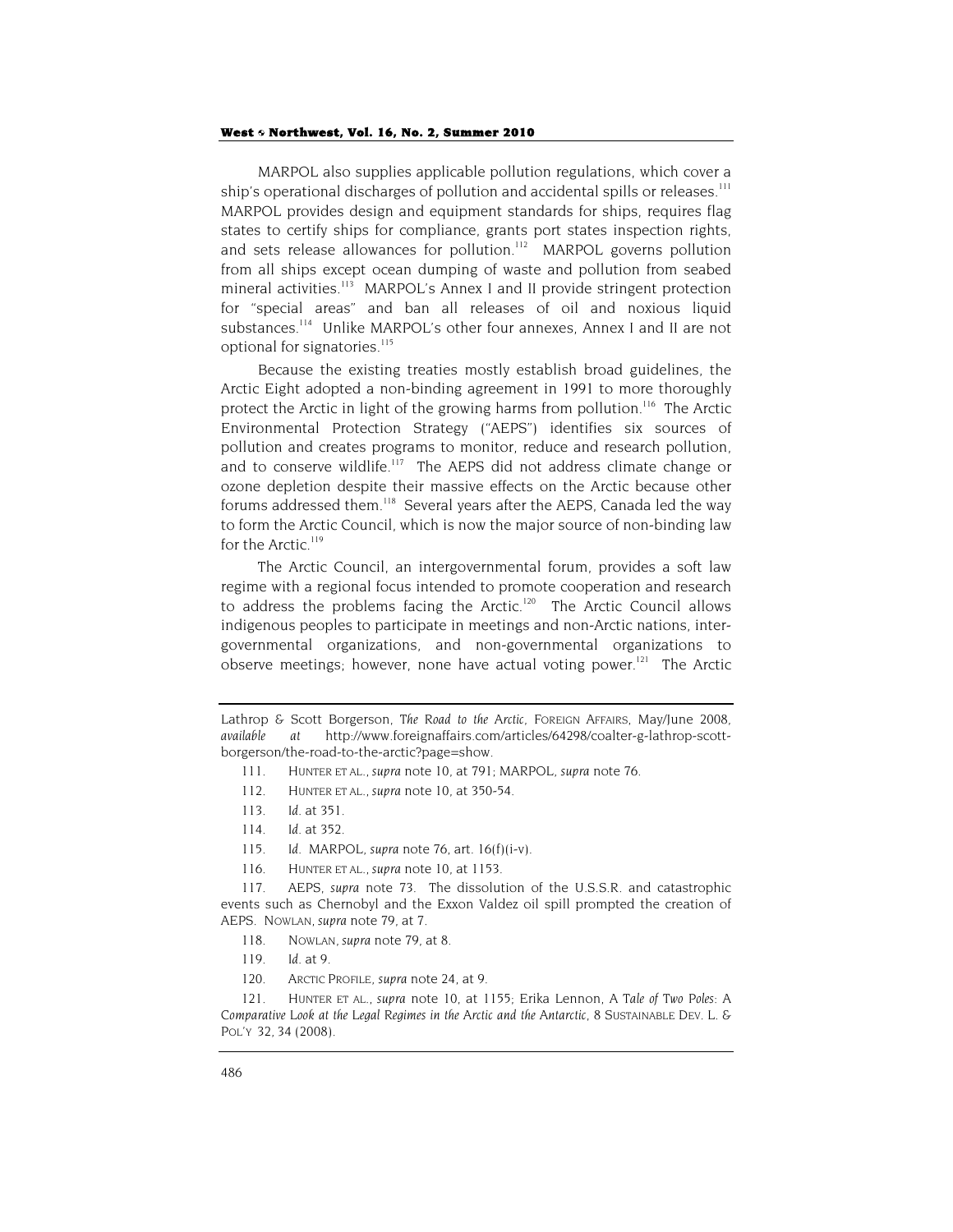Council created six working groups to implement the AEPS: Protection of the Arctic Marine Environment ("PAME"), Conservation of Arctic Flora and Fauna ("CAFF"), Arctic Monitoring and Assessment Program ("AMAP"), Arctic Contaminants Action Program ("ACAP"), Emergency Prevention, Preparedness, and Response ("EPPR"), and, the latest addition, Sustainable Development Working Group ("SDWG").<sup>122</sup> The groups in turn create programs aimed at protecting the environment, such as PAME's Arctic Marine Strategic Plan, that endorse sustainable development and ecosystem approaches for protecting the seas.<sup>123</sup> Nevertheless, these groups - like the Arctic Council - only create soft law and function as individual entities with their own meetings, research mechanisms, and secretariats.<sup>124</sup>

One notable policy created by the Arctic Council is the Arctic Environmental Impact Assessments Guidelines ("EIA").<sup>125</sup> Similar to the United States National Environmental Policy Act ("NEPA"),<sup>126</sup> the EIA aims to avoid adverse environmental impacts from proposed actions by providing a uniform set of procedures for considering such impacts, mitigation efforts, and monitoring requirements.<sup>127</sup> The EIA is uniquely tailored for the Arctic environment. It emphasizes the vulnerability of the Arctic's ecosystems, and the importance of considering cumulative effects and abiding by the precautionary principle.<sup>128</sup>

The last dimension of law in the Arctic stems from domestic sources. While domestic law can play an important role in protection, it is ineffective at addressing transboundary problems and only adds to the multiplicity of laws affecting the region. Per UNCLOS, only coastal states can create regulations affecting territorial waters,  $EEZs$ , and ice-covered waters.<sup>129</sup> Thus, the Arctic coastal states - the United States, Canada, Russia, Norway, and Denmark for Greenland - have no jurisdiction over the high seas. Moreover, domestic laws may have hidden agendas like strengthening sovereignty claims. For instance, Canada's Arctic Waters Pollution Prevention Act was enacted only after a "direct threat to Canadian sovereignty which required an immediate Canadian response."<sup>130</sup> Finally, domestic conservation attempts provide only piecemeal protections for the

130. Becklumb, *supra* note 106, at 7-8.

<sup>122.</sup> For a brief overview of each working group's functions, *see* ARCTIC PROFILE, *supra* note 24, at 10-13.

<sup>123.</sup> ARCTIC PROFILE, *supra* note 24, at 10.

<sup>124.</sup> Lennon, *supra* note 121, at 34.

<sup>125.</sup> *EIA Guidelines*, *supra* note 73 (adopted in 1997 by the Arctic Council in its Alta Declaration).

<sup>126.</sup> National Environmental Policy Act of 1969, 42 U.S.C. §§ 4321-4370 (2009).

<sup>127</sup>*. Id.* at 4.

<sup>128</sup>*. Id*. at 9.

<sup>129.</sup> UNCLOS, *supra* note 74, arts. 2, 56, 234.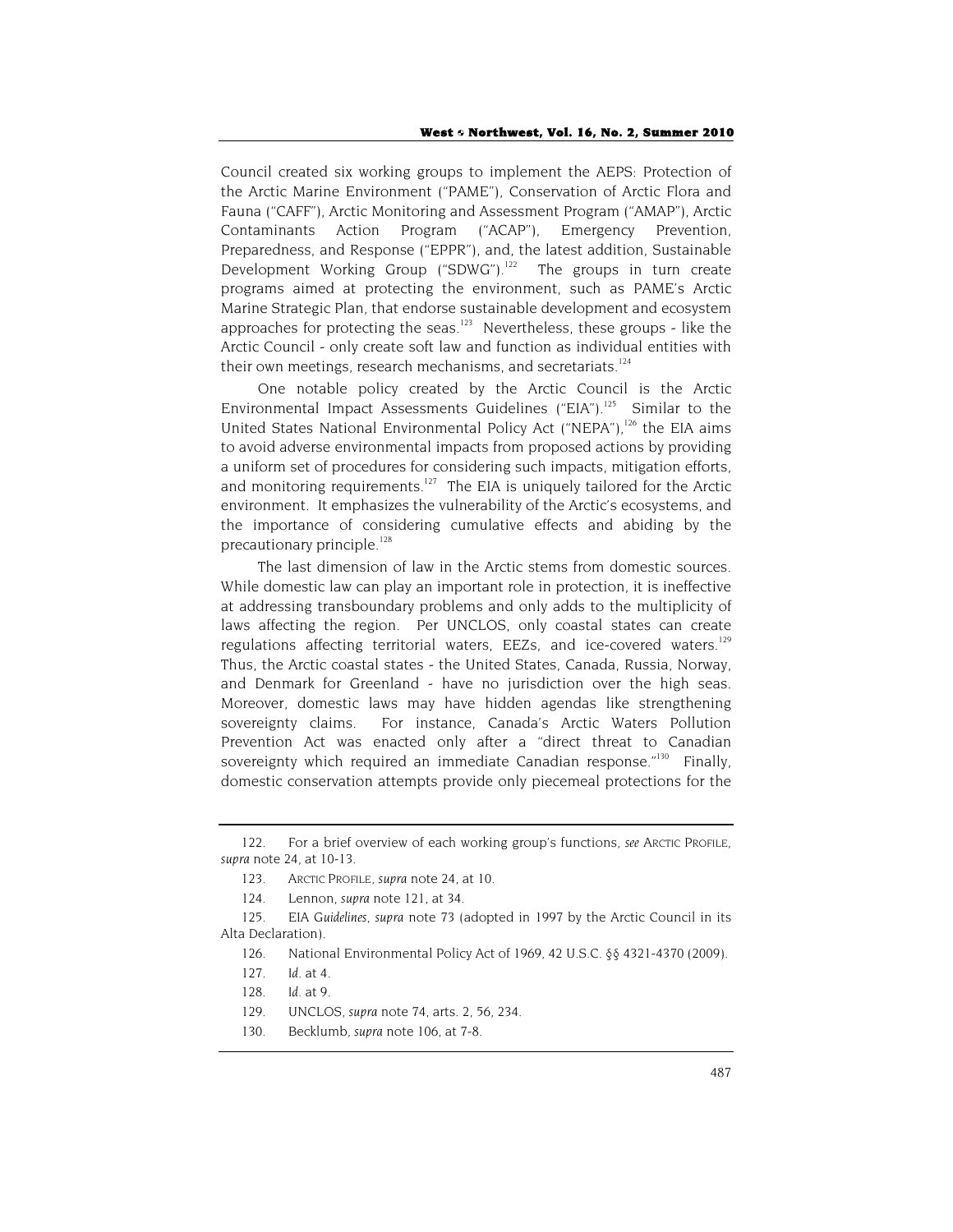environment and include marine protected areas ("MPAs"), national parks, and sanctuaries.<sup>131</sup> Approximately 14 percent of land in the Arctic "has some form of protected status."<sup>132</sup>

# **B. The Legal Regime in the Antarctic**

In contrast to the Arctic, the Antarctic is a global commons and is mainly governed by the binding law of the Antarctic Treaty System ("ATS"). In the context of the Cold War and in the wake of increased international scientific cooperation from the International Geophysical Year ("IGY"), twelve nations adopted the Antarctic Treaty ("AT") as a means to continue their research in the Antarctic peacefully.<sup>133</sup> Since its adoption, the ATS has evolved to encompass environmental protection and resource conservation as its primary goals.<sup>134</sup> The later protocols include the 1991 Protocol on Environmental Protection to the Antarctic Treaty ("Madrid Protocol"), the Convention for the Conservation of Antarctic Seals ("CCAS"), and the Convention on the Conservation of Antarctic Marine Living Resources ("CCAMLR").

# **1. Antarctic Treaty of 1959, Madrid Protocol, and CCAMLR.**

The AT applies to the area south of sixty degrees south latitude and embodies three main principles: "non-militarization, nuclear-weapon free, and unrestricted scientific cooperation."<sup>135</sup> The AT freezes all sovereignty claims for the duration of its enforcement, requires peaceful resolution of disputes, and creates a consultative versus non-consultative party structure, which allows only the former voting rights. $136$  The party structure, by allowing only states conducting "substantial scientific research" to become consultative parties, indirectly discriminated against poorer, developing

<sup>131.</sup> ARCTIC PROFILE, *supra* note 24, at 7-9 (citing L. Esping & G. Grönqvist, *A Global Representative System of Marine Protected Areas*: *Region 6: Baltic*, 1995). *See generally* Randall S. Abate, *Marine Protected Areas as a Mechanism to Promote Marine Mammal Conservation: International and Comparative Law Lessons for the United States*, 88 OR. L. REV. (forthcoming Oct. 2009) (advocating for a regional approach to MPA governance).

<sup>132.</sup> HUNTER ET AL., *supra* note 10, at 1160.

<sup>133</sup>*. Id.* at 1126-27 (citing Comment, *The Balance of Nature and Human Needs in Antarctica: the Legality of Mining*, 9 TEMP. INT'L. & COMP. L.J. 387 (1995)). The twelve nations were Argentina, Australia, Belgium, Chile, the French Republic, Japan, New Zealand, Norway, the Union of South Africa, the Union of Soviet Socialist Republics, the United Kingdom of Great Britain and Northern Ireland, and the United States. Antarctic Treaty, June 23, 1961, 12 U.S.T. 794, 402 U.N.T.S. 71, *available at* http://www.scar.org/treaty/at\_text.html.

<sup>134.</sup> NOWLAN, *supra* note 79, at 41.

<sup>135.</sup> HUNTER ET AL., *supra* note 10; Antarctic Treaty, *supra* note 133, art. VI.

<sup>136.</sup> Antarctic Treaty, *supra* note 133, art. IV, XI, VIII; HUNTER ET AL., *supra* note 10, at 1132.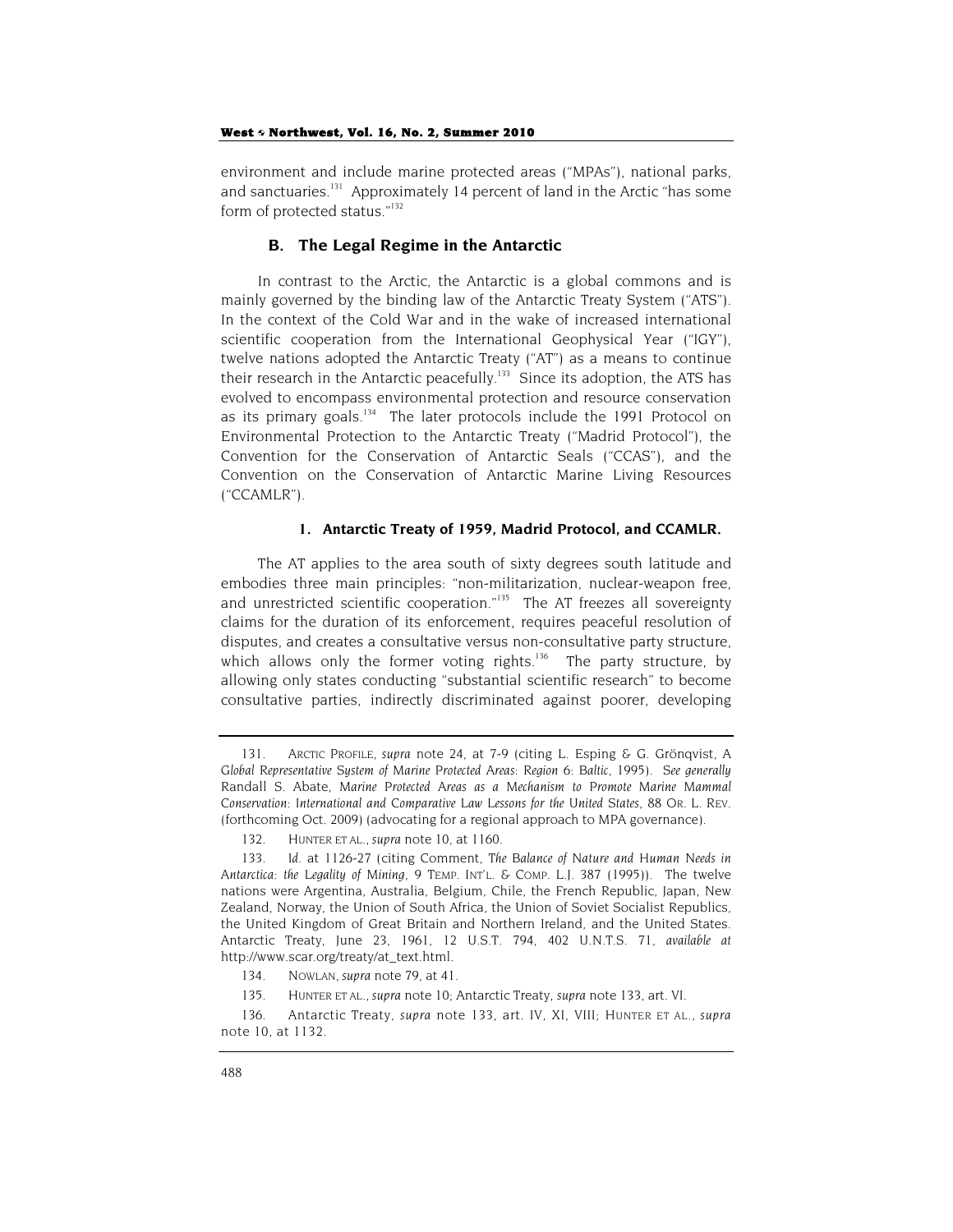countries, which caused controversy.<sup>137</sup>

After negotiations failed to enact an aggressive response to the exploitation of mineral resources, the focus of negotiations changed towards conservation and the Madrid Protocol was adopted.<sup>138</sup> Publicity of pollution at research stations by groups like Greenpeace, and concerns regarding increased tourism, also encouraged the protective measure.<sup>139</sup> The Madrid Protocol turned the global commons into "a natural reserve, devoted to peace and science."140 It mandates that all activities be "planned and conducted" to limit or avoid adverse impacts and "[a]ny activity relating to mineral resources . . [is] prohibited."<sup>141</sup> The Protocol embraces wellestablished international principles of cooperation and peaceful dispute resolution and allows compliance inspections.<sup>142</sup> The parties must also create a liability scheme to address damages caused by activities allowed under the Protocol within the AT area.<sup>143</sup>

The Madrid Protocol currently has five annexes. Annex I creates the procedures for environmental impact assessments ("EIA") and requires one for any activity causing more than a minor impact.<sup>144</sup> Annex II provides measures for the conservation of flora and fauna.<sup>145</sup> Annex III involves procedures for waste disposal and waste management for past and present work sites.<sup>146</sup> Annex IV addresses the prevention of marine pollution and works in tandem with MARPOL.<sup>147</sup> Finally, Annex V outlines designation and management of specially protected and managed areas.<sup>148</sup> If disputes arise under one of the annexes, the dispute resolution procedures outlined in the Protocol become mandatory and unsuccessful attempts at peaceful settlement are sent to the ICJ or Arbitral Tribunal.<sup>149</sup> This exception also applies to disputes regarding mineral research activities, environmental

<sup>137.</sup> HUNTER ET AL., *supra* note 10, at 1132.

<sup>138</sup>*. Id.* at 1139-40 (citing Jonathan D. Weiss, *The Balance of Nature and Human Needs in Antarctica: The Legality of Mining*, 9 TEMP. INT'L & COMP. L.J. 387, 398-99 (1995)).

<sup>139.</sup> NOWLAN, *supra* note 79, at 45.

<sup>140.</sup> Protocol on Environmental Protection to the Antarctic Treaty, art. 2, Oct. 4, 1991, 30 I.L.M. 1461 [hereinafter Madrid Protocol].

<sup>141</sup>*. Id.* at arts. 3, 7.

<sup>142</sup>*. Id.* at arts. 6, 14, 20.

<sup>143</sup>*. Id.* at art. 16.

<sup>144</sup>*. Id.* at annex I. The environmental impact procedures are considered to be some of strictest, possibly surpassing the United States' National Environmental Policy Act's requirements. HUNTER ET AL., *supra* note 10, at 1141.

<sup>145.</sup> Madrid Protocol, *supra* note 140, annex II.

<sup>146</sup>*. Id.* at annex III; NOWLAN, *supra* note 79, at 47.

<sup>147.</sup> Madrid Protocol, *supra* note 140, annex IV; NOWLAN, *supra* note 79, at 47.

<sup>148.</sup> Madrid Protocol, *supra* note 140, annex V.

<sup>149.</sup> HUNTER ET AL., *supra* note 10, at 1146; Madrid Protocol, *supra* note 140, art. 20.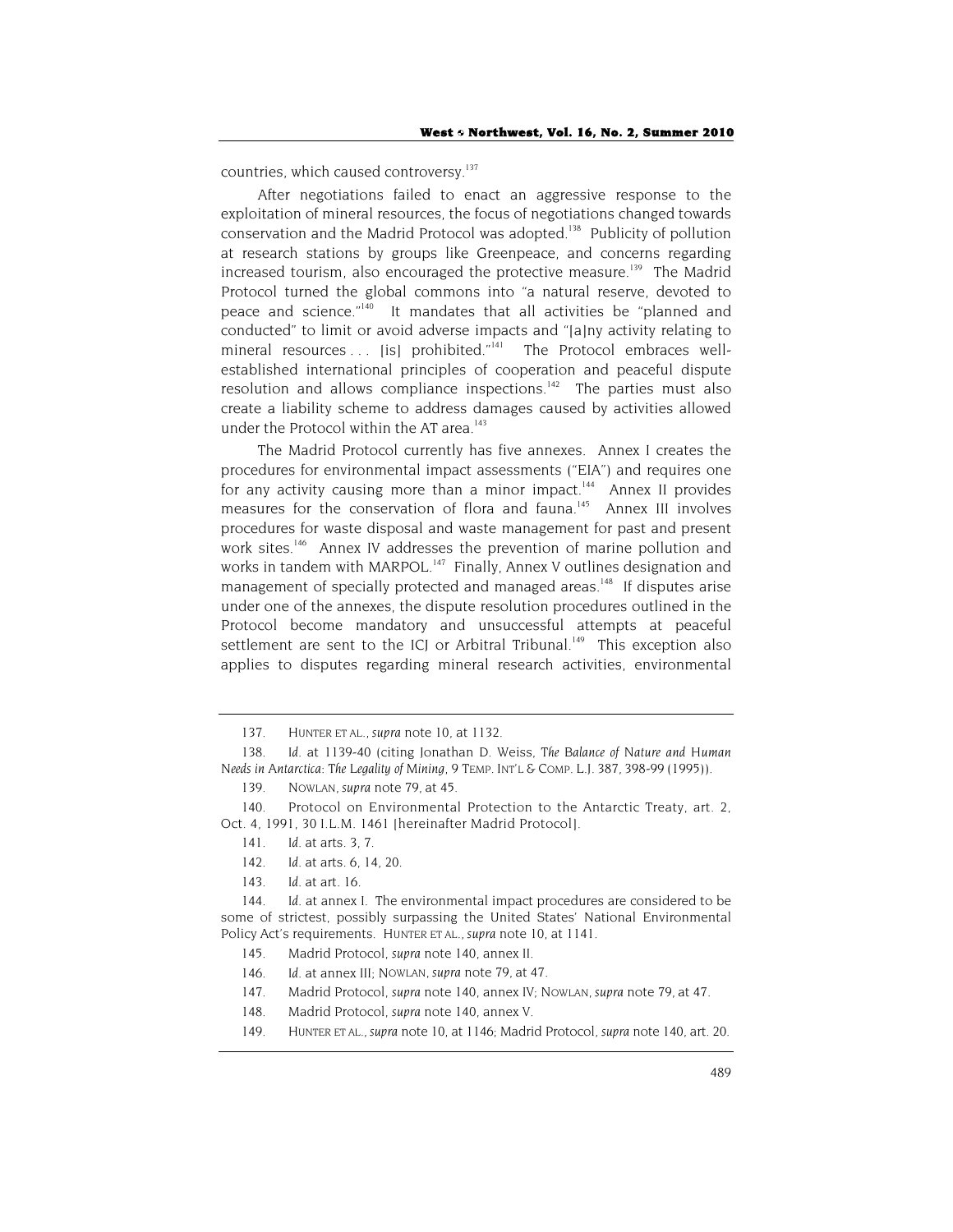impact assessments, emergency response actions, and compliance issues.<sup>150</sup>

Concerns regarding overfishing of krill, the basis of the Antarctic's food chain, led to the negotiation and subsequent adoption of CCAMLR by the AT parties.<sup>151</sup> Open to non-parties of the AT, CCAMLR takes an ecosystem approach to prevent overexploitation of all living resources except for seals and whales, which are addressed by other conventions.<sup>152</sup> CCAMLR embraces the precautionary principle and extends its coverage north of sixty degrees south latitude to include "waters dependent upon the massive upwelling of nutrients and phytoplankton growth."<sup>153</sup> CCAMLR establishes a commission to facilitate research, set catch limits, implement an inspection system, and adopt conservation measures, which may include protected species designations, limited fishing seasons, marine protected areas, and regulations on types of gear or methods of fishing.<sup>154</sup>

# **2. UNCLOS and the Fish Stocks Agreement**

UNCLOS and the Fish Stocks Agreement ("UNFSA") also apply to the Antarctic, although the ATS implements many of UNCLOS's provisions with more specific guidelines and regulations. First, the UNFSA only governs those species of fish classified as straddling or highly migratory that can be found in the high seas.<sup>155</sup> Therefore, the high seas within the AT's area are subject to its mandates. In addition, UNCLOS's duties and rights in the high seas apply to the AT's area.<sup>156</sup> Since Antarctica is non-sovereign land pursuant to the AT, there are no territorial seas.<sup>157</sup>

153. HUNTER ET AL., *supra* note 10, at 1135.

154. Convention for the Conservation of Antarctic Marine Living Resources, arts. VII, VIII, IX(1)-(2), Apr. 7, 1982, 33 U.S.T. 3476, 1329 U.N.T.S. 48 [hereinafter CCAMLR].

155. UNFSA, *supra* note 75, art. 2.

156. Antarctic Treaty, *supra* note 133, art. VI ("[N]othing in this Treaty shall prejudice or in any way affect the rights, or the exercise of the rights, of any State under international law with regard to the high seas within that area.").

157. While there is debate over whether an EEZ can be claimed within the AT's area, EEZs most likely would not be allowed due to the AT's prohibition on extending or asserting new claims. Donald R. Rothwell, *The Law of the Sea and the Antarctic Treaty System: Rougher Seas Ahead for the Southern Ocean*, *in* J. Jabour-Green & M. Howard (Eds.), *The Antarctic: Past, Present and Future*, Antarctic CRC Research Report

<sup>150.</sup> HUNTER ET AL., *supra* note 10, at 1146; Madrid Protocol, *supra* note 140, art. 20.

<sup>151.</sup> NOWLAN, *supra* note 79, at 44; MEAM.net, Marine Ecosystems and Management, Krill, the Antarctic Ecosystem, and CCAMLR, Vol. 2, No. 2, Dec. 2008- Feb. 2009, http://www.krillcount.org/pdf/MEAM\_krill\_article.pdf.

<sup>152.</sup> NOWLAN, *supra* note 79, at 45 (Seals are covered by Convention for the Conservation of Arctic Seals, and whales are covered under the International Convention for the Regulation of Whaling.); HUNTER ET AL., *supra* note 10, at 1135 (The ecosystem approach recognizes the interconnectedness between species and their habitats.).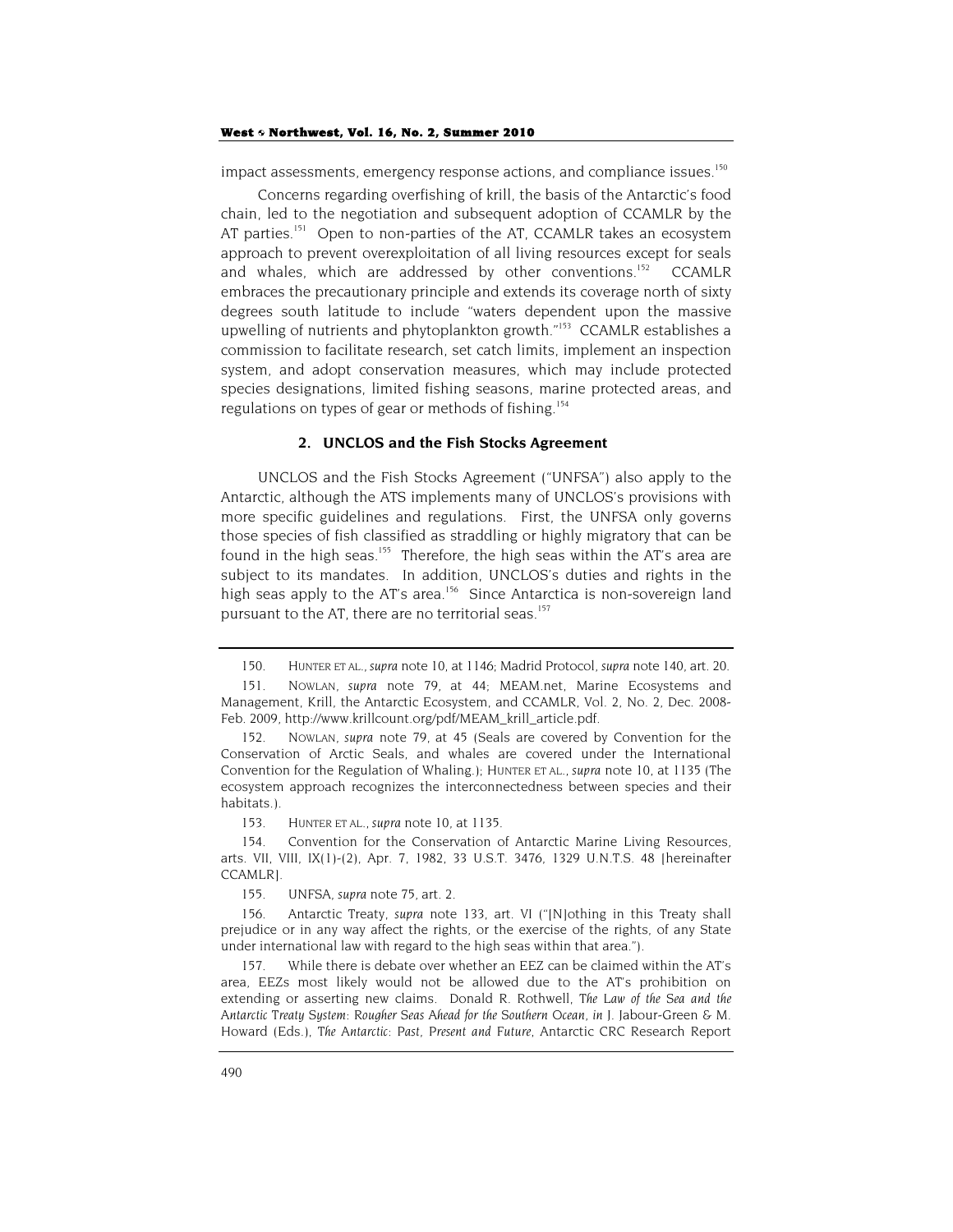The rights of the high seas include freedom of navigation, overflight, fishing, laying cables and pipelines, constructing artificial islands, and scientific research.<sup>158</sup> However, these rights are limited and must be exercised with "due regard for the interests of other States" and "under the conditions laid down by this Convention and by other rules of international law."<sup>159</sup> This language, therefore, allows other international treaties to restrict or "condition" the application of high sea freedoms. Moreover, Article 116 of UNCLOS further states that the right to fish is subject to the parties' "treaty obligations."<sup>160</sup> Thus, although the ATS may seem to interfere with the rights of the high seas, these restrictions are permissible.

# **IV. Need for an Arctic Treaty Regime**

The soft law regime in the Arctic fails to give the proper level of protection to its unique resources and its people. Since the ATS has proven over time that a comprehensive regional treaty focused on the environment can be successful, studying its development and implementation provides a number of lessons for the advancement of an Arctic treaty.

# **A. Existing Framework Stops Short**

To understand how the current soft law regime has fared, one only needs to consider the expansive pollution and the plights of the Arctic's indigenous and coastal communities for the answer. While good intentions underlie the Arctic Council, the AEPS, and other agreements, they will never achieve their goals without binding obligations and enforcement. The current legal framework in the Arctic, with its mixed sources and nonbinding nature, leaves compliance up to the individual. This voluntary approach, while a good first step, is insufficient given the numerous interests at stake. The lack of legal mandates, timelines, specific standards, and enforcement measures allows the Arctic states and foreign parties to continue their "business as usual" approach with a short-term focus on resource extraction and military security. Given the consistent overexploitation of resources and frequent shortsightedness of states, the lack of binding regional regulations on resource management practically places an all-you-can-eat buffet sign on the Arctic.

Although some claim UNCLOS sufficiently addresses the Arctic's concerns, its general guidelines are often inadequate to address specific

<sup>#28,</sup> at 113, 118 (Hobart 2002) *available at* http://eprints.utas.edu.au/2661/19/17\_ Rothwell.pdf; Antarctic Treaty, *supra* note 133, art. IV.

<sup>158.</sup> UNCLOS, *supra* note 74, art. 87(1).

<sup>159</sup>*. Id.* at arts. 87(1)-(2).

<sup>160.</sup> UNCLOS, *supra* note 74, art. 116(a).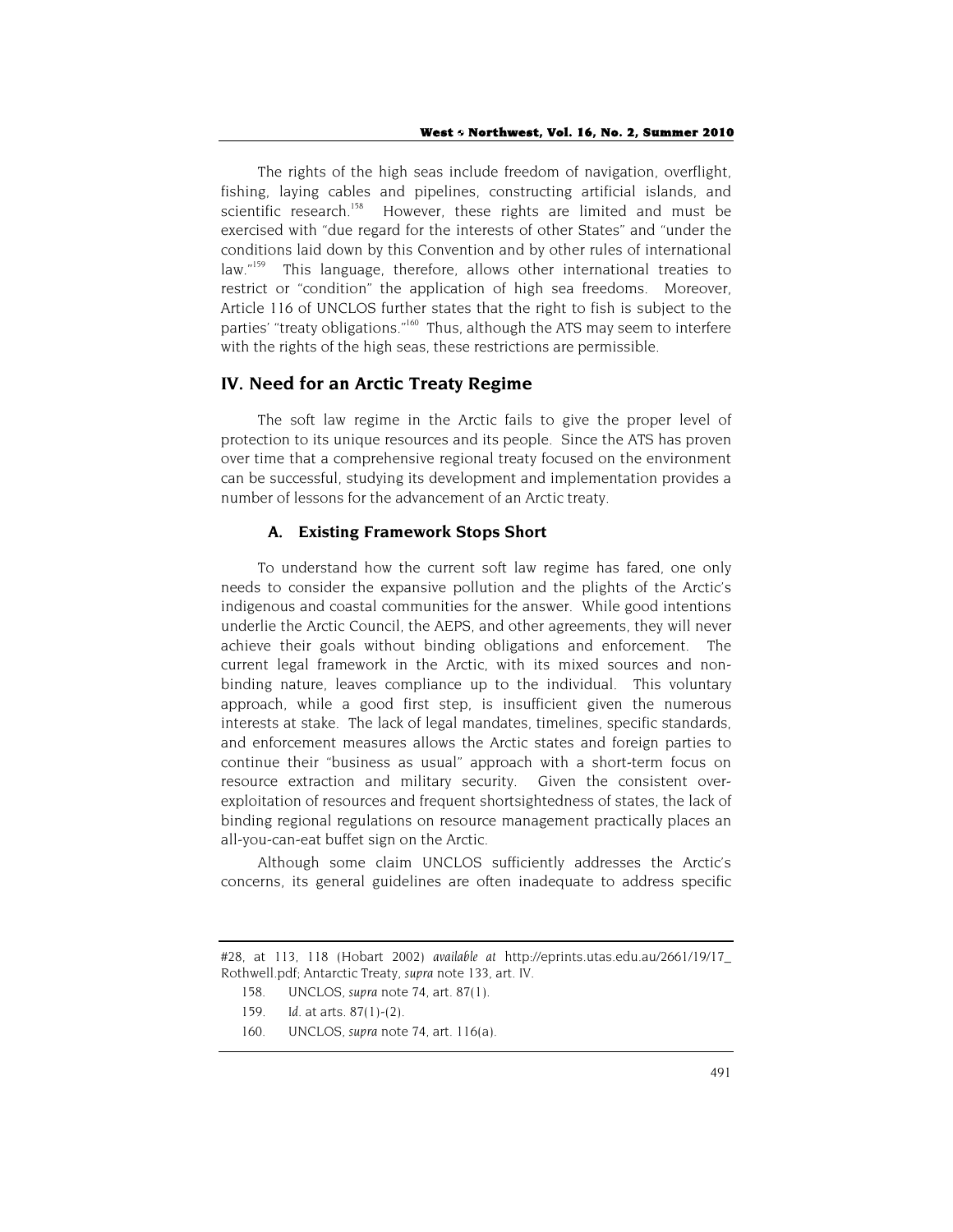issues.161 First, UNCLOS fails to provide rules tailored to the Arctic's unique ecosystem. For instance, it does not provide specific catch limits for Arctic fisheries, pollution discharge standards specific to the Arctic's uniquely vulnerable seas, or management systems for its living and mineral resources. Second, while a protocol or agreement to UNCLOS could address these concerns, UNCLOS's scope is too limited to fully combat all problems facing the Arctic. Since a protocol only executes the goals and mandates set forth in its associated treaty, a protocol or agreement under UNCLOS could not expand beyond the ocean governance umbrella.<sup>162</sup> To properly attack the Arctic's problems, an agreement will need to encompass several cross-cutting issues like security interests, human rights, sustainability of living and non-living resources on land and water, and transboundary pollution from the air and ocean. An attempt to address these areas through a protocol approach, whether under UNCLOS or another treaty, would result in a piecemeal response because no existing treaty covers such wide-ranging topics.

On this front, the Arctic Council and its working groups have accomplished several critical steps toward protecting the Arctic and its people by providing customized guidelines to combat many of the Arctic's problems. However, without binding authority or enforcement, further success is unlikely. While publicity and concern over climate change impacts in the Arctic have risen, daily necessities like food and energy distract states' attention and derail support for, and compliance with, the Arctic's soft law mandates. The substantive laws and research generated by the Council and its sub-groups are not useless, however, and will be of vital importance for the next stage. For example, the AEPS and its annexes supply many of the principles needed to protect the Arctic's environment, and their circulation may aid in the international communities' acceptance of them. Repetition and circulation of the same principles can eventually become binding as customary law through incorporation into a treaty or significant international acceptance and compliance.<sup>163</sup>

Although the legal regime's non-binding nature is the root of the problem, its scope also fails to address two critical areas.<sup>164</sup> First, military

<sup>161.</sup> HUNTER ET AL., *supra* note 10, at 739 (UNCLOS "often requires issue-specific agreements to give its provisions concrete meaning.").

<sup>162.</sup> For example, UNFSA extended UNCLOS to provide sufficient protection and sustainable fishing practices for the dwindling fish stocks worldwide. However, this issue fell squarely within ocean governance.

<sup>163.</sup> GURUSWAMY, *supra* note 101, at 16-17.

<sup>164.</sup> Another shortcoming of the Arctic's legal regime is its failure to give the indigenous communities a sufficient voice or proper rights. Modern civility and recognition of past injustices to native peoples demand that the Arctic Council accord these groups the rights and status they deserve. The indigenous peoples should have voting rights and be treated as equals at the negotiation table. With far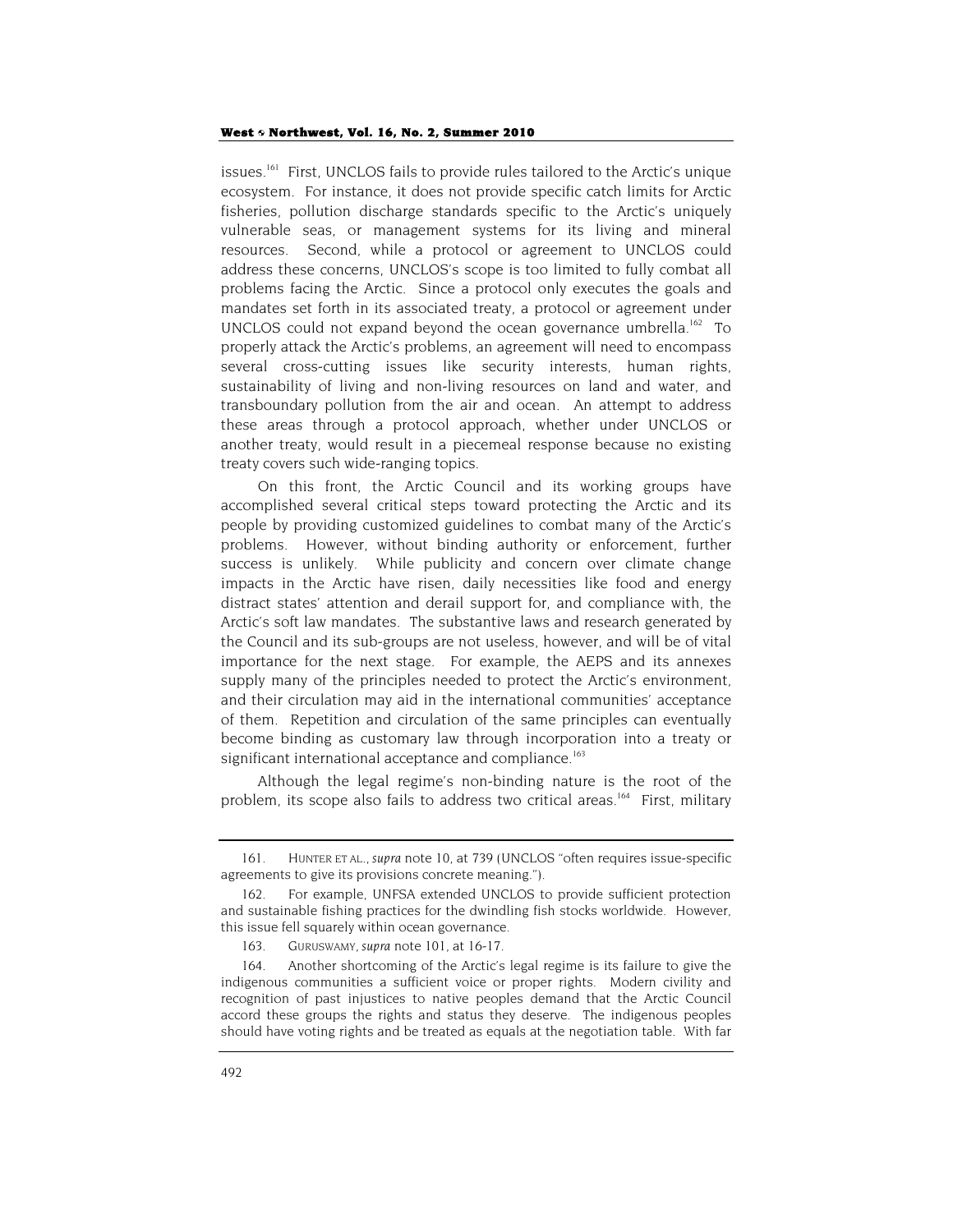operations have been major sources of pollution and an impediment to the creation of binding regional environmental regulations. The Arctic Council's regime leaves regulation of military affairs to domestic law, which has proven to be inadequate as evidenced by the corroding nuclear submarines and reactors left from the Cold War.<sup>165</sup> In addition, increased military operations will mean increased risks of accidents with potentially catastrophic consequences.<sup>166</sup> Although military operations must continue as it is unlikely this will become a de-militarized zone - uniform regulations are needed to ensure that minimal adverse impacts occur. Second, only domestic law governs mining for resources in the Arctic.<sup>167</sup> Mining, which obliterates habitats and ecosystem functions, can have devastating impacts on the Arctic's sensitive environment. Since the Arctic's ecosystems are interconnected, a uniform set of regulations and, perhaps, "no-mining area" designations are needed. While PAME has recommended such measures, they have no binding authority.<sup>168</sup>

Another shortfall of the soft law regime is its lack of special designations for the Arctic's sensitive environment. While the world has witnessed this region's vulnerability to climate change, mechanisms to classify the Arctic as a sensitive area by the Arctic Council have not yet been implemented. This designation can have important ramifications for existing international laws. For example, MARPOL's Annexes I and II ban discharges of oil and noxious liquids in "special areas."169 While domestic attempts for preservation like marine protected areas and national parks exist, they are few and mostly involve land. Canada, however, has taken the lead in protecting marine areas and has proposed an extension of its Arctic Waters Pollution Prevention Act territory from 100 to 200 nautical miles.<sup>170</sup> Nevertheless, domestic law is ill-equipped to provide sufficient protection for the expansive Arctic Ocean, and unilateral action will likely lead to conflicts over fishing and navigation rights.

Although domestic law fills some gaps left by treaties like UNCLOS and provides binding regulations in the Arctic, this piecemeal approach has

- 166. NOWLAN, *supra* note 79, at 52.
- 167*. Id.* at 51-52.
- 168*. Id.*

170. Becklumb, *supra* note 106, at 11.

more to lose than anyone else, these groups bear the world's burdens and, as such, should be compensated with land and resource rights. For further exploration of this human rights dimension, see Abate, *supra* note 13, at 1-35, 69-74; Kravchenko, *supra* note 13, at 513.

<sup>165.</sup> Although not technically abandoned, Russia's inability to remove these highly hazardous wastes has resulted in practical abandonment as negotiations have continued for over a decade to secure funding for their removal. HUNTER ET AL., *supra* note 10, at 1151.

<sup>169</sup>*. Id.* at 51.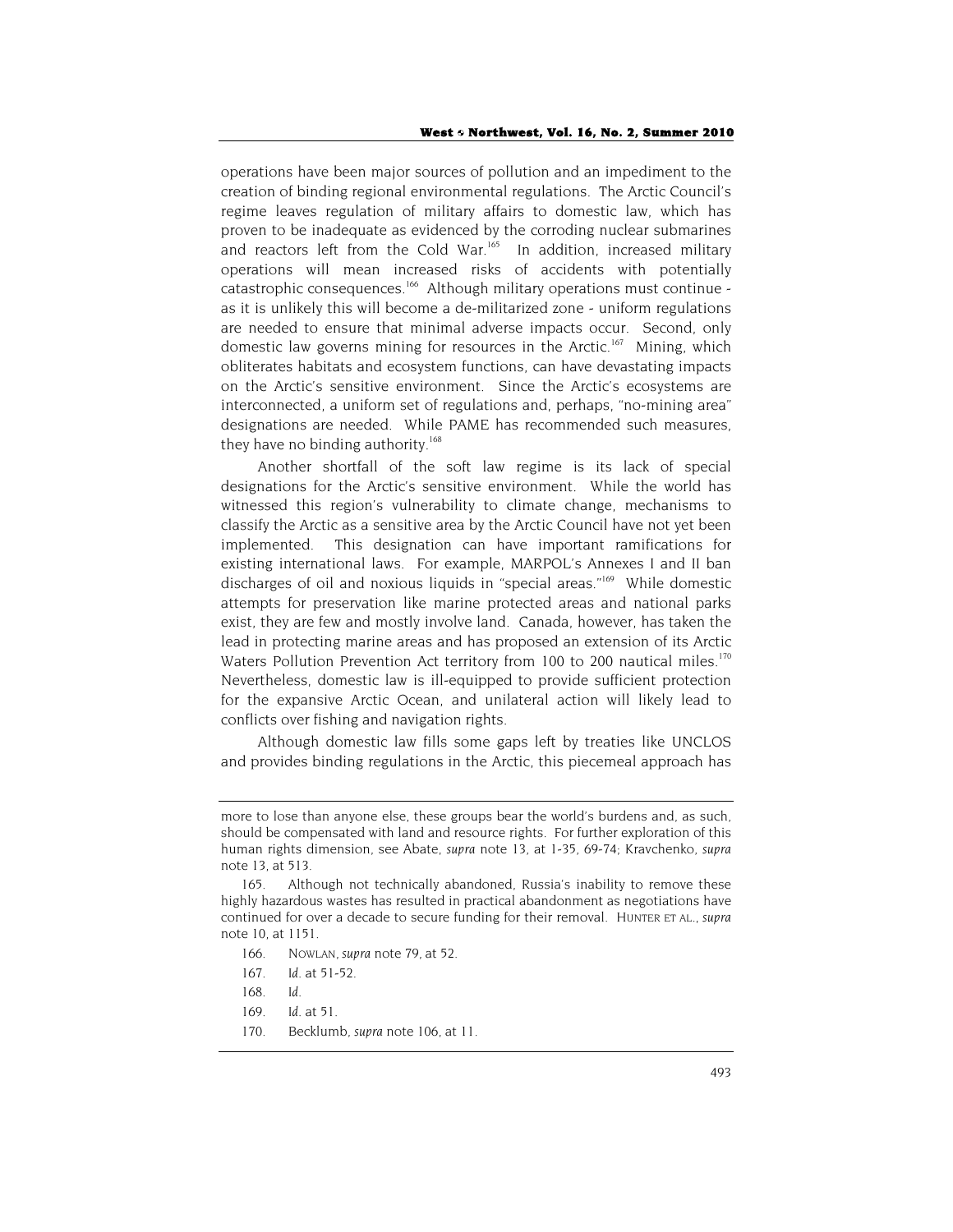and will continue to fail. First, the source of most of the Arctic's problems does not originate within the Arctic itself. Specifically, most pollution reaching the Arctic comes from distant sources.<sup>171</sup> The relatively undeveloped Arctic has contributed only minimally to greenhouse gas emissions and the other pollutants infesting its lands, oceans, and people.<sup>172</sup> Since the cause lies largely outside the Arctic states' boundaries, domestic laws are powerless to address it. Second, a transboundary problem like climate change requires worldwide cooperation to reduce greenhouse gas emissions and provide mitigation to those areas most affected. Although states could potentially enforce stricter rules than existing international standards under UNCLOS, unified action is needed. More importantly, widespread strict standards are unlikely. For example, Canada and Russia are the only two Arctic states whose regulations for domestic shipping are "significantly stricter" than those set by the International Maritime Organization.<sup>173</sup> Third, to protect and sustainably use the Arctic's resources, an ecosystem approach and region-wide scope is needed, which independently acting states cannot provide or enforce.<sup>174</sup> Finally, relying on domestic law results in an uncoordinated mishmash of regulations of varying scales. The differences in priorities and resources cause disparities in levels of protection. These inequalities allow actors to just move to areas with less stringent controls, which can defeat the benefits derived from areas with stricter rules. This phenomenon can then instigate a race-to-thebottom among states, where to gain an economic advantage environmental standards are purposely relaxed to attract business or deflect costs.<sup>175</sup> Moreover, sole reliance on domestic laws can induce the free-rider syndrome. Specifically, states have an incentive to "free ride" off measures enacted by others at no cost to them, as opposed to spending their own resources on pollution prevention and enforcement.<sup>176</sup>

Even if all these shortcomings were negligible, the expected increases in tourism, fishing, marine traffic, and resource development - such as hydrocarbon and mineral exploration - magnifies the risks and guarantees further damage to the Arctic's environment. Although the current soft law regime is a first step, it has proved itself inadequate to protect the Arctic so far; thus, a stronger regime is needed to confront these current and future harms.

<sup>171.</sup> HUNTER ET AL., *supra* note 10, at 1150.

<sup>172</sup>*. Id.*

<sup>173.</sup> News Release, Transport Canada, Canada Moves to Further Protect its Sovereignty and Safeguard Arctic Waters From Pollution, (Dec. 3, 2008) (on file with author), *available at* http://www.tc.gc.ca/mediaroom/releases/nat/2008/08-h233e.htm; Becklumb, *supra* note 106, at 11.

<sup>174.</sup> NOWLAN, *supra* note 79, at 47.

<sup>175.</sup> GLICKSMAN ET AL., ENVIRONMENTAL PROTECTION: LAW AND POLICY 86 (Aspen Publ'g 2007).

<sup>176</sup>*. Id.* at 12.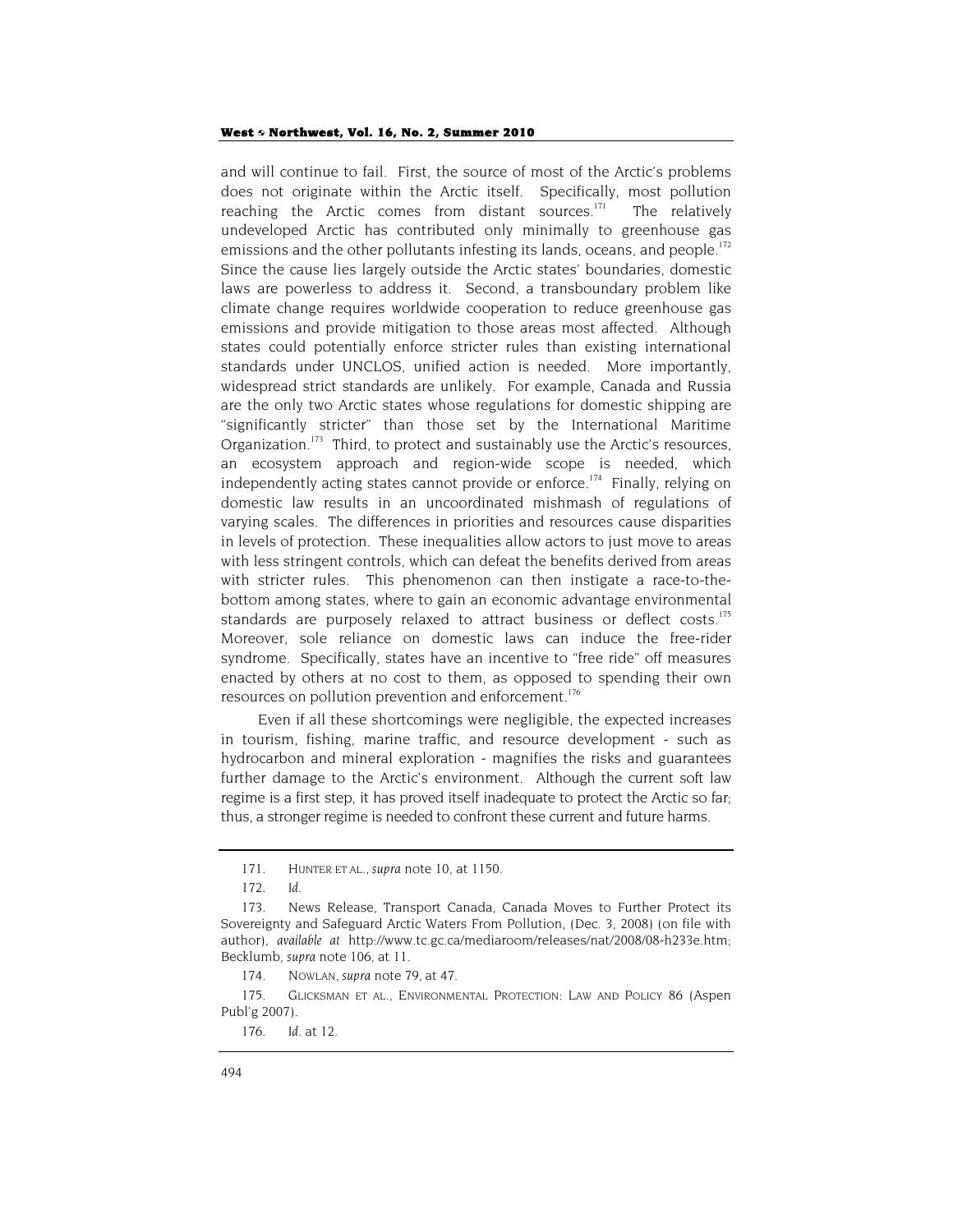# **B. Lessons From the Antarctic Regime**

As outlined above, the hard and soft laws relevant in the Arctic insufficiently protect its environment from climate change, pollution, and growing stresses on its ecosystem. Coincidentally, due to the poles' similarly vulnerable environments and central role in regulating the Earth's climate, the ATS has a structure, focus, and scope suitable for the Arctic's needs. The ATS provides protective laws with binding force to guard the Antarctic's environment and addresses issues common to both poles: research, national security concerns, sovereignty interests, and the environment.<sup>177</sup>

First, the ATS's structure creates a hard law regime with mandatory duties, enforcement measures, inspection rights, and specific standards. Its non-voluntary approach does not permit priority balancing or necessity defenses to its mandates. Taking a comprehensive approach, the ATS covers a broad range of topics and affords flexibility with the incorporation of subsequent protocols and annexes that respond to research improvements or new problems. Since the main obstacle to implementing the Arctic Council's guidelines is its non-binding nature, the Arctic could only benefit from following the ATS's lead. The Arctic's problems also need the flexibility the ATS structure supplies because further research is still needed to create accurate standards in many areas like the protection of marine mammals.<sup>178</sup> With the help of the Madrid Protocol, the ATS has had considerable success in managing the numerous parties operating within its environment.<sup>179</sup> A quick review of Antarctica's history and the harmful practices that occurred there prior to the Madrid Protocol - even after recognition of its valuable research potential - only further substantiates peoples' disinclination to act in an environmentally sensitive manner on their own accord.

Second, the underlying principles forming the AT and the Madrid Protocol resolve several hindrances to forming an Arctic treaty and address the very goals of the Arctic Council. Foremost, sovereignty disputes hamper states' desires to join an international treaty because of the fear that they will lose territorial claims. The AT, however, provides a solution to this impasse that could settle the territorial disputes in the Arctic. The AT appeased parties by freezing all sovereignty claims and guaranteeing their renewal upon the dissolution of the treaty.<sup>180</sup> Although the types of claims differ in the poles - land versus maritime territory - this basic proposition

180. Antarctic Treaty, *supra* note 133, art. IV.

<sup>177.</sup> NOWLAN, *supra* note 79, at 49 (citing DONALD ROTHWELL, THE POLAR REGIONS AND THE DEVELOPMENT OF INTERNATIONAL LAW 44 (Cambridge Univ. Press 1996)).

<sup>178.</sup> M. SIMPKINS, NAT'L OCEANIC AND ATMOSPHERIC ADMIN. (NOAA), ARCTIC REPORT CARD 2008 at 42-43, (2008), *available at* http://www.arctic.noaa.gov/reportcard/Arctic ReportCard\_full\_report.pdf.

<sup>179.</sup> NOWLAN, *supra* note 79, at 42.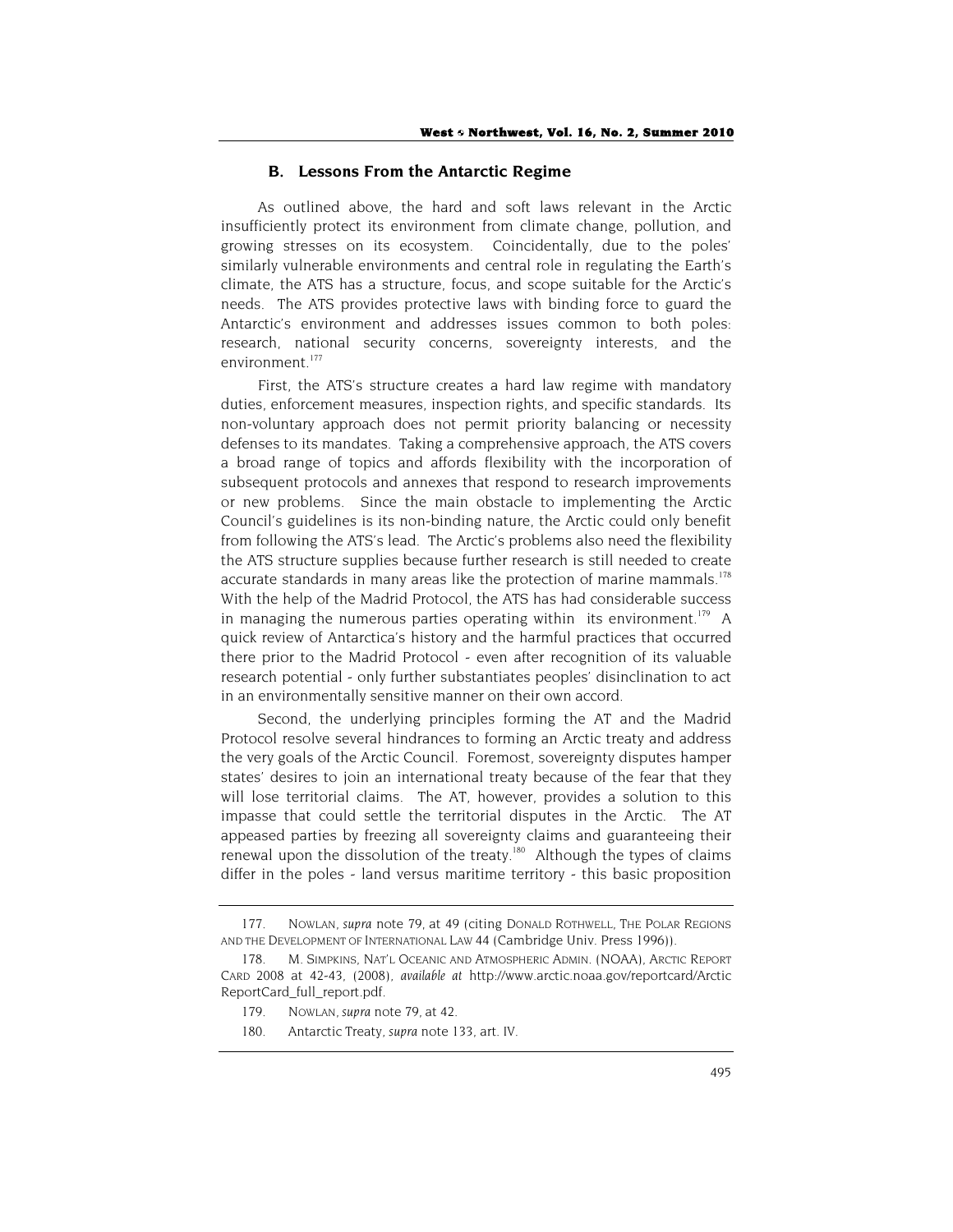would still have the same effect. The unique opportunities and functions that influenced parties to set aside sovereignty issues in the Antarctic also exist in the Arctic.

Moreover, the AT's focus on research and the Madrid Protocol's focus on environmental protection encompass two of the Arctic's primary needs. Like the Antarctic, the Arctic has a sensitive environment where further research is needed to fully understand its complexities. In addition, without binding mandates in place to limit man's actions, the Arctic will suffer costly if not irreversible harm. It took decades of unrestricted research activities causing harm to the Antarctic before protection emerged as the focus.<sup>181</sup> The Arctic can avoid this pitfall by adopting this principle in a binding treaty similar to the Madrid Protocol. Although the Arctic must also address sustainable use of its resources, this added principle goes hand in hand with protection. An ecosystem cannot be protected when its resources are being harvested or used for science, like in the Antarctic, without employing sustainability principles.

Lastly, the ATS's scope includes a wide range of subjects - fisheries management, waste disposal, and special status designations - that need similar proactive attention in the Arctic. As fisheries around the world continue to decline and eyes turn to the Arctic for help, Arctic fisheries management becomes a serious concern for those living in the Arctic. The ATS, specifically CCAMLR, provides innovative management for its living resources that would fit the Arctic's needs. CCAMLR follows an ecosystem approach to managing its living resources by recognizing the interconnectedness between species and considering all ecological factors affecting a species' survival.<sup>182</sup> The harsh climate in the Antarctic, like the Arctic, creates a uniquely interdependent ecosystem due to the low diversity and low number of species that can survive in such extremes.<sup>183</sup> Moreover, the ecosystem approach requires international cooperation to fulfill its mandates, which the Arctic's current legal regime could not implement.

Likewise, due to the similarly vulnerable environments in both poles, the rationale behind the ATS's handling of waste disposal and establishment of special status designations applies with equal force in the Arctic. The frigid temperature makes oil break down much more slowly in both poles and their icy, remote locations make cleanup of pollution

<sup>181.</sup> NOWLAN, *supra* note 79, at 45.

<sup>182.</sup> HUNTER ET AL., *supra* note 10, at 1135.

<sup>183.</sup> PROTECTION OF THE ARCTIC MARINE ENVIRONMENT (PAME) INT'L SECRETARIAT, ARCTIC MARINE STRATEGIC PLAN 5-6 (Creative Solutions Commc'ns eds., Nov. 24, 2004) [hereinafter ARCTIC MARINE STRATEGIC PLAN], *available at* http://arcticportal.org/uploads/ vx/IW/vxIWcyCi\_7UnSBwZDbPVug/AMSP-Nov-2004.pdf.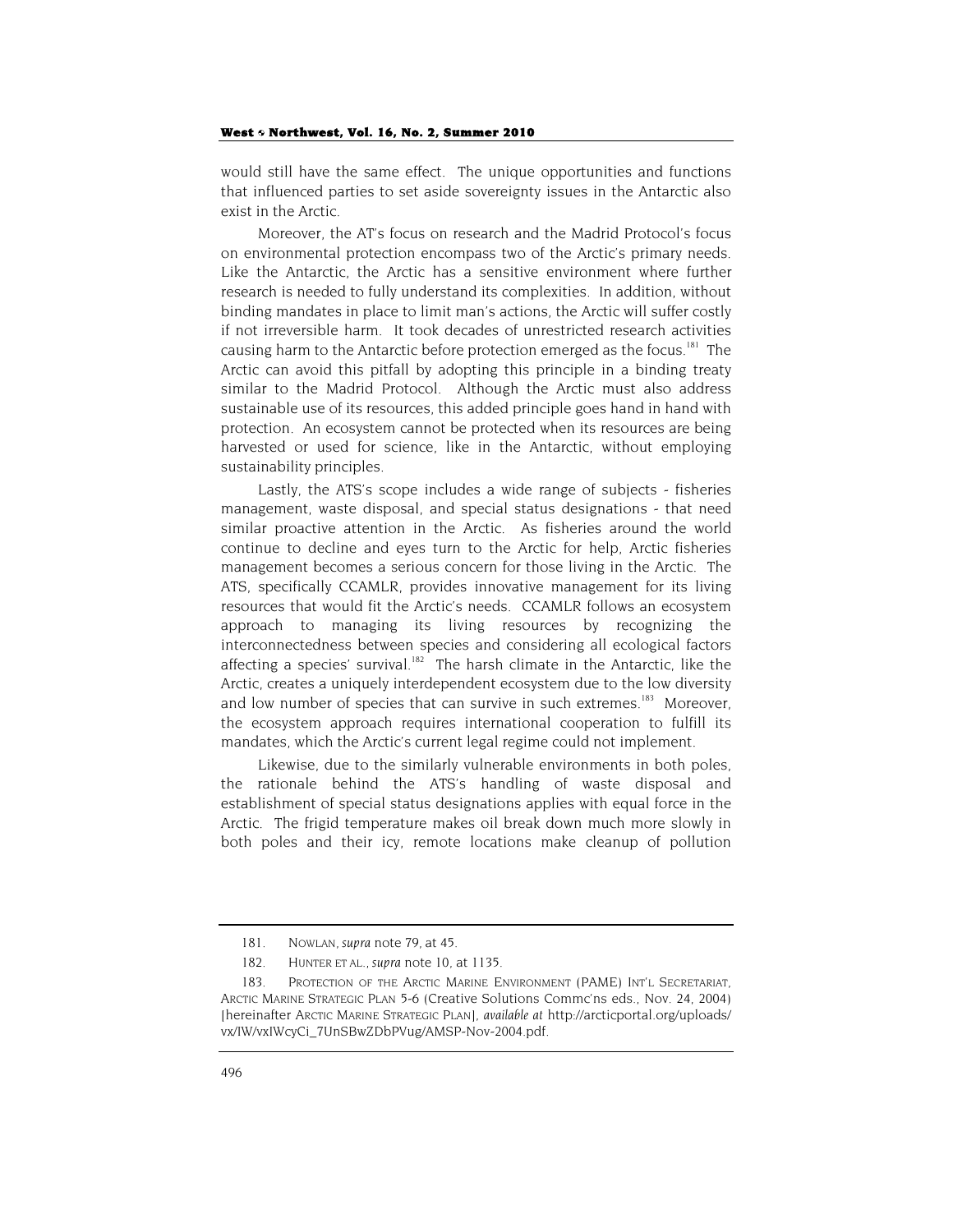difficult if not impossible.<sup>184</sup> Since the poles vitally affect the Earth's processes, the Antarctic's more stringent standards offer insightful examples that could prevent further harm in the Arctic and, thus, in the world as a whole. First, Annex III of the Madrid Protocol sets rigorous standards for waste disposal in the Antarctic, requiring practically all waste to be shipped away.<sup>185</sup> Also, the Madrid Protocol designates the Antarctic as a nature reserve<sup>186</sup> and Annex V creates a special protective status for certain areas within the treaty territory.<sup>187</sup> These designated areas receive higher levels of protection under the ATS, as well as under several other international treaties.<sup>188</sup>

The ATS illustrates the feasibility of creating an Arctic treaty. The ATS confronted similar barriers to its formation, such as competing sovereignty claims and desires for resources, but still held peaceful negotiations despite the countries being at war during the negotiation period.<sup>189</sup> The shared concern for the Antarctic's environment and recognition of its role in the Earth's climate forced national priorities to be set aside for the greater good.

# **V. Proposed Arctic Treaty: Convention on Arctic Protection and Sustainability**

To ensure that "one of the last of Earth's great wilderness areas remains intact,"<sup>190</sup> a comprehensive treaty addressing all of the Arctic's major battles is needed. The existing patchwork quilt of domestic, soft, and international laws in the Arctic fails to provide proper protection and management of its resources. The Arctic has a unique ecosystem that offers vital research opportunities for understanding the earth's changes and that plays a crucial role in the earth's processes. Surprisingly, however, there is no binding agreement addressing this extraordinary region in its entirety like there is for the Antarctic.

To make matters worse, the current political climate seems to be heading in the wrong direction. First, the Ilulissat Declaration adopted in

<sup>184.</sup> HUNTER ET AL., *supra* note 10, at 1150; World Wildlife Found., *Lessons Not Learned: 20 Years After the Exxon Valdez Disaster*, at 3, *available at* http://www.wwf.fi/wwf/ www/uploads/pdf/exxon\_valdez\_report.pdf.

<sup>185.</sup> Madrid Protocol, *supra* note 140, annex III.

<sup>186</sup>*. Id.* at art. 2.

<sup>187</sup>*. Id.* at annex V.

<sup>188.</sup> For example, MARPOL Annexes I and II prohibit releases of oil and noxious liquid substances in "special" areas and the Basel Convention prohibits transport of hazardous wastes to the Antarctic. MARPOL, *supra* note 76, annex I-II; Basel Convention on the Control of Transboundary Movements of Hazardous Waste and Their Disposal, art. 4(6), Mar. 22, 1989, 28 I.L.M. 657, 1673 U.N.T.S. 125 [hereinafter Basel Convention].

<sup>189.</sup> Scott G. Borgerson, *An Ice-Cold War*, N.Y. TIMES, at A19, Aug. 8, 2007, at A19. 190. NOWLAN, *supra* note 79, at 59.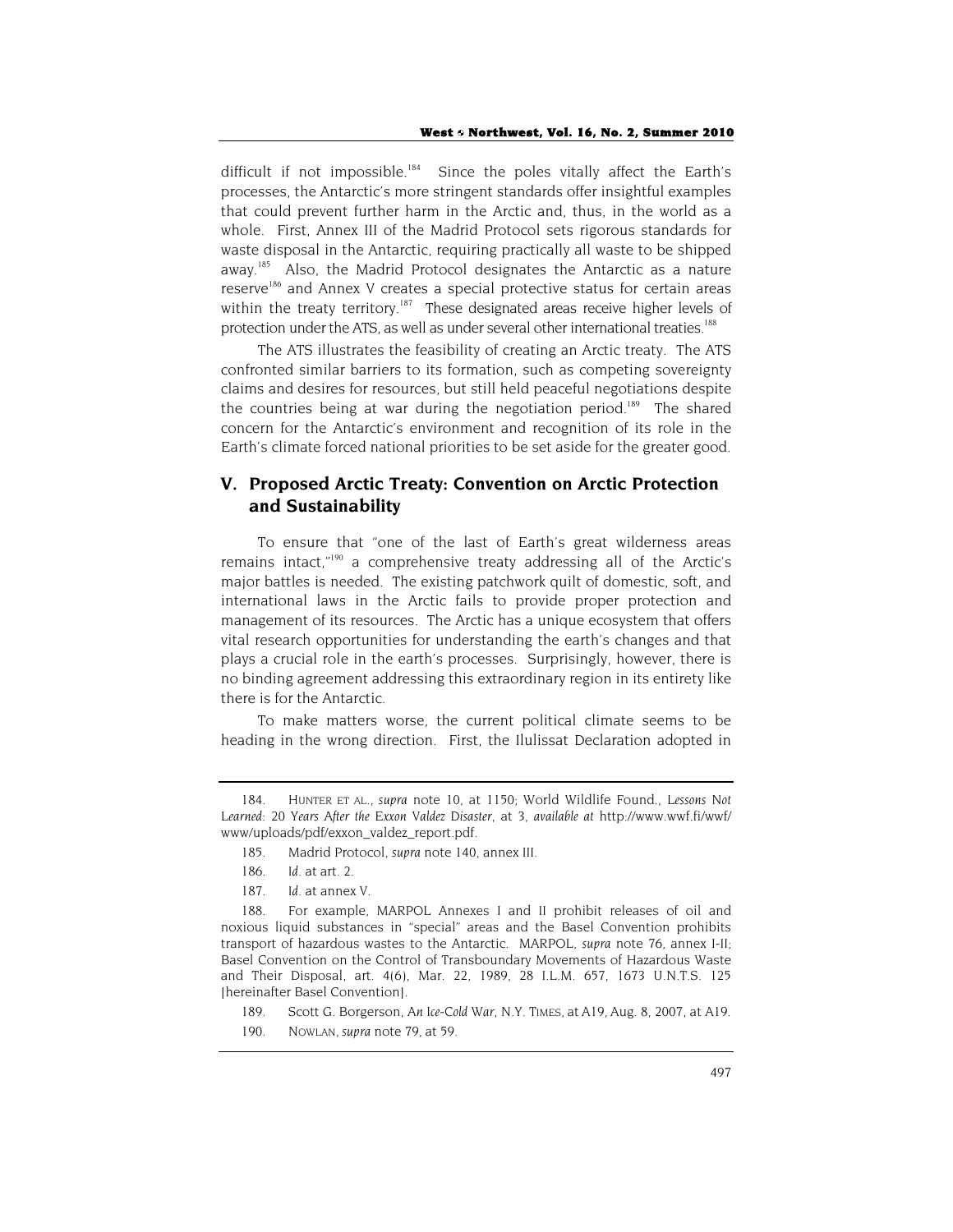2008 acknowledges the Arctic's perilous condition and the unique position the five coastal states - Canada, Denmark, Norway, the Russian Federation and the United States - are in to address them.<sup>191</sup> Ultimately, however, the declaration just reiterates a commitment to rely on the UNCLOS framework for governance, jurisdictional dispute settlement, and cooperation, protection, and research.<sup>192</sup> Second, in 2008, the European Commission concluded that UNCLOS and the existing legal instruments would sufficiently address the Arctic's problems, although some modifications may be needed.<sup>193</sup> Both positions will result in future bilateral or regional agreements and/or protocols to current legal instruments. This approach will only add more layers to the already confusing multitude of laws in the Arctic.

While many argue a regional agreement or simple protocol to an existing treaty like UNCLOS would suffice,<sup>194</sup> the transboundary harms affecting the Arctic encompass a broad range of issues and need an international response. Although the success of the Arctic treaty seems to imply that a regional agreement is enough, this regional focus is misleading. First, much like the Antarctic, changes in the Arctic affect the entire world and, as such, are an international problem. The international community not only has an interest in reaping the benefits the Arctic offers in resource availability and science, but it also has a stake and duty in maintaining the Arctic's health. Next, the Arctic may consist mostly of ocean, but solutions to its problems require an ecosystem approach involving the land and the sea, like in the Antarctic. The interconnectedness between the terrestrial and marine life is even more complex in the Arctic than in the Antarctic due to the added element of humans. Lastly, like the Antarctic, the research needed to aid the world's understanding of the earth's operations requires international funding, information sharing, and cooperation. The transboundary nature of the Arctic's problems cannot be resolved without international cooperation, which renders regional agreements insufficient.

While a regional agreement fails to incorporate all interested stakeholders, a protocol to an existing treaty would fail to cover the full spectrum of issues.<sup>195</sup> There are only a handful of treaties affecting the

<sup>191.</sup> Ilulissat Declaration, *supra* note 73.

<sup>192</sup>*. Id.* at 1-2.

<sup>193</sup>*. Commission of the European Communities*, *Communication from the Commission to the European Parliament and the Council: The European Union and the Arctic Region*, 9-10, COM (2008) 763 final (Nov. 20, 2008), *available at* http://ec.europa.eu/external\_relations/ arctic\_region/docs/com\_08\_763\_en.pdf [hereinafter Commission Report].

<sup>194.</sup> Ilulissat Declaration, *supra* note 73, at 1; Commission Report, *supra* note 193; NOWLAN, *supra* note 79, at 58.

<sup>195</sup>*. See supra* Part III(B).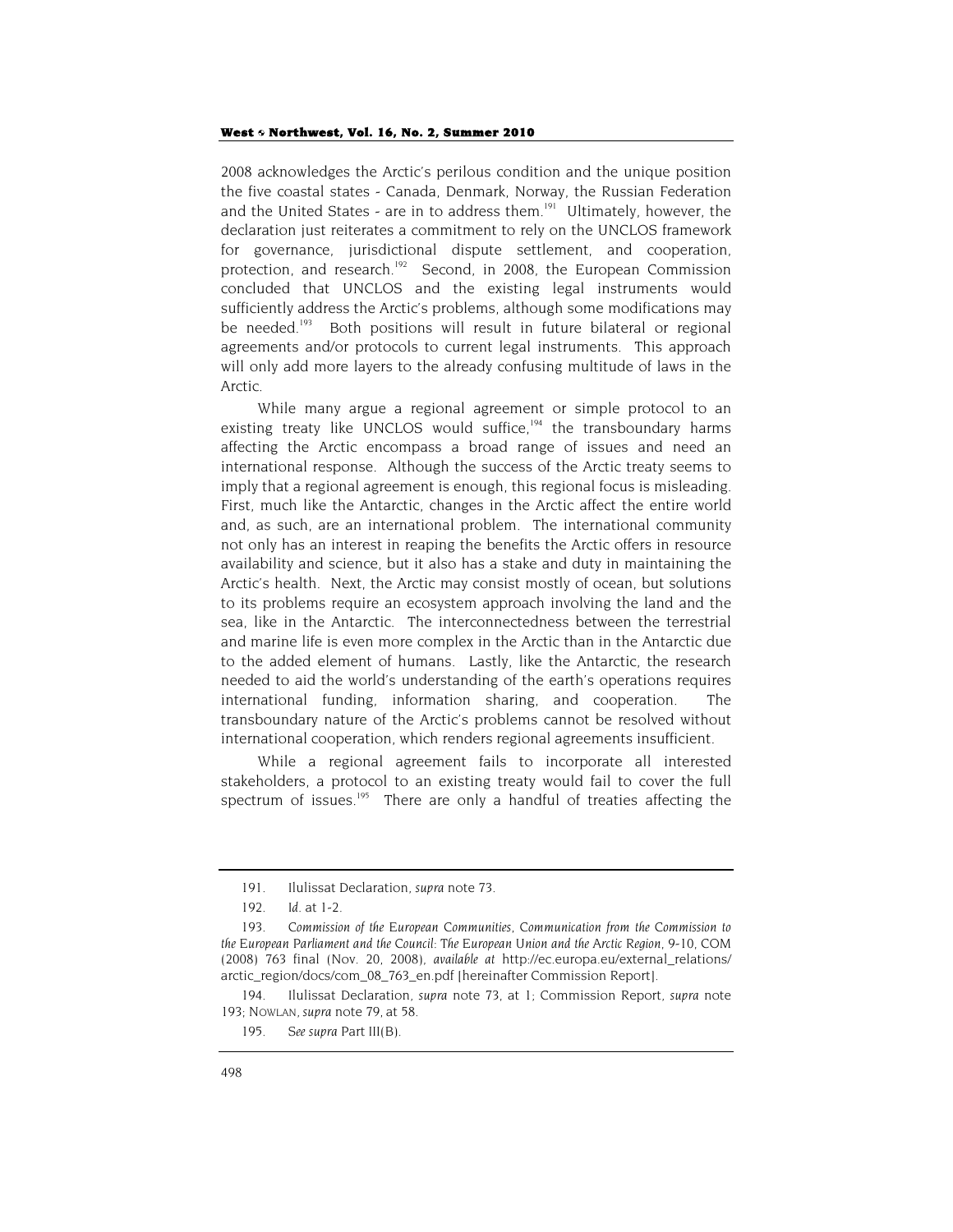Arctic,<sup>196</sup> and none provide the necessary scope to encompass the crosscutting issues in the Arctic. UNCLOS comes the closest, but still fails.<sup>197</sup> Protocols merely implement the goals and mandates set forth in their associated treaties, so utilizing this method would result in a piecemeal response to the multitude of issues. Thus, a protocol approach would only add to the mishmash of laws causing confusion and uncertainty, which would hinder the effectiveness of a response.

One should also consider the wisdom behind treating the poles, whose vulnerable environments provide such valuable functions, differently. The world came together over concerns for the Antarctic's environment and created an international treaty with a regional focus. If anything, the Arctic's increased development, more severe impacts, and human inhabitation should not push negotiations away from a treaty like the ATS, but towards it. Although forming a treaty can be a daunting task, much of the work has already been done. The Arctic Council's guidelines, UNCLOS, and the ATS supply most of the substantive laws required and later protocols can address the remaining gaps and areas requiring research. In addition, the heightened awareness among the nations due to the Arctic Council's work and publicity of the Arctic's impacts has already built consensus among states to act.<sup>198</sup>

# **A. Guiding Principles and Party Structure**

To respond properly to the Arctic's problems, a comprehensive treaty embodying three main principles - preservation, conservation, and sustainability - is needed.<sup>199</sup> While conservation embodies sustainable use of resources, preservation seeks to protect "without reference to natural changes in living systems or to human requirements."<sup>200</sup> Combining these principles will enable the states to protect some habitats from human interactions while also allowing the utilization of resources in other areas. Thus, this approach deflates a major argument against forming an Arctic treaty. While the Arctic cannot be treated exclusively as a nature preserve like Antarctica, it can embody the same principles even if some additional

<sup>196.</sup> Treaties that apply to the Arctic include UNCLOS, the Polar Bear Treaty of 1973, North Pacific Fur Seal Treaty of 1911, and the Spitzbergen Agreement of 1920.

<sup>197</sup>*. See supra* notes 155-56 and accompanying text.

<sup>198</sup>*. See* Ilulissat Declaration, *supra* note 73; Commission Report, *supra* note 193.

<sup>199.</sup> Conservation is "[t]he maintenance of environmental quality and resources or a particular balance among the species present in a given area." MICHAEL ALLABY, THE CONCISE OXFORD DICTIONARY OF ECOLOGY 92 (Oxford Univ. Press 1994). Sustainability is "[e]conomic development that takes full account of the environmental consequences of economic activity and is based on the use of resources that can be replaced or renewed and therefore are not depleted." *Id.* at 376.

<sup>200</sup>*. Id.* at 92.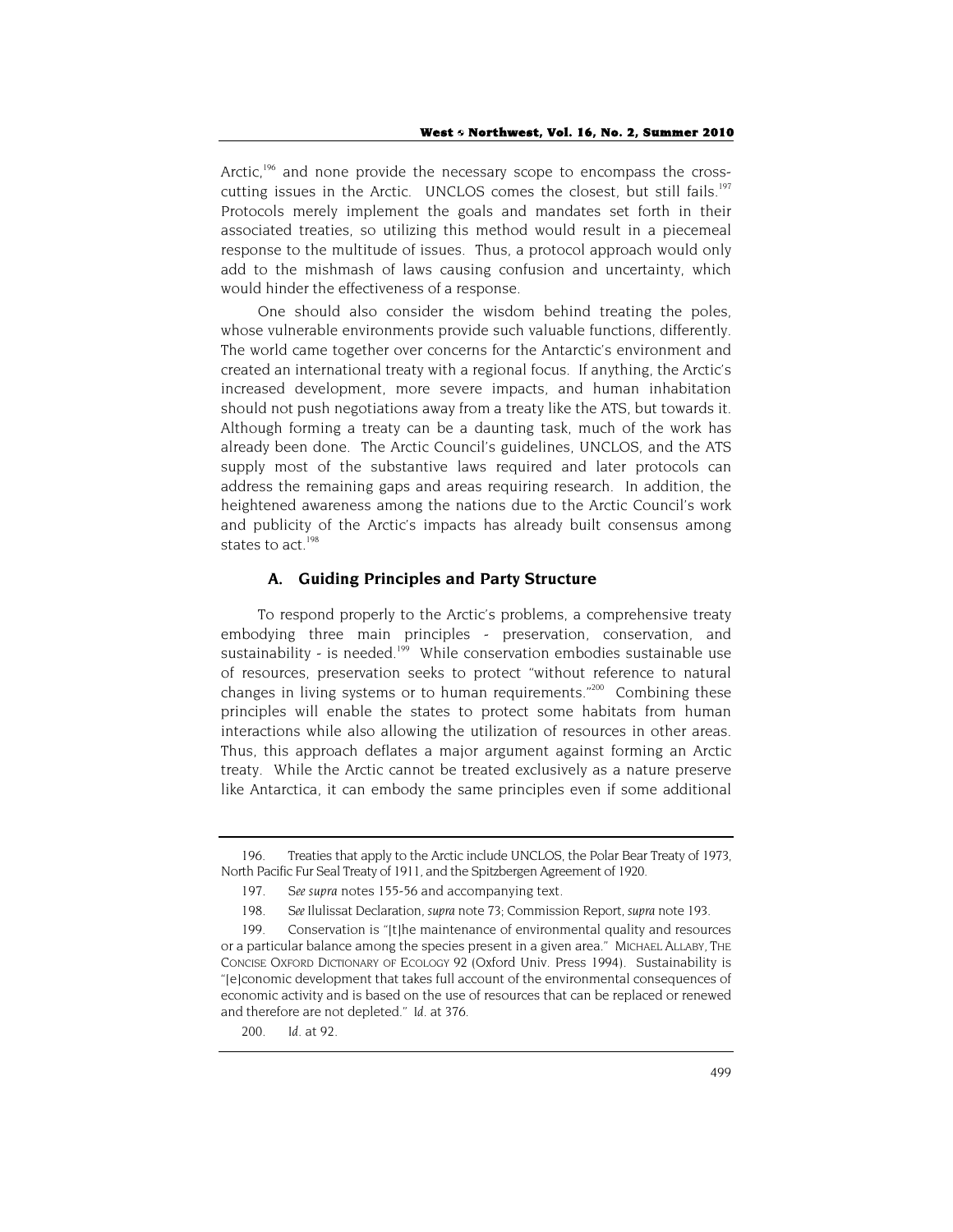ones are needed.<sup>201</sup> This approach acknowledges the world's need for resources, which will be crucial for gaining state membership. To aid the treaty's success and ensure the least amount of damage results from increased navigation and resource exploitation, the precautionary principle, the polluter and user pays principle, environmental impact assessment ("EIA"), and the ecosystem-based approach should also be incorporated.<sup>202</sup>

The precautionary principle is a preventative approach that addresses when decisions or policies can be implemented, but not what type. $203$  Under this principle, states must act "to avoid environmental harm before it occurs" and cannot use scientific uncertainty as an excuse for delaying costeffective action.<sup>204</sup> Although standards on the type of policies are not given, most versions of the principle require the policy to prevent environmental harm in a cost-effective manner.<sup>205</sup> Thus, this principle does not dictate impracticable preventative responses; it merely requires cost-effective action in the face of "serious or irreversible damage."<sup>206</sup> The Arctic has already suffered serious damage. Additional damage may pose irreversible harm to not only the Arctic region but also to the rest of the world. Although there is

- 203. HUNTER ET AL., *supra* note 10, at 511.
- 204*. Id.* at 510.
- 205*. Id.* at 511.

206. Rio Declaration, *supra* note 202, Principle 15. "In order to protect the environment, the precautionary approach shall be widely applied by States according to their capabilities. Where there are threats of serious or irreversible damage, lack of scientific certainty shall not be used as a reason for postponing cost-effective measures to prevent environmental degradation." *Id.* Principle 15 of the Rio Declaration "is the most widely accepted elaboration of the precautionary principle." HUNTER ET AL., *supra* note 10, at 510.

<sup>201.</sup> NOWLAN, *supra* note 79, at 58.

<sup>202.</sup> Although beyond the scope of this article, the common but differentiated responsibilities concept should also be incorporated, albeit with a slight twist. Instead of developing countries - although this may also be needed - the indigenous peoples in the Arctic should receive special considerations. First, as the Rio Declaration acknowledges, indigenous peoples have unique knowledge of their environment and can provide a "vital role in environmental management" and "the achievement of sustainable development." Rio Declaration, U.N. Conference on Environment and Development, Principle 22, June 13, 1992, 31 I.L.M. 874. They also have higher stakes in sustainable use of their environment since they depend on it for their livelihood, culture, and identity. Therefore, an Arctic treaty should grant them equal voting rights and co-management opportunities. NOWLAN, *supra* note 79, at 61. Moreover, the Arctic treaty could address their higher dependence on living resources and their unfair suffering from pollution caused by the developed countries by compensating indigenous peoples with a "subsistence preference" and laxer standards. *Id.* The subsistence preference would provide indigenous peoples with higher priority for certain fish stocks and terrestrial mammals when catch or take limits are considered. *Id.* In addition, property rights or special permits for additional activities and access rights could be employed to aid the indigenous peoples' cultural survival.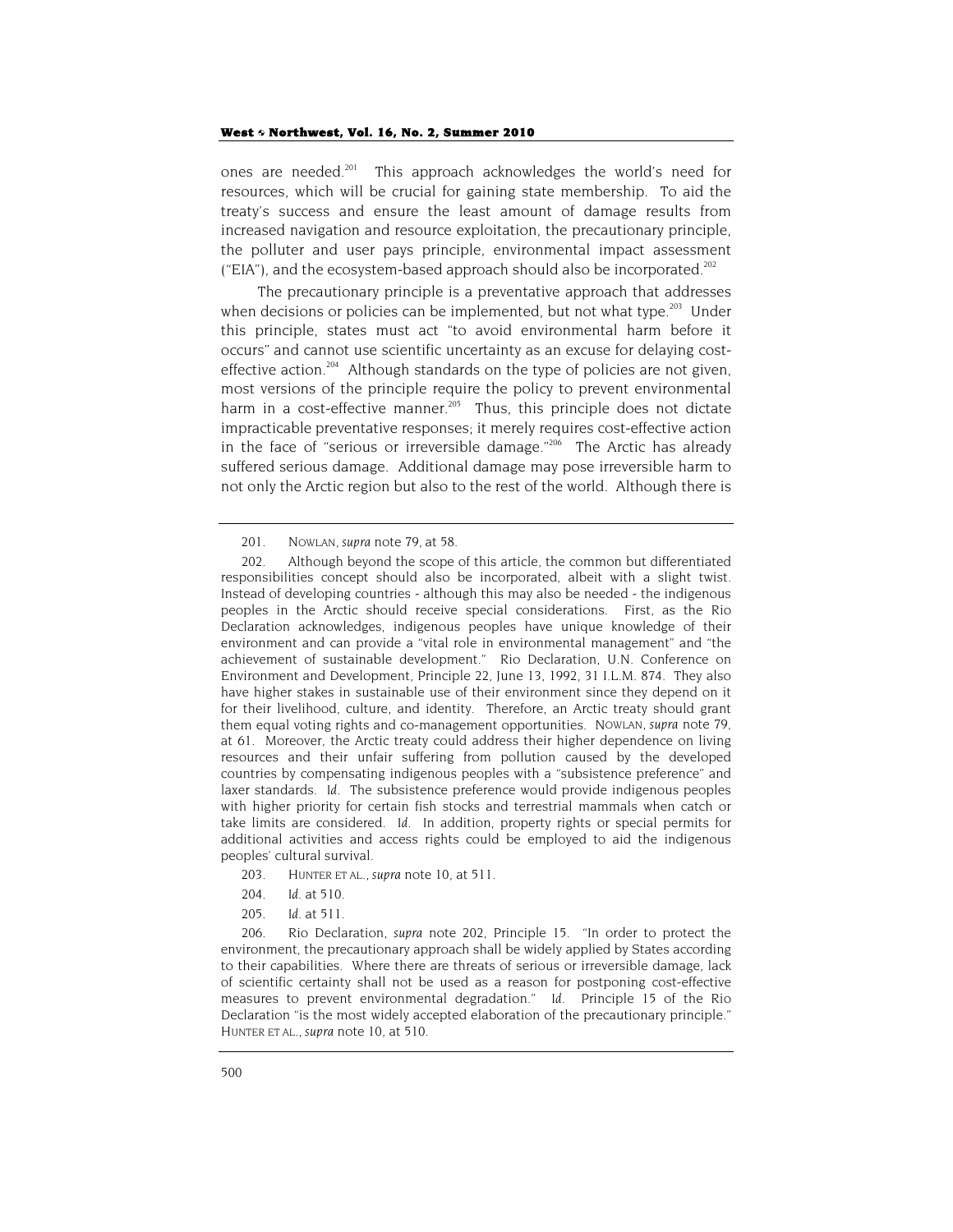still much research needed, the stakes are too large to justify any further delay in action.

While preventative action to protect the Arctic and its resources seems to imply a ban on use or access, this is not practical or possible given the reliance indigenous peoples and Arctic states already have on these resources. The polluter and user pays principle will help balance these needs by requiring protection and leaving the Arctic open to exploitation and navigation at the same time. This principle allows environmental protection and economic activities to coincide by making the user or polluter internalize the costs of its actions.<sup>207</sup> Since these costs pass to consumers through price increases, consumers will naturally prefer environmentally friendly products due to the lower  $cost.^{208}$  Thus, environmentally destructive activities will not be profitable, making sustainable use of resources more attractive. The Arctic's inhabitants already rely on its resources and melting ice will only increase activity and exploitation. Thus, this principle will create a natural incentive to prevent environmental damage regardless of the actor's ultimate goal.

Like the polluter pays principle, an EIA mandate will also help conservation, preservation, and sustainability goals override contradictory private interests. An EIA "is a process for identifying, predicting, evaluating, and mitigating the biophysical, social and other relevant effects of proposed projects and physical activities prior to major decisions and commitments being made.<sup>"209</sup> Since sustainable use of the Arctic's resources requires planning and research, the EIA mandate provides an ideal method for ensuring current use does not compromise future needs.<sup>210</sup> The Arctic treatv could model its mandate after the Madrid Protocol's EIA regulation, which requires an assessment for all activities determined to have more "than a minor or transitory impact."<sup>211</sup> Similar to the Madrid Protocol, if an assessment is needed, the findings should be subject to public comment and review by the other parties to the treaty.<sup>212</sup> If the activity is found to have significant impacts or pose a risk of such impacts, the precautionary principle should be invoked and the action should not be conducted. Due to the different agendas and priorities among states, the EIA will provide transparency for all activities and guarantee actions are not taken haphazardly. The Arctic Council has already developed EIA Guidelines for the Arctic, which will greatly assist an Arctic treaty in creating its mandate.<sup>213</sup>

<sup>207.</sup> HUNTER ET AL., *supra* note 10, at 516.

<sup>208</sup>*. Id.*

<sup>209.</sup> *EIA Guidelines*, *supra* note 73, at 47.

<sup>210</sup>*. Id.* at 4.

<sup>211.</sup> Madrid Protocol, *supra* note 140, annex I, art. 1(2).

<sup>212</sup>*. Id.* at annex I, art. 3.

<sup>213.</sup> *EIA Guidelines*, *supra* note 73.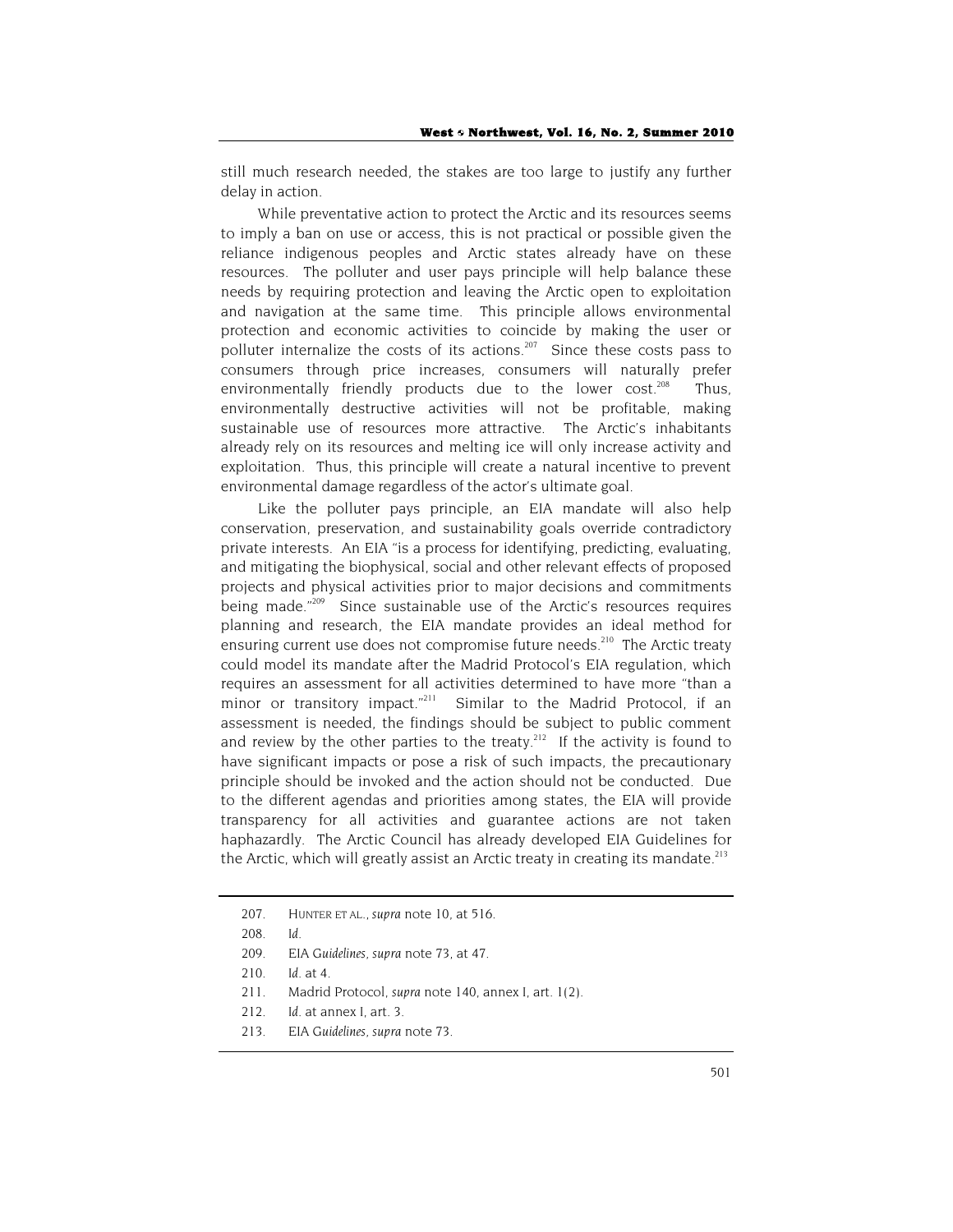An ecosystem approach is also an essential principle for an Arctic treaty. Basically, the ecosystem approach focuses on an entire ecosystem as opposed to an individual species.<sup>214</sup> This approach takes into account the interdependence and relationships between species and their physical environments.<sup>215</sup> Like the Antarctic, the Arctic's harsh climate prevents high diversity among species, which causes increased interdependence among the species that can endure it. $216$  Not only is the Arctic's environment highly sensitive, but so are the life forms that inhabit it. Thus, in order to protect and sustainably use the Arctic's fish and other species, regulations will need to address how activities with one species will affect others to prevent destruction of food chains and other disastrous consequences. Moreover, this approach necessitates that the Arctic Eight states join the treaty to ensure that the full range of the Arctic's ecosystem is covered.<sup>217</sup>

The need for international action, compliance, and support will also influence the party structure of an Arctic treaty. To achieve this broad-based response, the treaty should include the Arctic Eight, the Arctic's indigenous peoples, and other nations as voting parties, as well as scientists and nongovernmental organizations as non-voting participants. While many noncoastal states will likely prefer equal voting rights for all involved nations, the coastal states may need some incentives to join to overcome their fear of the rest of the world's hunger for resources located in their backyard. The non-nation participants, on the other hand, do not require voting rights or incentives to join as their inclusion is solely for improving the quality of negotiations and the foundational science. Although the five Arctic coastal states will likely prefer independent control or cooperative action amongst themselves,<sup>218</sup> broad-based international cooperation and compliance is

218. The only regional treaty - the Polar Bear Treaty of 1973 - and most other agreements or declarations affecting the Arctic involve some combination of only these five coastal states: the United States, Russia, Canada, Denmark, and Norway. Specifically, the following agreements only involve the five coastal states: the Ilulissat Declaration, Polar Bear Treaty of 1973, Agreement between the Government of the United States of America and the Government of the Russian Federation on the Conservation and Management of the Alaska-Chukotka Polar Bear Population of 2000, Agreement between the Government of Canada and the Government of the United States of America on Arctic Cooperation of 1988, and Joint Statement by the United States of America and the Union of Soviet Socialist Republics on the Uniform Interpretation of Norms of International Law Governing Innocent Passage of 1989.

<sup>214.</sup> HUNTER ET AL., *supra* note 10, at 1135.

<sup>215</sup>*. Id.*

<sup>216.</sup> ARCTIC MARINE STRATEGIC PLAN, *supra* note 183.

<sup>217.</sup> CAFF, a working group of the Arctic Council, has already researched the most probable boundary for addressing ecosystem protection in the Arctic, which includes all eight Arctic states. UArctic Atlas, Arctic Boundaries, Univ. of the Arctic, http://www.uarctic.org/AtlasMapLayer.aspx?m=642&amid=5955 (last visited Apr. 19, 2009.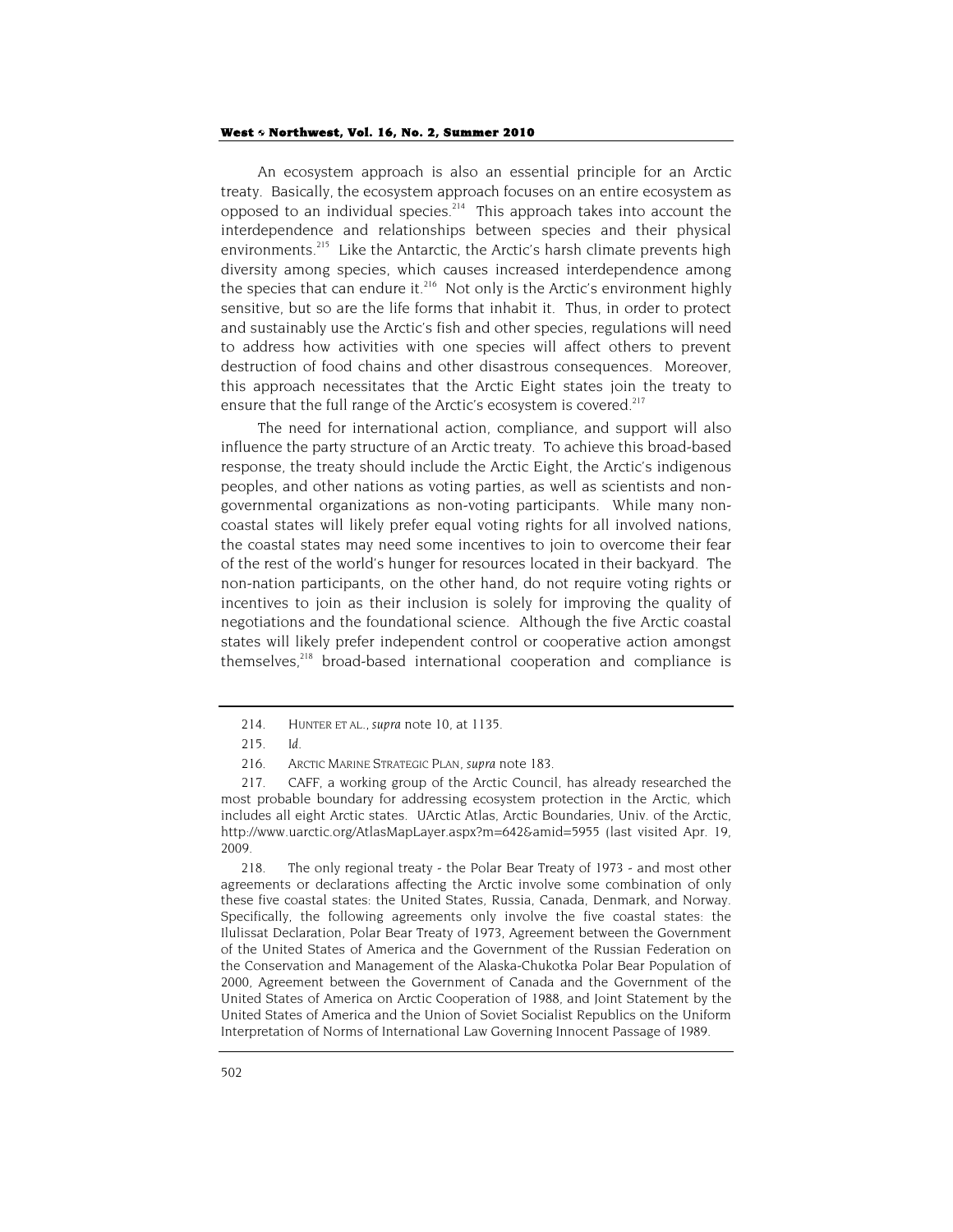needed to tackle this international problem. Opening up a treaty to the international community will make the negotiation process harder. Nevertheless, to ensure the Arctic's survival - and the sustainability of life on Earth - more than five states need to be bound by the new measures.

While an Arctic treaty will encompass a broad range of issues, the subparts of the analysis below explore only a few in order to illustrate how an Arctic treaty might operate. $219$ 

# **B. Jurisdiction and Sovereignty**

Sovereignty claims among the Arctic Eight present a contentious area that must be resolved in order for a binding treaty to operate effectively. Luckily, a plausible solution already lies within the ATS and UNCLOS. Following the same logic of the ATS, the Arctic Eight, who have already recognized the vital importance of protecting the Arctic and the need for quick action, should agree to freeze their territorial claims. While slightly different from the freezing of rights under the ATS, the rights in an Arctic treaty would be reserved and locked-in without precise boundaries. Since five of the Arctic states have already recognized UNCLOS's ability to settle their territorial disputes, $220$  the treaty would bind the parties to resolve the final boundary lines in the future pursuant to UNCLOS's parameters. In addition to the states' inability to currently agree on precise boundaries, further research and mapping is needed before final boundaries could be set for the continental shelf. Instead of wasting precious time, the Arctic states can be assured their territorial claims will be honored pursuant to the means most commonly accepted by them - UNCLOS. Although not all Arctic states have ratified UNCLOS, UNCLOS embodies many principles of international customary law and thus binds all parties.

UNCLOS provides a valuable baseline, but there will inevitably be conflicts over the boundaries. To address this concern, the treaty could expressly require parties to enter into peaceful settlements and create an independent tribunal with binding authority to hear disputes. An independent tribunal's non-biased nature would be pivotal in calming fears and gaining state approval. Moreover, simple principles for settling common disputes, such as overlapping claims, can be negotiated and included within the treaty itself. For example, to assure that all states receive their fair share, the parties can agree to split the disputed area into equal halves in the event of an overlap.

Sovereignty claims in the Arctic are more controversial than in the Antarctic because of their closer proximity to states, thereby creating

<sup>219.</sup> While beyond the scope of this article, three other crucial issues an Arctic treaty should encompass are biodiversity, financing, and research.

<sup>220.</sup> Ilulissat Declaration, *supra* note 73.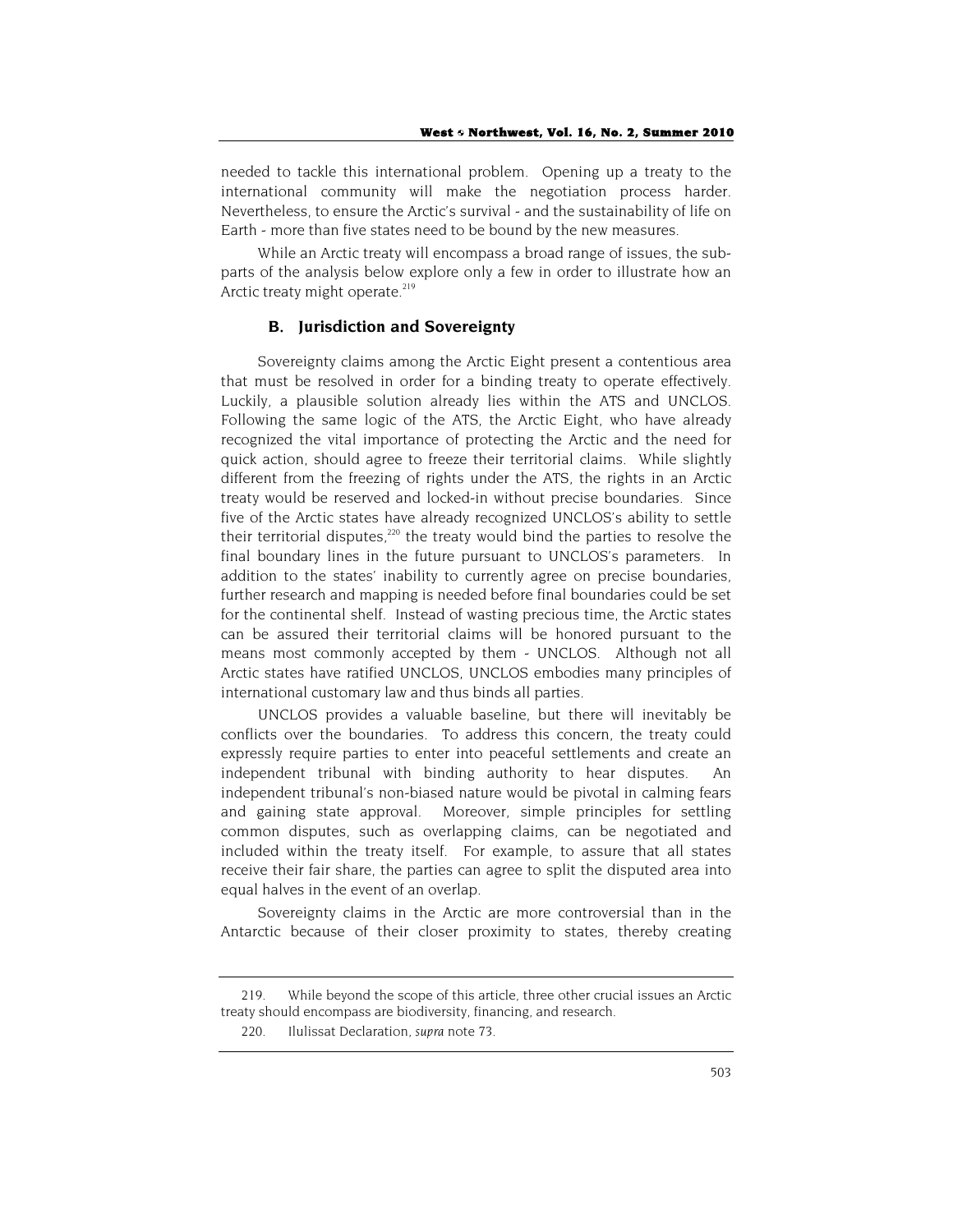national security concerns. Therefore, this approach incentivizes the parties by establishing their claims - just not the precise details - and allowing their future resolution while the treaty is in effect. Although sovereignty interests pose an obstacle to the treaty's formation, the imminent nature of the Arctic's problems will likely boost the parties' willingness to set aside their differences for now as long as they have assurances that they will receive their rightful territory.

Defining the Arctic region can be done in several ways, such as using the 10 degree July Isotherm or treeline, $221$  but for purposes of this treaty the Arctic's ecosystem and all its interdependent parts must be encompassed. Following the ATS's lead, the Arctic Circle - all area north of sixty-six degrees north latitude - could be used for purposes of simplicity, but this would exclude vital areas. $222$  Thus, similar to the purpose behind CCAMLR's boundary of the Antarctic convergence, $^{223}$  the Arctic treaty should use CAFF's boundary line because it aims to include all of the Arctic's ecosystem<sup>224</sup> to promote "conservation . . . and the sustainable use of living resources."225 The inclusion of the high seas and sovereign areas will cause tension, but should not be fatal to the treaty formation. Although numerous regional and international agreements hamper contracting parties' autonomy, treaties merely create floors or minimum standards to ensure protection in most instances, while granting the states rights to impose stricter requirements within limits.<sup>226</sup>

# **C. Fisheries Management**

A critical area for an Arctic treaty to address is fisheries management. Due to northward migration of marine species, lack of regulations, and increased navigability in the Arctic's high seas, the Arctic will become a

<sup>221.</sup> UArctic Atlas, *supra* note 217.

<sup>222.</sup> National Snow and Ice Data Center (NSIDC), Arctic Climatology and Meteorology Primer, http://nsidc.org/arcticmet/basics/ arctic\_definition.html (last visited Apr. 19, 2009). "The Arctic Circle is an imaginary line that marks the latitude above which the sun does not set on the day of the summer solstice (usually 21 June) and does not rise on the day of the winter solstice (usually 21 December)." *Id.* The actual location is north of 66 degrees north latitude, 32 minutes North. *Id.* AT, art VI ("the area south of 60 [degrees] South latitude").

<sup>223.</sup> CCAMLR, *supra* note 154, art. I(1). "This Convention applies to . . . the area south of 60 degrees South latitude and to . . . the area between that latitude and the Antarctic Convergence which form part of the Antarctic marine ecosystem." *Id.* 

<sup>224.</sup> UArctic Atlas, *supra* note 217.

<sup>225.</sup> ARCTIC PROFILE, *supra* note 24, at 11*; see also* UNEP/GRID-Arendal, Arctic: AMAP and CAFF Area, http://maps.grida.no/go/graphic/arctic-amap-and-caff-area (last visited Apr. 19, 2009).

<sup>226</sup>*. E.g.,* UNCLOS, *supra* note 74, art. 56.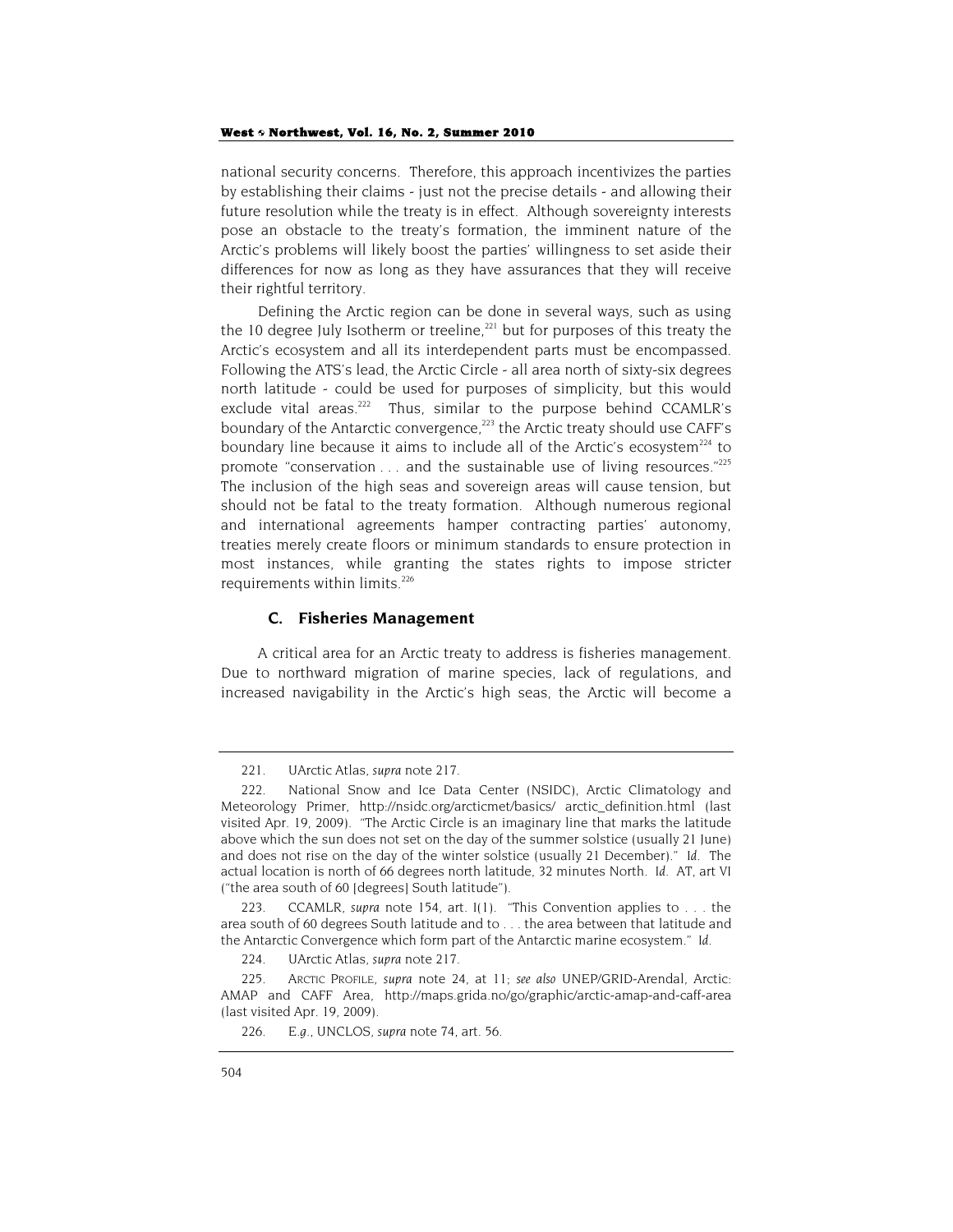prime fishing ground.<sup>227</sup> Based on the interconnectedness and sensitivity of the Arctic's ecosystem, fisheries management should adhere to the ecosystem approach as under CCAMLR. The Arctic's harsh climate results in fewer food sources for terrestrial animals and a stronger relationship between marine and terrestrial life.<sup>228</sup> In addition, the human residents, especially the indigenous peoples, rely heavily on the fisheries for their economies, food, and culture.<sup>229</sup> Proper protection and sustainability of the fisheries, therefore, must acknowledge all ecological factors like the relationship between predators and prey in order to protect the Arctic's entire ecosystem.

Fisheries management should adopt three basic principles: ecosystembased management, sustainability, and the precautionary principle. Ecosystem-based management incorporates adaptation, sustainability, and consumptive use principles. Moreover, it treats humans as an integral element of the system, looks at long-term needs, and considers all aspects of a dynamic ecosystem.<sup>230</sup> This approach has already been proposed by the Arctic Council and, therefore, its research and guidelines can enhance negotiations and supply substantive laws for this area.<sup>231</sup> In addition, existing regional fisheries management organizations ("RFMOs"), such as the North Pacific Fishery Management Council, embrace this principle and can provide examples of effective methods and regulations.<sup>232</sup>

Sustainability, although addressed within ecosystem-based management, requires separate attention due to the indigenous peoples' dependence on fish as a major food source and the expected future increases in Arctic fishing. Moreover, the Arctic has some of the most valuable commercial fisheries in the world.<sup>233</sup> Since the Arctic's fisheries must be continually harvested, management practices aimed at yielding a large production while still maintaining a healthy stock and ecosystem are necessary. Harvesting in these fisheries, however, must employ the precautionary principle as well. The precautionary principle will ensure that preventative management practices are taken in the face of incomplete science or research. The Arctic's inextricably linked ecosystem cannot afford haphazard management. The best strategy to guarantee future survival and

<sup>227.</sup> UNEP'S IN DEAD WATER, *supra* note 9, at 38; U.N. Env't Programme, *supra* note 9.

<sup>228.</sup> ARCTIC MARINE STRATEGIC PLAN, *supra* note 183.

<sup>229</sup>*. Id.* at 6.

<sup>230</sup>*. Id.* at 8.

<sup>231</sup>*. Id.*

<sup>232.</sup> North Pacific Fishery Management Council, Current Issues: Information on Ecosystem Management, http://www.fakr.noaa.gov/npfmc/current\_issues/ ecosystem/Ecosystem.htm (last visited Apr. 19, 2009).

<sup>233.</sup> ARCTIC PROFILE, *supra* note 24, at 10.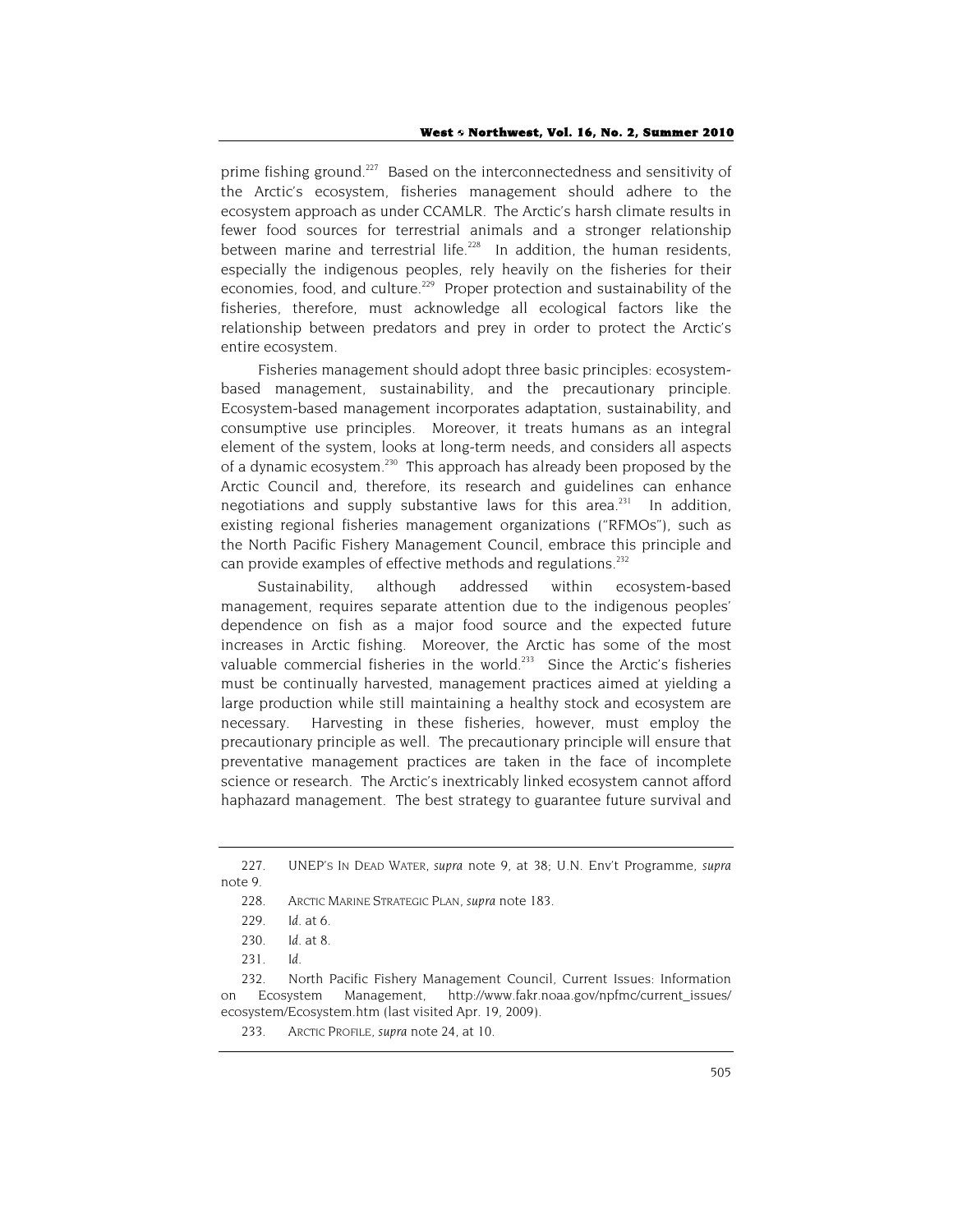profitability of the fisheries is to act proactively and avoid further damage to the Arctic.

Much like CCAMLR, an Arctic treaty should specify allowable gear, methods, catch limits, and ship specifications. Negotiations should explore innovative techniques, which would optimize conservation and sustainable use of the fisheries. For example, establishing profitable uses for bycatch for either human or animal consumption as opposed to just dumping it overboard would create incentives to stop bycatch discarding.<sup>234</sup> Although data for many of these regulations are still unknown, the precautionary principle should guide behavior until research is available to establish set standards. For instance, a precautionary approach may require a complete ban on fishing, or fishing only specific fish stocks, to ensure no further harm to the Arctic's ecosystem.<sup>235</sup>

Marine Protected Areas ("MPAs") are another effective tool for sustaining fisheries, protecting critical habitat, or protecting biodiversity.<sup>236</sup> This technique can be used to ban fishing or certain activities like resource extraction within a specified area. $237$  An Arctic treaty should utilize this tool as a rebuilding method to promote sustainability for the Arctic's ecosystem. Specifically, MPAs should be required to rebuild failing fish stocks and protect highly sensitive or important areas in the Arctic. Other factors to consider when placing limits on activities or access could include an area's productivity potential and response action capabilities in the event of an accident.<sup>238</sup> While temporary MPAs would likely be more common, permanent MPAs may be necessary to preserve ultra-sensitive or important areas where the risks from man are too great. This tool can therefore be used proactively or reactively to maintain the Arctic's ecosystem. Like

<sup>234.</sup> The term bycatch can encompass many definitions, but is typically used to refer to discarded or wasted fish. Fish may be discarded due to size, sex, species, legal restraints, or other reasons. U.N. FAO Fisheries & Agric. Dep't, *A Global Assessment of Fisheries Bycatch and Discards*: *Terminology*, FAO Fisheries Technical Paper No. 339 (1994) (prepared by Dayton L. Alverson, Mark H. Freeberg, Steven A. Murawski, & J.G. Pope), *available at* http://www.fao.org/docrep/003/T4890E/ T4890E02.htm#ch1.1.1.

<sup>235</sup>*. E.g.*, The North Pacific Fisheries Management Council, which embraces the precautionary approach, recommended such an approach for the Chukchi and Beaufort seas until fisheries management plans could be adopted. U.S. Arctic Law, *supra* note 102.

<sup>236.</sup> U.N. FAO Fisheries & Agric. Dep't, *Fisheries Topics: Governance, Marine Protected Areas* (2005) (prepared by K.L. Cochrane) [hereinafter FAO MPA], *available at*  http://www.fao.org/fishery/topic/13502/en (last visited Apr. 19, 2009). *See generally*  ERICH HOYT, MARINE PROTECTED AREAS FOR WHALES, DOLPHINS AND PORPOISES 43-54 (Earthscan 2005) (discussing how many treaties, conventions or agreements use the MPA tool).

<sup>237.</sup> FAO MPA, *supra* note 236.

<sup>238</sup>*. See* World Wildlife Found., *supra* note 184, at 3.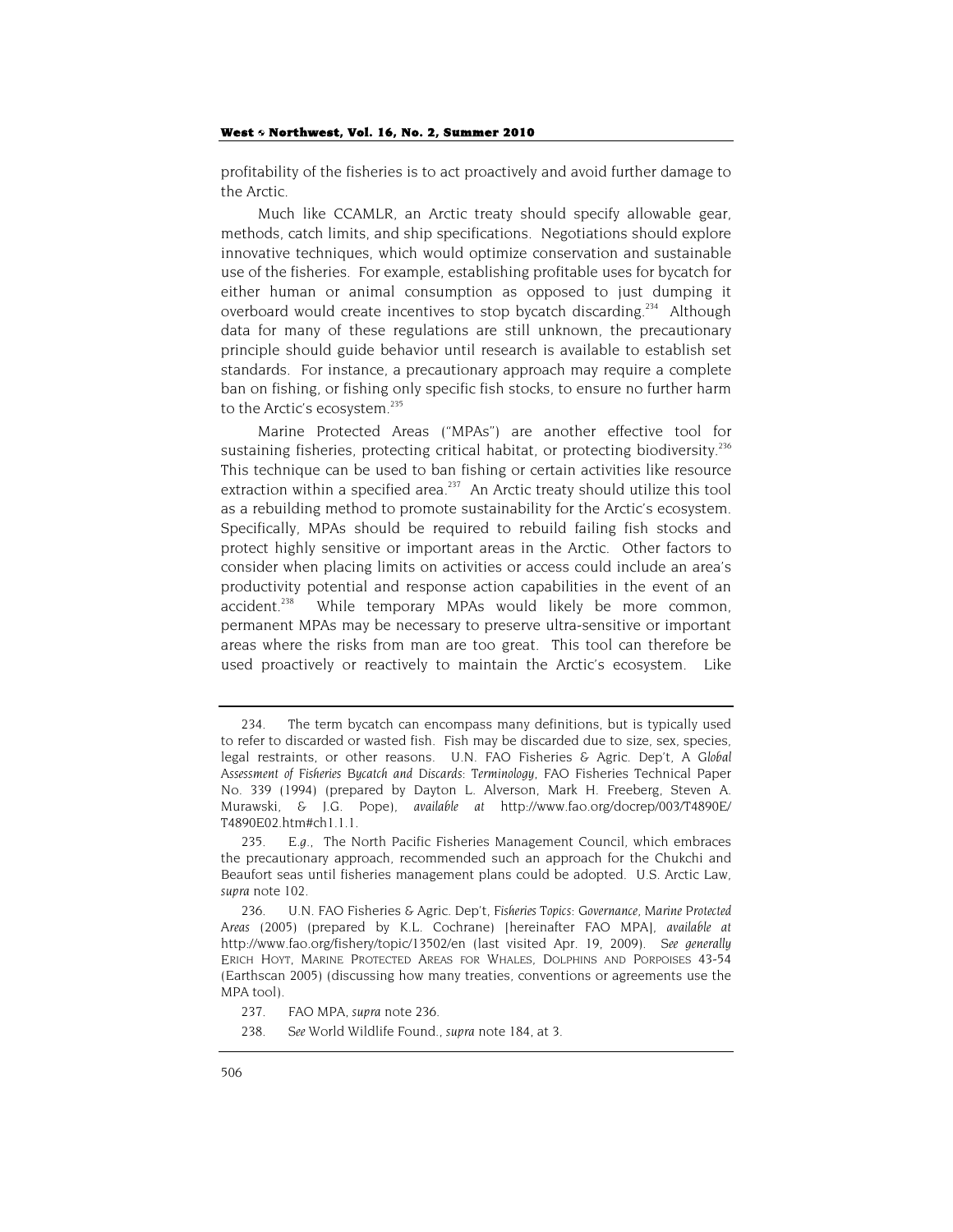Annex V of the Madrid Protocol, the treaty should require permits for any activities occurring in these areas in order to make enforcement easier.<sup>239</sup>

MPAs have inherent incentives stemming from their ability to sustain marine life and fisheries.<sup>240</sup> MPAs aid tourism based on promoting the continued viability of such marine life, provide eco-tourism jobs, and provide healthier and more productive fisheries for consumption.<sup>241</sup> MPAs have been successful within states' EEZs and it is time to extend this protection to the high seas - especially the Arctic's. $242$ 

# **D. Enforcement and Dispute Resolution**

An Arctic treaty must necessarily include dispute resolution and enforcement measures to ensure parties will abide by the treaty's terms and provide a venue for addressing noncompliance. Treaties commonly incorporate dispute resolution procedures and the ATS provides an excellent model to follow. Like the ATS, an Arctic treaty should require parties to engage in peaceful negotiations and settlement of disputes.<sup>243</sup> After diplomacy has failed, the treaty should provide for a specialized tribunal to hear disputes or allow such disputes to go to the International Court of Justice ("ICJ") at the parties' request. Additionally, parties should be required to send their claims to the tribunal or ICJ and decisions in areas of special importance like sovereignty claims should be automatically binding. This approach, also followed by the Madrid Protocol, would reassure parties of eventual compliance or settlement of claims in highly contentious areas.<sup>244</sup>

Next, enforcement measures should encompass a broad range of tactics with varying levels of complexity, cost, and ease of implementation. A few notable enforcement mechanisms include an inspection system, fines, and port closures. An inspection system is vital for enforcing regulations and can involve (1) inspectors or video recorders on boats to monitor compliance, (2) mandatory port inspections for all landings, (3) patrolling of protected or highly used areas, and (4) self-reporting requirements for vessels. One method that would increase the feasibility of port inspections is to require consent for landing. Specifically, vessels would have to contact

<sup>239.</sup> Madrid Protocol, *supra* note 140, annex V, arts. 3, 4, 7.

<sup>240.</sup> The Nature Conservancy, Protected Areas: How Marine Protected Areas Help Alleviate Poverty, http://www.nature.org/initiatives/protectedareas/howwework/ art23185.html (last visited Apr. 19, 2009). *See generally* Abate, *supra* note 131 (discussing the numerous benefits MPAs have to offer).

<sup>241</sup>*. Id.*

<sup>242.</sup> Graeme Kelleher & Kristina Gjerde, *High Seas Marine Protected Areas*, 15 PARKS No. 3, 1 (2005), *available at* http://cmsdata.iucn.org/downloads/15\_3\_lowres.pdf.

<sup>243.</sup> Antarctic Treaty, *supra* note 133, art. XI.

<sup>244.</sup> Madrid Protocol, *supra* note 140, art. 20.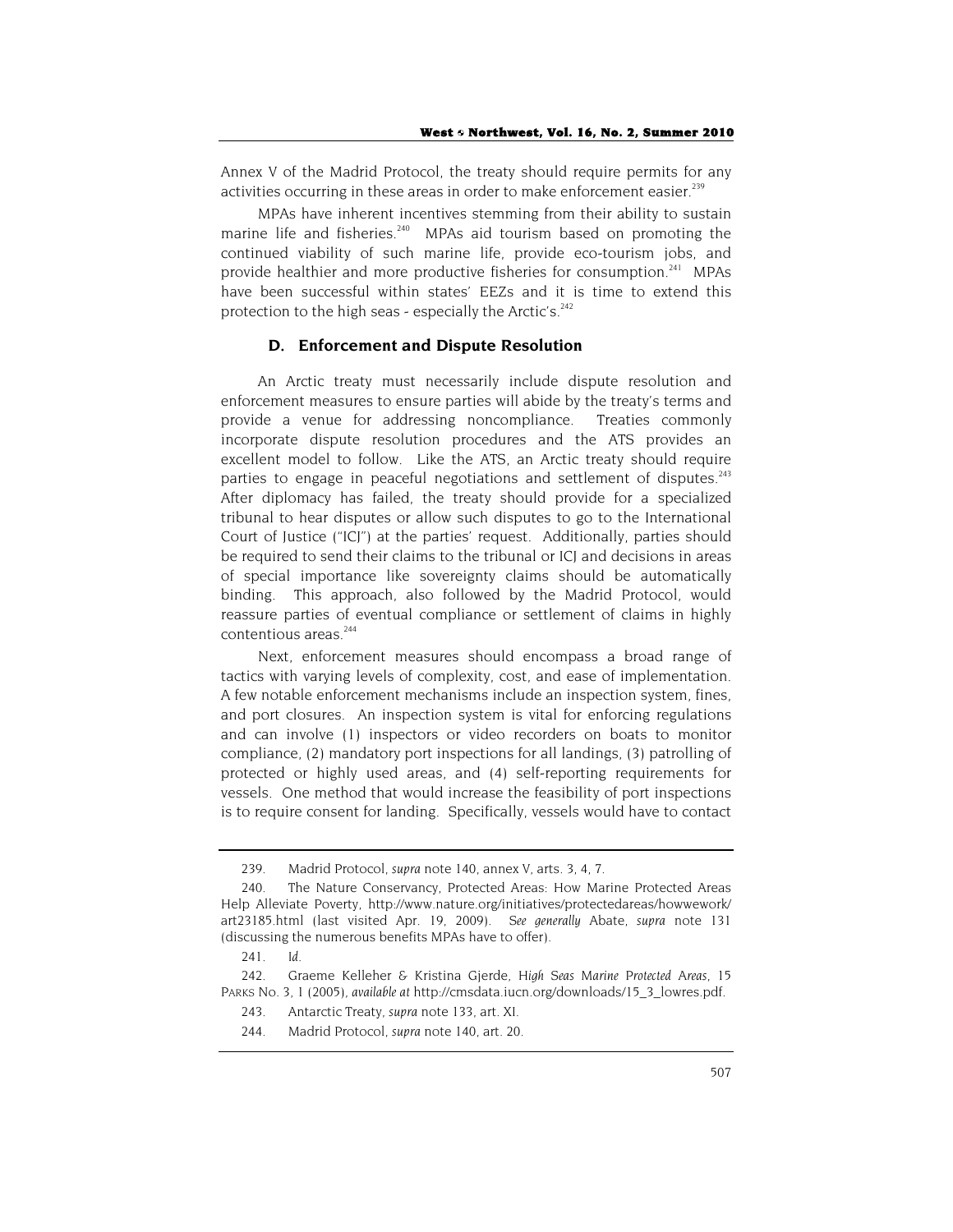port authorities before landing and provide details regarding their vessel such as their nationality, load specifications, and boat name. This approach would enable port inspectors to research the vessel and possibly discover illegal activities.

Due to the expansive monitoring area, international cooperation for funding and manpower would be necessary. On the other hand, fines collected from noncompliance and fees for porting or other activities would not only encourage compliance, but also can fund inspections. Likewise, port closures to repeat offenders and Flag of Convenience ships ("FOCs") would cut costs by reducing inspections needed.<sup>245</sup> Another cost effective measure is to require treaty parties to prevent companies registered under their jurisdiction from owning or operating FOC fishing vessels. $246$  FOC vessels contribute significantly to illegal, unregulated, and unreported fishing ("IUU"), which "is one of the most severe problems facing global fisheries."247 As many non-profit organizations have already implemented, a black list - or a list of IUU vessels and other offenders of international laws can be utilized to aid identification of such offenders.<sup>248</sup> Lastly, RADARSAT-2, a satellite designed for marine surveillance, can help with monitoring and tracking ships and their activities.<sup>249</sup>

# **E. Pollution**

An Arctic treaty should utilize the most stringent standards for preventing pollution due to the Arctic's vital role in climatic processes and its ultra-sensitive ecosystem, which are the same reasons the Antarctic has some of the strictest pollution regulations. In addition to these justifications, the Arctic has human inhabitants that suffer from transboundary pollution unlike anywhere else in the world.<sup>250</sup> The Arctic's environment, however, lacks the safeguards of the ATS and is treated much differently.<sup>251</sup> Several provisions from the ATS plus other international treaties or documents can greatly assist the formation of regulations under an Arctic treaty.

<sup>245.</sup> Flag of Convenience vessels ("FOCs") are vessels that register under the jurisdiction of a state with lax standards and are often completely unregulated. HUNTER ET AL., *supra* note 10, at 759.

<sup>246</sup>*. Id.* (citing recommendations from Greenpeace on combating illegal and unreported fishing.)

<sup>247</sup>*. Id.*

<sup>248</sup>*. Id.*

<sup>249.</sup> RADARSAT-2, Marine Surveillance, McDonald, Dettwiler & Assocs. Ltd., http://www.radarsat2.info/application/marine/index.asp (last visited Apr. 19, 2009).

<sup>250.</sup> HUNTER ET AL., *supra* note 10, at 1150.

<sup>251.</sup> For a discussion of the differences in environmental protection, *see* NOWLAN, *supra* note 79, at 50-53.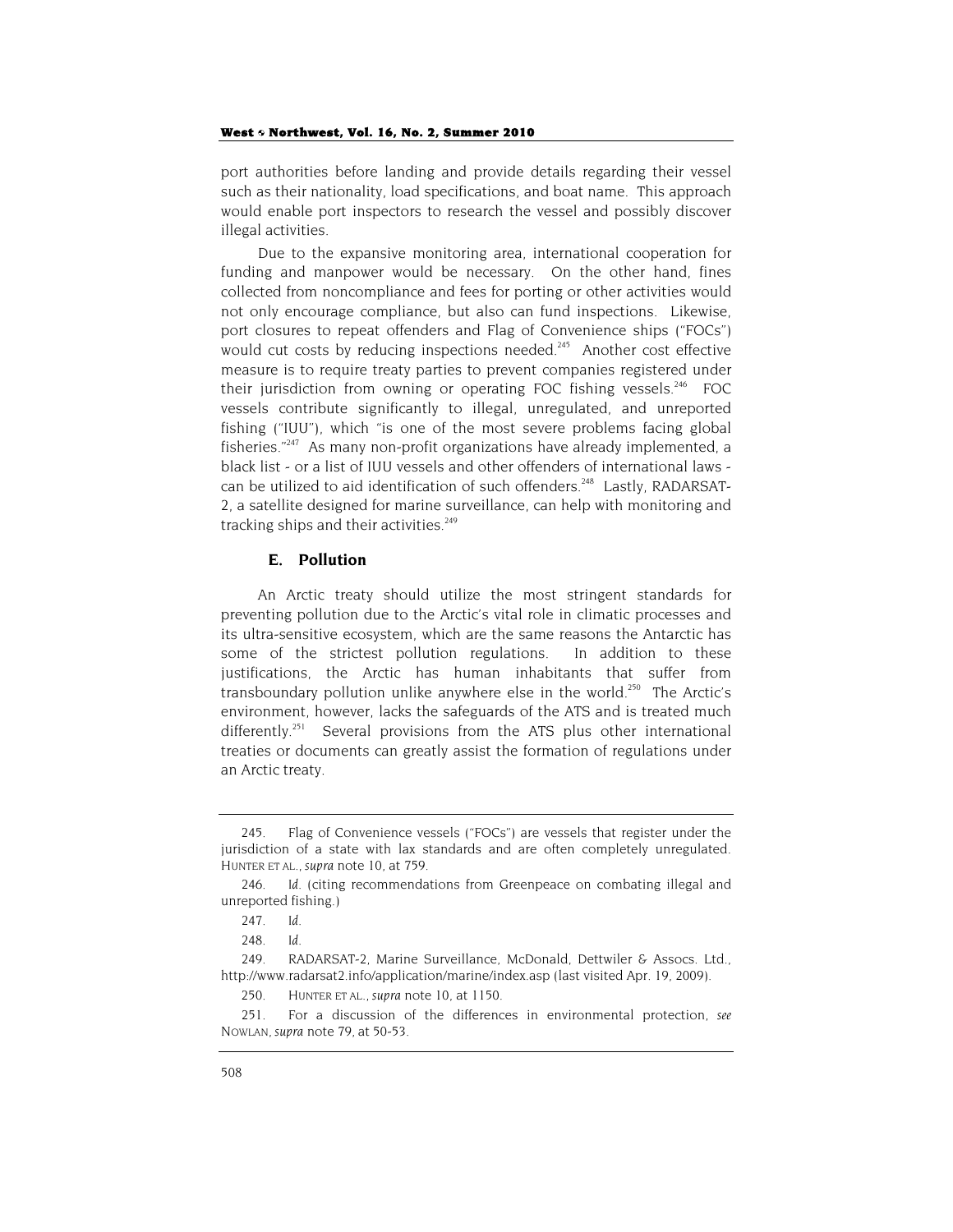First, the Madrid Protocol's ban on all discharges of noxious liquid substances, ballast water, and oil except as permitted by MARPOL should apply in the Arctic for the same reasons it does in the Antarctic.<sup>252</sup> Frigid temperatures make oil degrade slowly $253$  and environmental conditions shared by both poles make cleanup actions difficult if not ineffective.<sup>254</sup> Next, the Basel Convention's prohibition on the transport of hazardous wastes into the ATS's boundaries<sup>255</sup> would greatly aid the Arctic due to its past and potential future use as a dumping ground by some states.<sup>256</sup> Lastly, like the Antarctic, a special designation for the Arctic should be included so that stricter regulations within other applicable treaties can apply.<sup>257</sup> These rules plus recommendations provided by the Arctic Council, like ACAP,<sup>258</sup> should be followed to the fullest extent possible.

The polluter pays and the precautionary principles should have a particularly strong influence on pollution standards in an Arctic treaty.<sup>259</sup> The polluter pays principle stands for the proposition that the one causing the pollution should pay to clean it up. This principle will prevent unfair cost sharing and encourage compliance. Another well-established international principle, the precautionary principle, would also provide another level of protection. Specifically, the highest level of protection prevention of release - would be required for any harmful substance regardless of the degree of uncertainty surrounding its impacts. UNCLOS provides some standards, but often only requires the minimum protection as long as it comports with generally accepted international standards.<sup>260</sup> The Arctic's entire ecosystem, however, needs protection from a uniform system of the highest standards.

Finally, an Arctic treaty should take proactive steps by outlining and providing timetables for addressing sources of pollution that cannot be addressed until further research is conducted. For example, land-based pollution, like non-point source pollution and other sources that are difficult to contain, are significant problems that need to be addressed. Without mandatory duties, their complexity could cause states to continuously push aside these concerns.

<sup>252.</sup> Madrid Protocol, *supra* note 140, annex IV(3)-(4).

<sup>253.</sup> HUNTER ET AL., *supra* note 10, at 1151.

<sup>254.</sup> World Wildlife Found., *supra* note 184.

<sup>255.</sup> Basel Convention, *supra* note 188, art. 4(6).

<sup>256.</sup> HUNTER ET AL., *supra* note 10, at 1151; NOWLAN, *supra* note 79, at 53.

<sup>257</sup>*. See supra* note 169-70 and accompanying text.

<sup>258.</sup> ACAP is the Arctic Council Action Plan to Eliminate Pollution of the Arctic and develops recommendations on reducing pollution in the Arctic. ARCTIC PROFILE, *supra* note 24, at 12-13.

<sup>259.</sup> Rio Declaration, *supra* note 202, principle 15-16.

<sup>260.</sup> UNCLOS, *supra* note 74, arts. 207-12.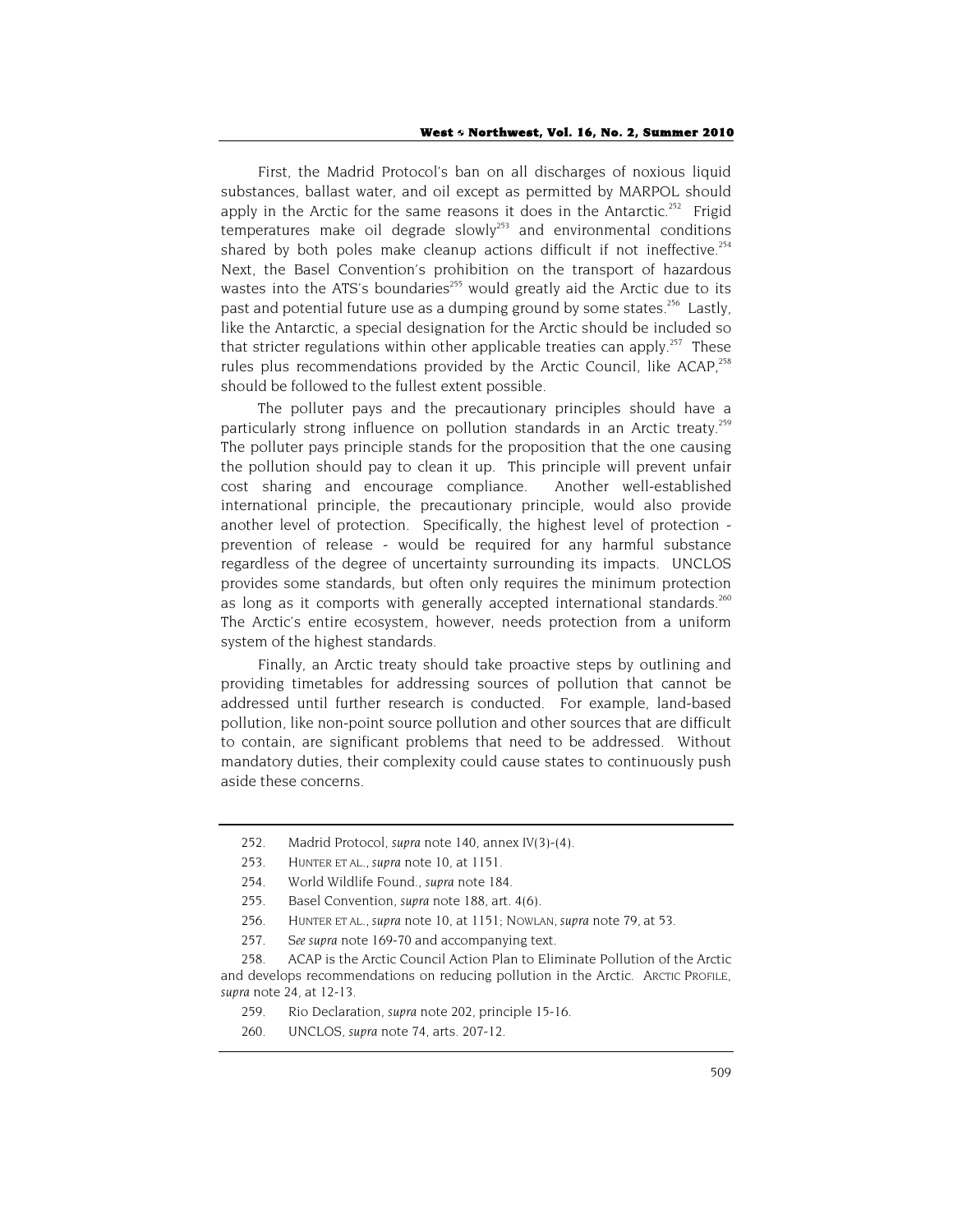# **VI. Conclusion**

In order to protect the Arctic's communities, valuable resources, and research opportunities, a binding treaty of international scope must be created to enforce conservation, preservation, and sustainability. Climate change and other transboundary harms like pollution have had a substantial impact on the Arctic's environment and its people.<sup>261</sup> Its coastal and indigenous communities face compulsory relocation and destruction of their way of life, while potential benefits such as increased navigation and access to resources open up. The Arctic's abundant resources and sea lanes, however, are bringing new challenges.<sup>262</sup> In addition, the Arctic's current problems from pollution and climate change will only get worse with resource exploitation, increased sea traffic, and warmer temperatures.

The Arctic and Antarctic are the weather stations of the world and, as such, have uniquely valuable ecosystems and resources that create similar needs for protection. The Arctic and Antarctic both provide priceless research, abundant resources, unique ecosystems, and exceptionally sensitive environments. Ironically, however, the Arctic is not protected with a hard law regime like the Antarctic even though these shared attributes were the driving force and rationale for the ATS.

Currently, a soft law regime governs the Arctic in tandem with a blend of domestic law and international treaties.<sup>263</sup> The soft law created by the Arctic Council sets no timelines and has no enforcement measures. Conservation, sustainability, and pollution prevention are left to voluntary compliance. The soft law provides an important first step in creating a regionally focused regime, but it fails to give the requisite protection.<sup>264</sup> Although domestic laws within territorial waters and EEZs, and UNCLOS's general guidance in the high seas, provide some obligatory standards, it is a patchy system that is not tailored to the unique attributes of the Arctic's ecosystem as a whole.

The Antarctic's legal regime, the ATS, provides guidance on protecting such a similarly situated region. Although the Arctic could not be governed like a nature preserve, it has the same needs and goals. The ATS creates a binding hard law regime with timelines, enforcement, and set standards.<sup>265</sup> While the ATS settled contentious sovereignty disputes and shows the feasibility of negotiating an international treaty during tense times, the Madrid Protocol and CCAMLR demonstrate methods for protecting such a unique environment.

- 264*. See supra* notes 164-176 and accompanying text.
- 265*. See supra* notes 136-154 and accompanying text.

<sup>261</sup>*. See supra* notes 4, 13-23 and accompanying text.

<sup>262</sup>*. See supra* notes 6-12 and accompanying text.

<sup>263</sup>*. See supra* notes 74-135 and accompanying text.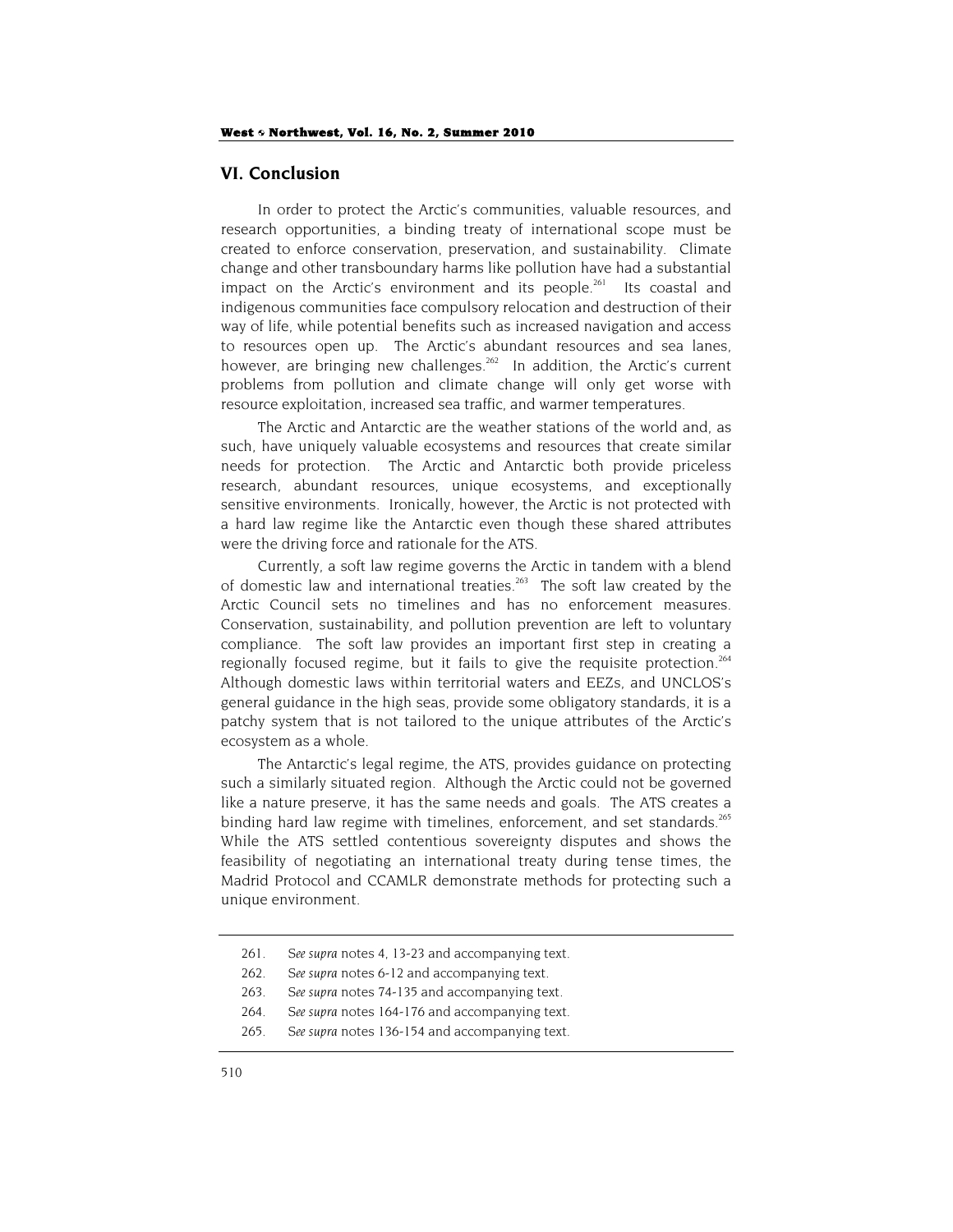In a sense, the Arctic has been left out in the cold and the time has come for the international community to bring its legal regime up to par with the Antarctic's. First, the Arctic needs a hard law regime like the ATS with mandatory duties, enforcement measures, inspection rights, and specific standards. Second, the Arctic can utilize the ATS's approach for issues common to both poles: research goals, sovereignty interests, and environmental protection.<sup>266</sup> Lastly, due to the similarly vulnerable environments in both poles, the justifications for ATS's waste disposal standards, use of special status designations, and application of the ecosystem approach apply with equal force in the Arctic.

Although the Arctic's soft law system is relatively new and the creation of a new treaty may be more cumbersome than other potential options on the table,<sup>267</sup> the sheer importance of the Arctic region to the world's health and the atrocities occurring to its indigenous peoples mandate a thorough and immediate response to protect the Arctic from further harm. Waiting to see if the existing soft law regime will have any effect could take decades and would rely on voluntary goodwill by the rest of the world. Other possible solutions like reliance on domestic laws or a protocol to an existing treaty also prove incomplete.<sup>268</sup> While the crisis in the Arctic requires only a regional focus within an agreement, it is an international problem necessitating international cooperation to resolve. Although the Arctic must be protected, it must also be used by its people and the rest of the world. A binding international treaty is thus required to provide uniform standards for accessing and reaping the benefits of the Arctic in a responsible and sustainable way.

An Arctic treaty combining preservation, conservation, and sustainability principles, and open to all Arctic states, indigenous peoples, and other nations, will provide protection while allowing continued use of the Arctic's resources. Other principles that will aid in a treaty's success include the precautionary principle, the polluter and user pays principle, the EIA mandate, and the ecosystem approach. A treaty should address important areas of concern such as sovereignty rights and jurisdiction, fisheries management, enforcement and dispute resolution, and pollution standards.

The question is not whether we should act, but when and how. The atrocities occurring in the Arctic answer both questions. We must act now or risk the health of the world and we must change the current system from voluntary, soft law to a hard law regime tailored for the Arctic's unique ecosystem and binding on all who wish to use it - the world.

<sup>266.</sup> NOWLAN, *supra* note 79, at 49.

<sup>267</sup>*. See supra* notes 195-198 and accompanying text. *See generally* NOWLAN, *supra* note 79, at 59.

<sup>268</sup>*. See supra* notes 161-176 and accompanying text.